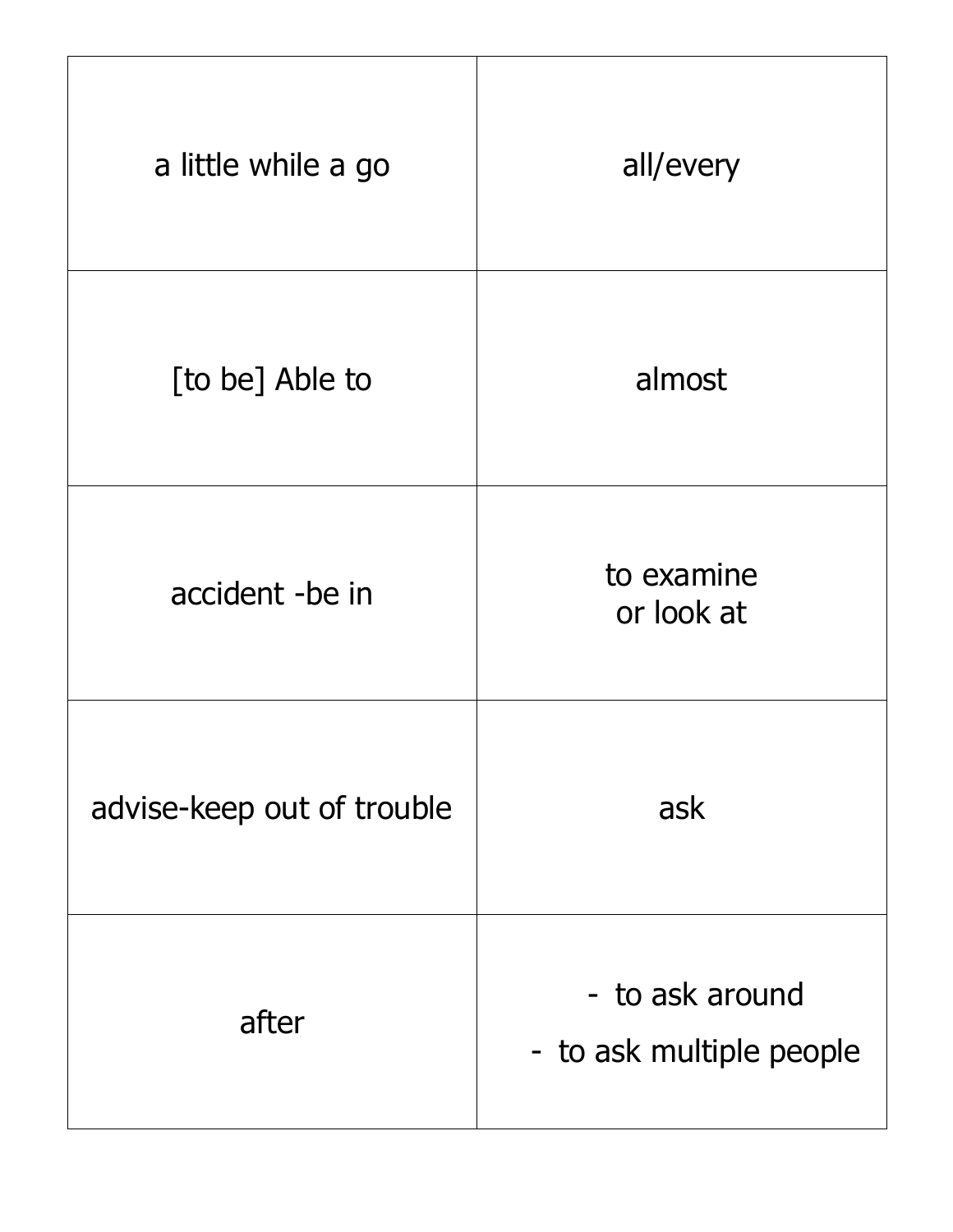| gwalga                           | si gyuu'n |
|----------------------------------|-----------|
| mooja                            | da'akhlxw |
| laagalt (s.)<br>laxlaagalt (pl.) | sgeksxw   |
| gidax                            | ax'umk    |
| gigidax                          | galan     |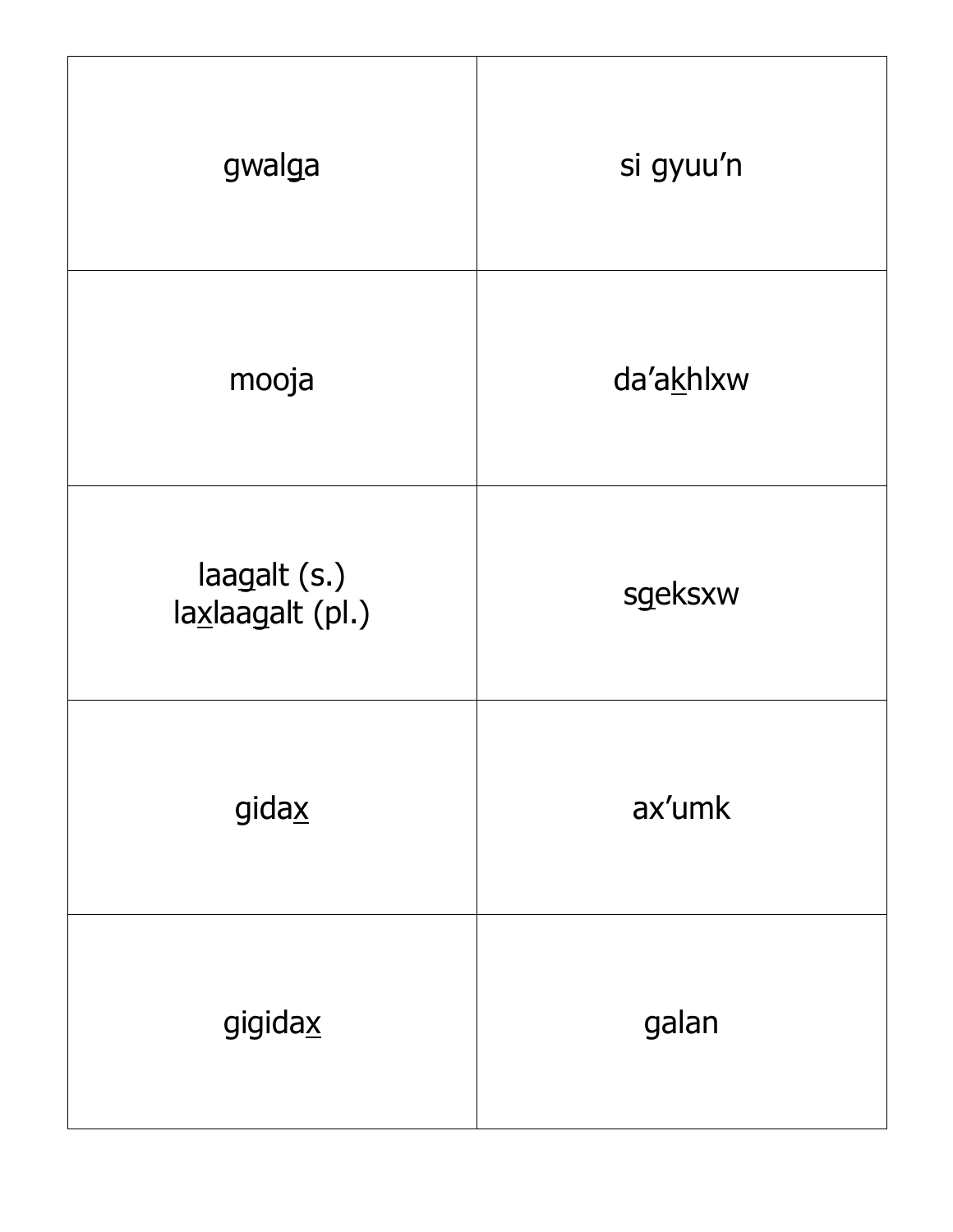| bad                 | big       |
|---------------------|-----------|
| ball out / chew out | to be big |
| expensive           | blow      |
| behind/in back of   | bright    |
| bend                | broken    |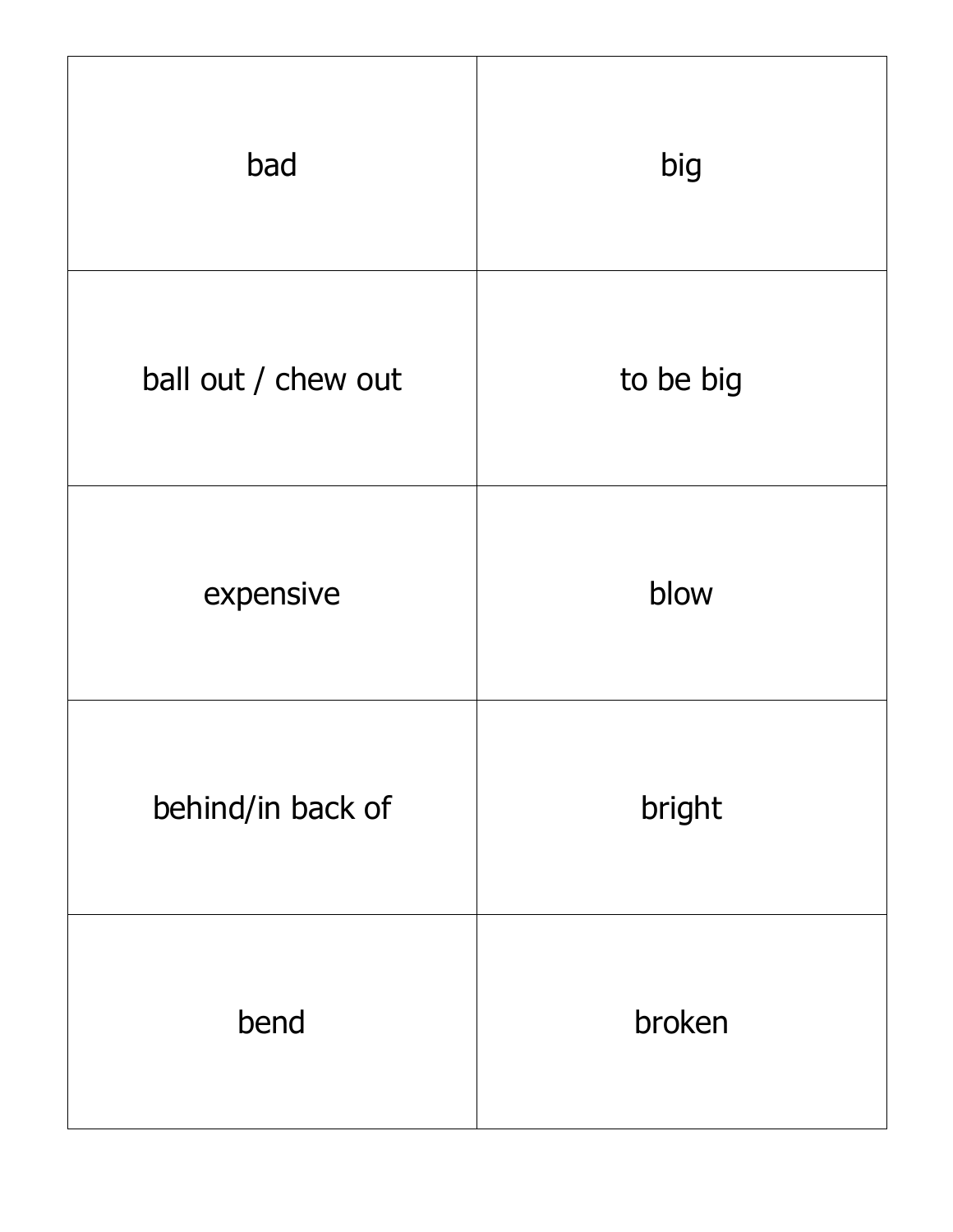| wii                             | hat'akxw                    |
|---------------------------------|-----------------------------|
| $t'$ is $(s.)$<br>dis'tis (pl.) | xhli haks                   |
| swan                            | getxw (s.)<br>gagetxw (pl.) |
| gyop'ax                         | Kalaan                      |
| kw'ast                          | hlak                        |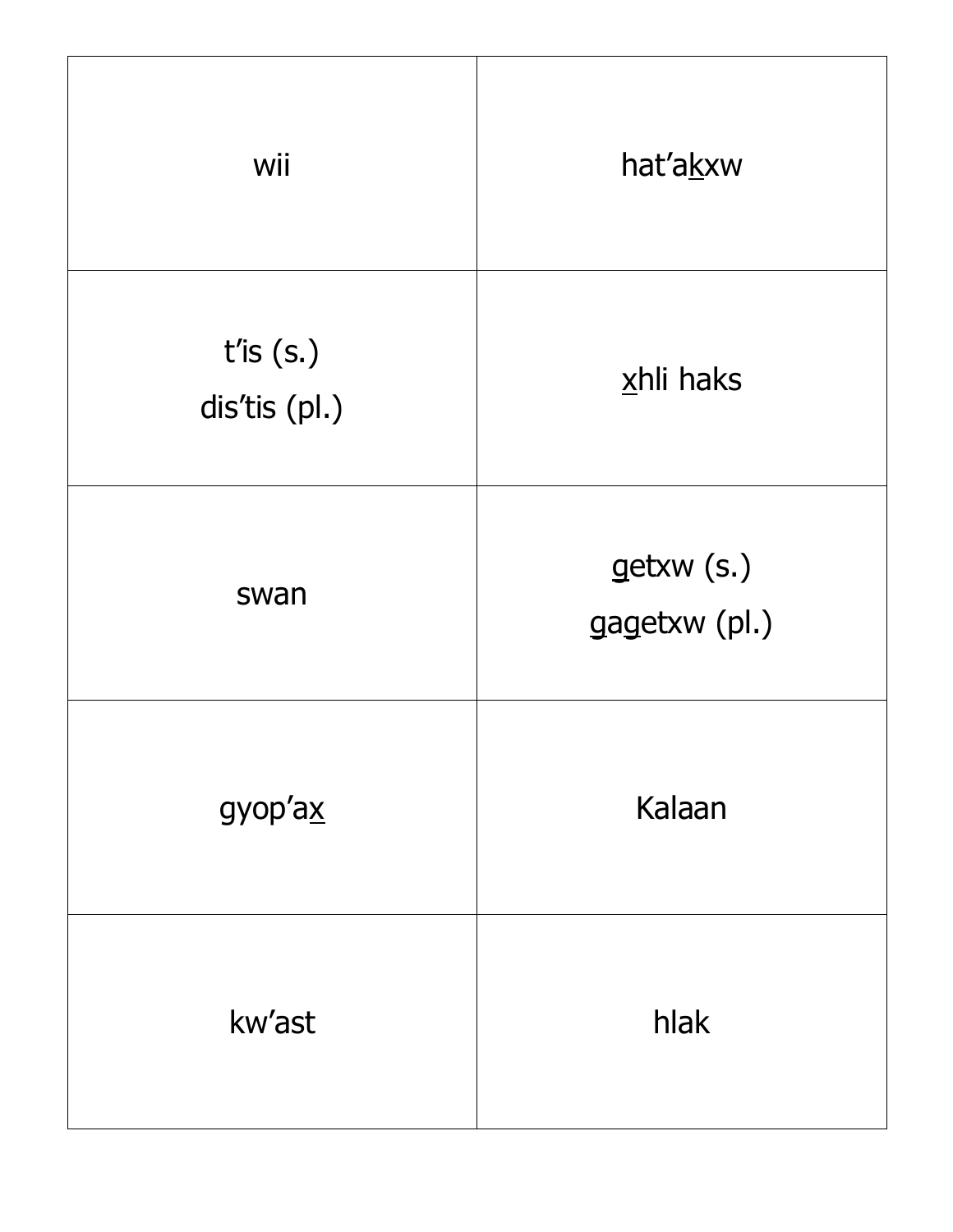| burst/explode              | to be cold                     |
|----------------------------|--------------------------------|
| buy                        | come from/to arrive            |
| catch sight for a movement | come here                      |
| cause fear/uneasiness      | Complete & perfect<br>(plural) |
| short                      | complete an action             |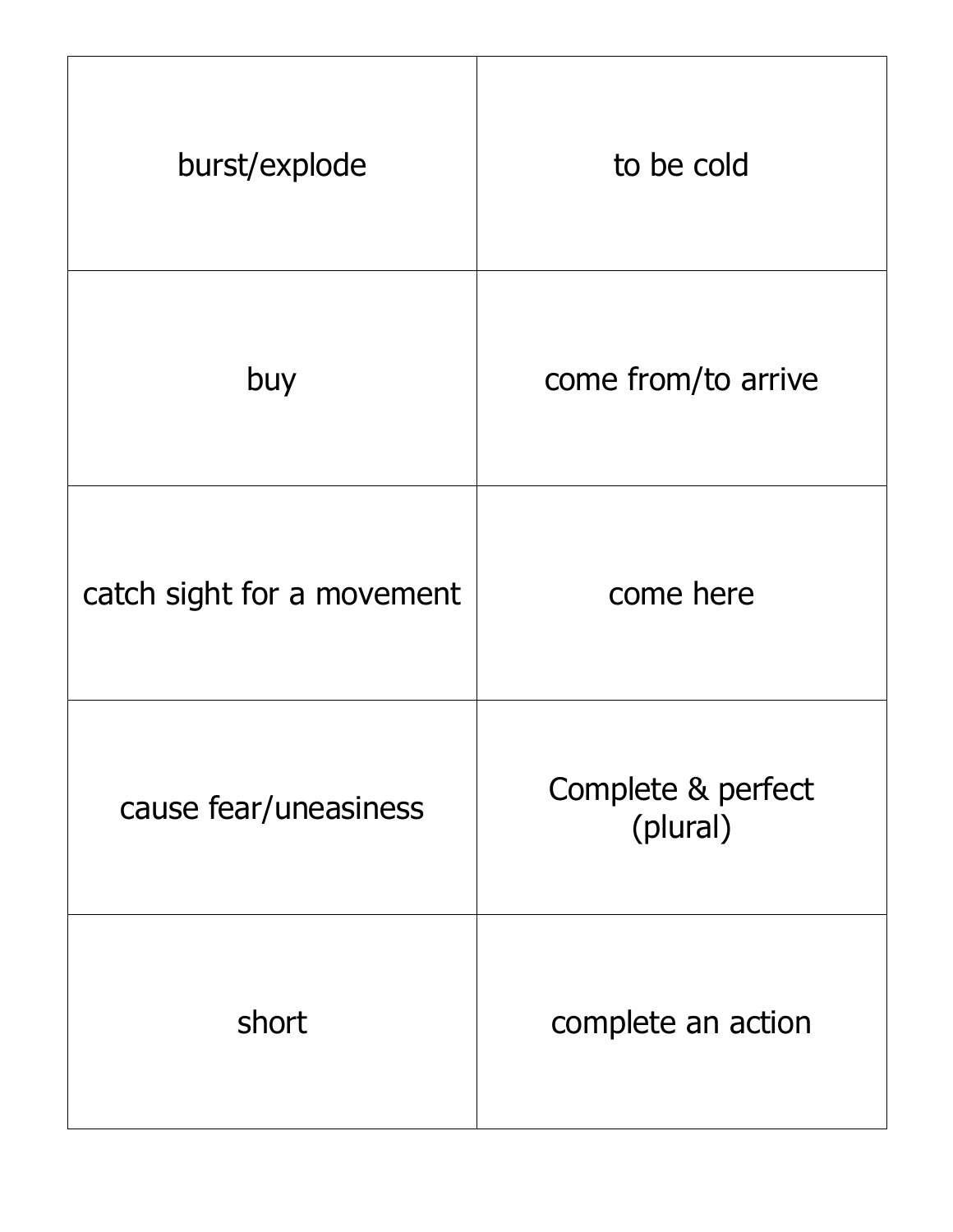| $\underline{x}$ atxw $(s.)$<br>ga xatxw (pl.) | gaxhluxw                        |
|-----------------------------------------------|---------------------------------|
| 'witxw (s.)<br>Bakw (pl.)                     | giikw                           |
| gala                                          | gilaa'l                         |
| hlixhlisxw                                    | hat'ixs                         |
| hlisxw                                        | dulpxw (s.)<br>dil dulpxw (pl.) |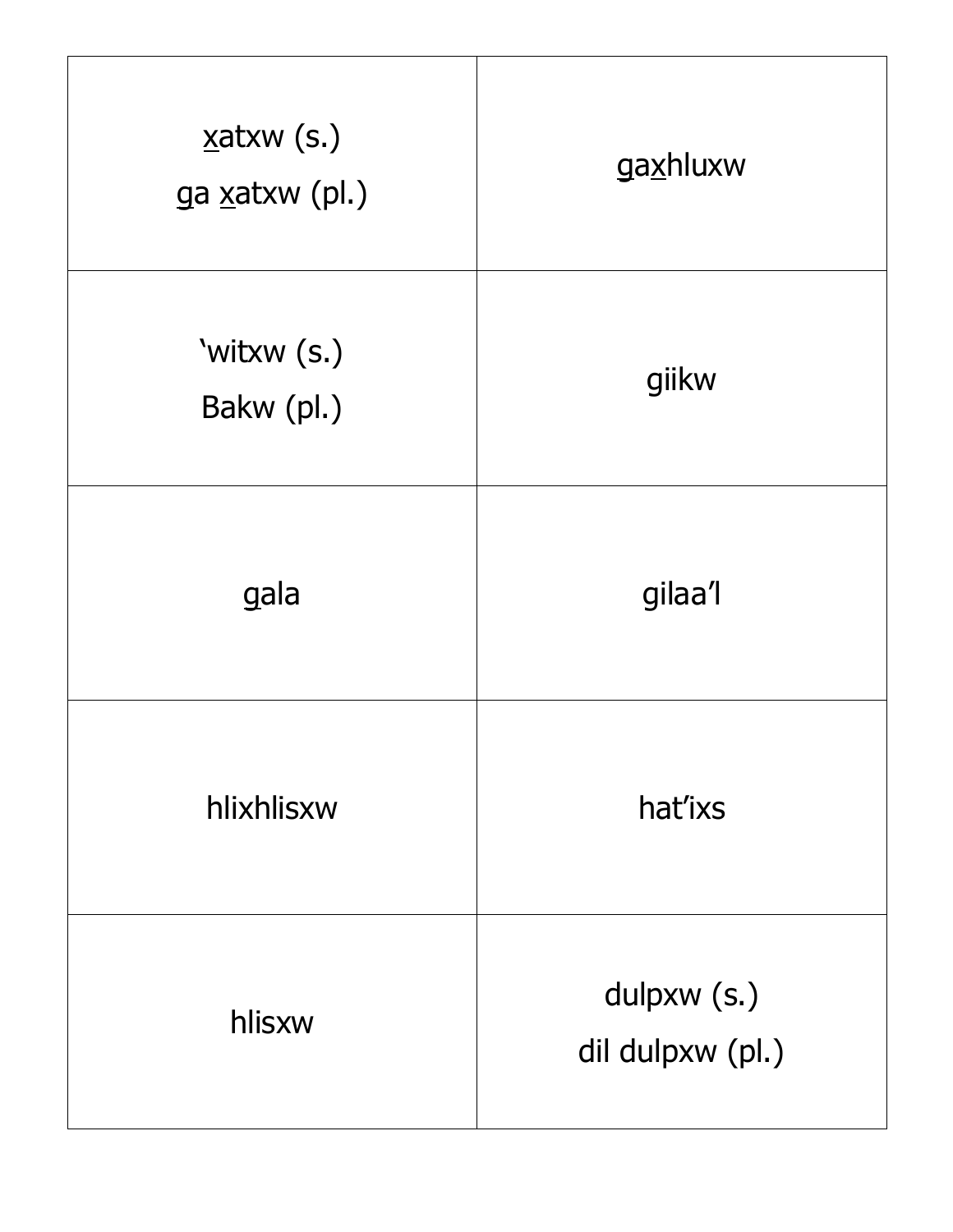| correct/right -be          | difficult      |
|----------------------------|----------------|
| delicious sweet/tasty      | difficult/hard |
| depression                 | disbelieve     |
| detest                     | discussing     |
| to be different or strange | dislike/hate   |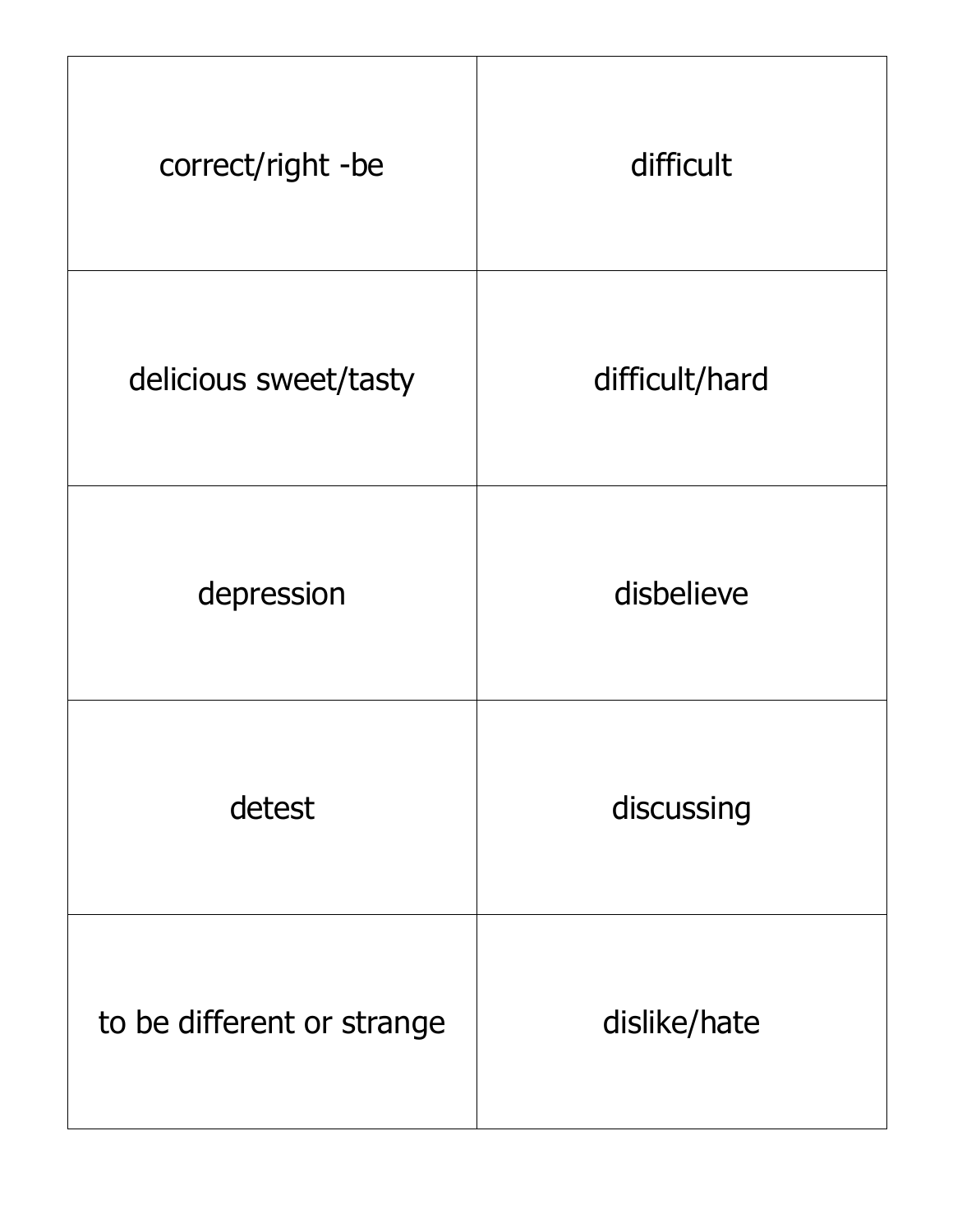| gagetxw   | hogyax    |
|-----------|-----------|
| getxw     | ixsta     |
| xsink     | bilutxw   |
| al'algax  | umhlxw    |
| gasgootxw | lixs gyet |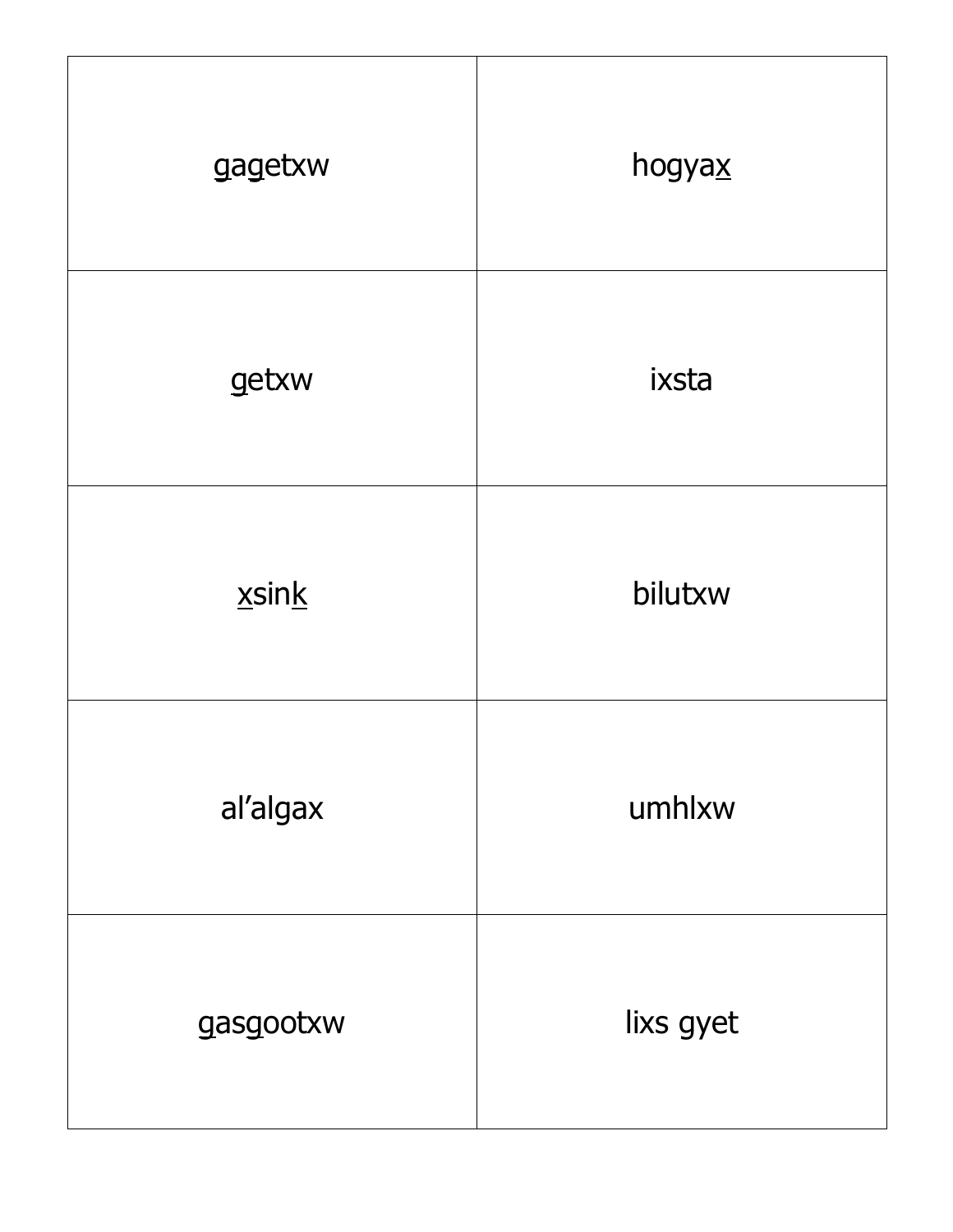| disobedient     | to eat lots |
|-----------------|-------------|
| don't / stop it | eat up -to  |
| dream           | fast        |
| drunk or dizzy  | to enter    |
| early           | envious     |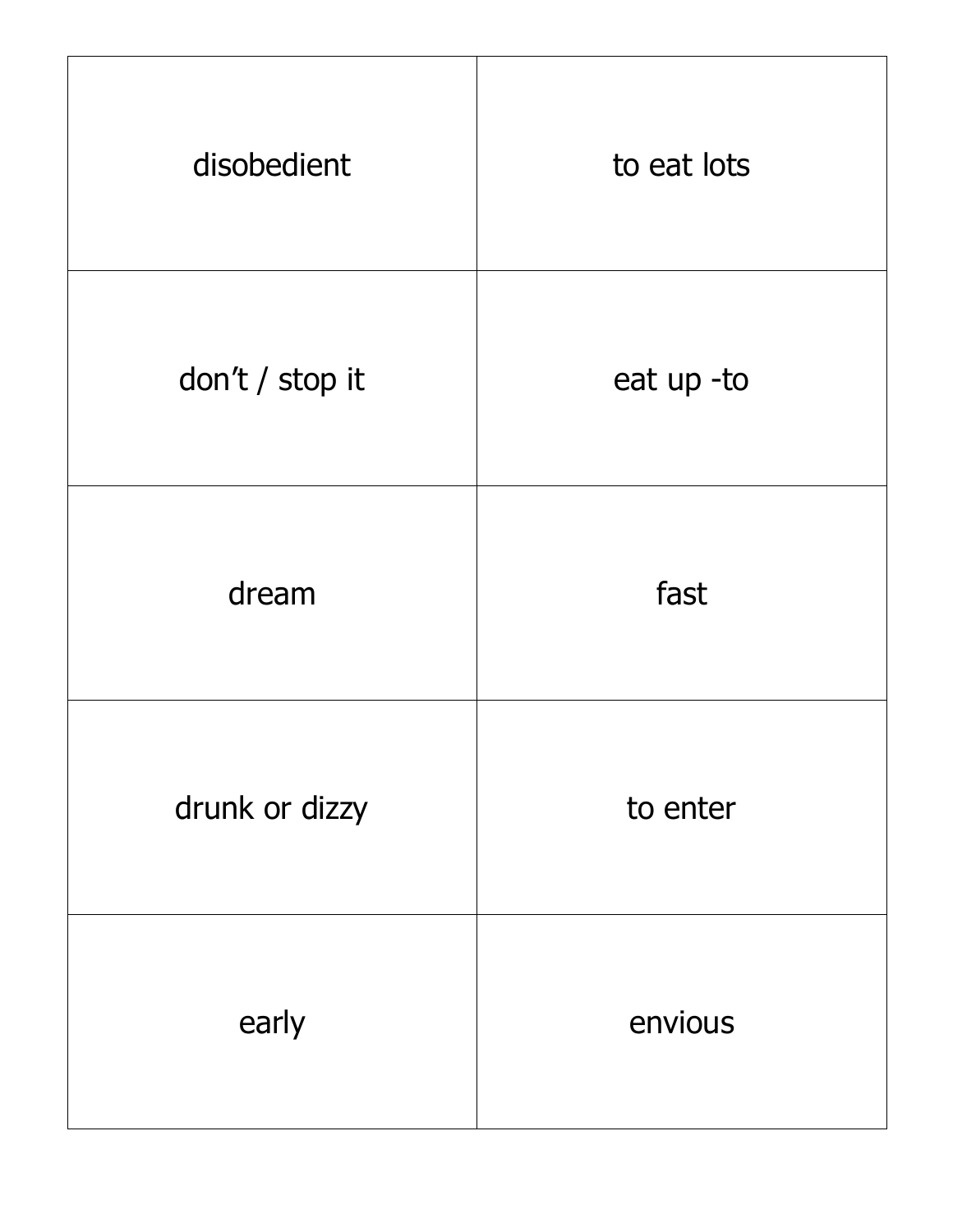| 'teek      | axgalk'an |
|------------|-----------|
| jahl       | ha'wit    |
| 'tee'lt    | xsi wok   |
| ts' in     | sil       |
| gesim goot | hlook     |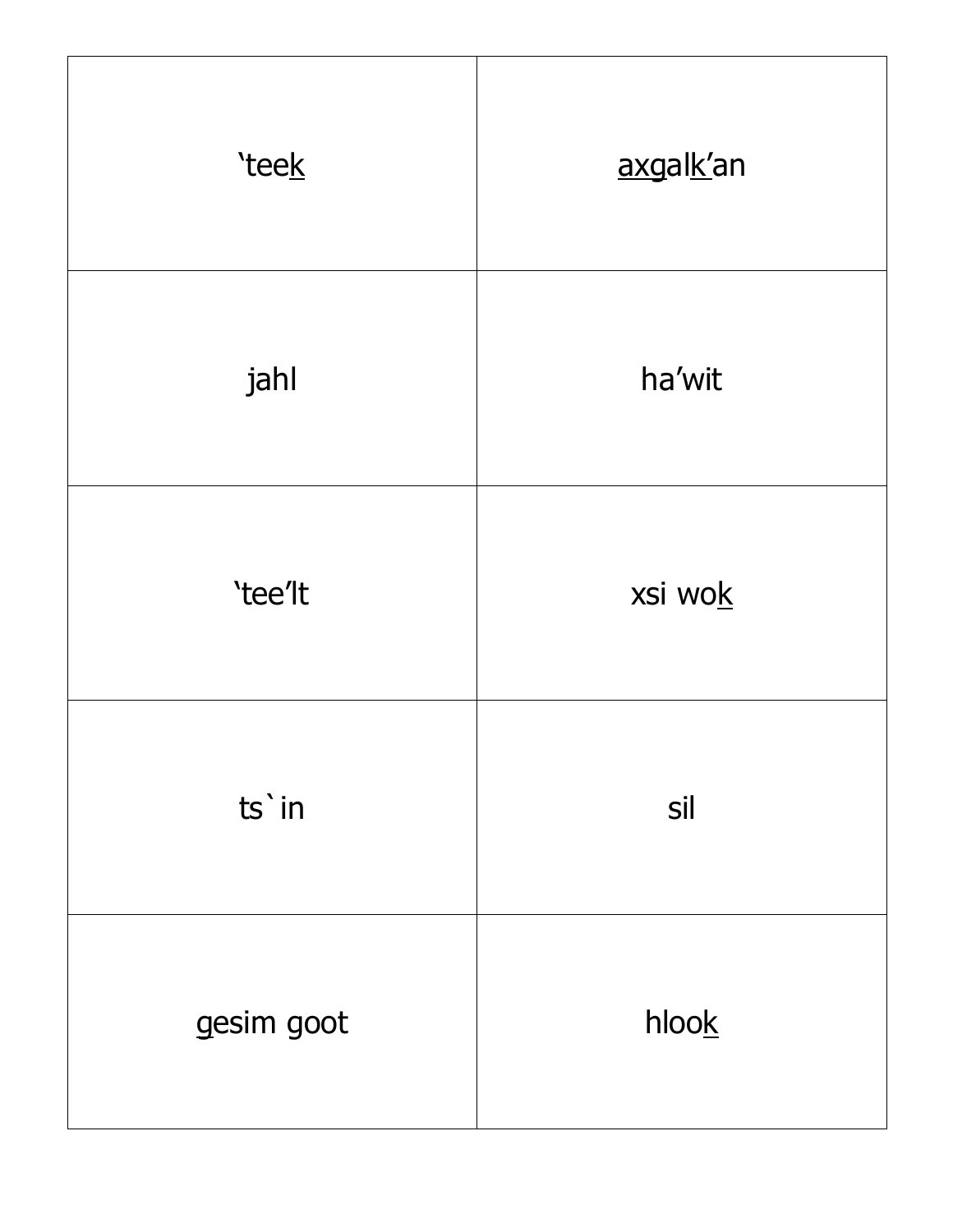| fat -to be                                   | foolish or nuts |
|----------------------------------------------|-----------------|
| fear                                         | go ahead        |
| feel one's way along                         | forbid          |
| find something by chance,<br>finders keepers | forward/ahead   |
| finished                                     | get hurt        |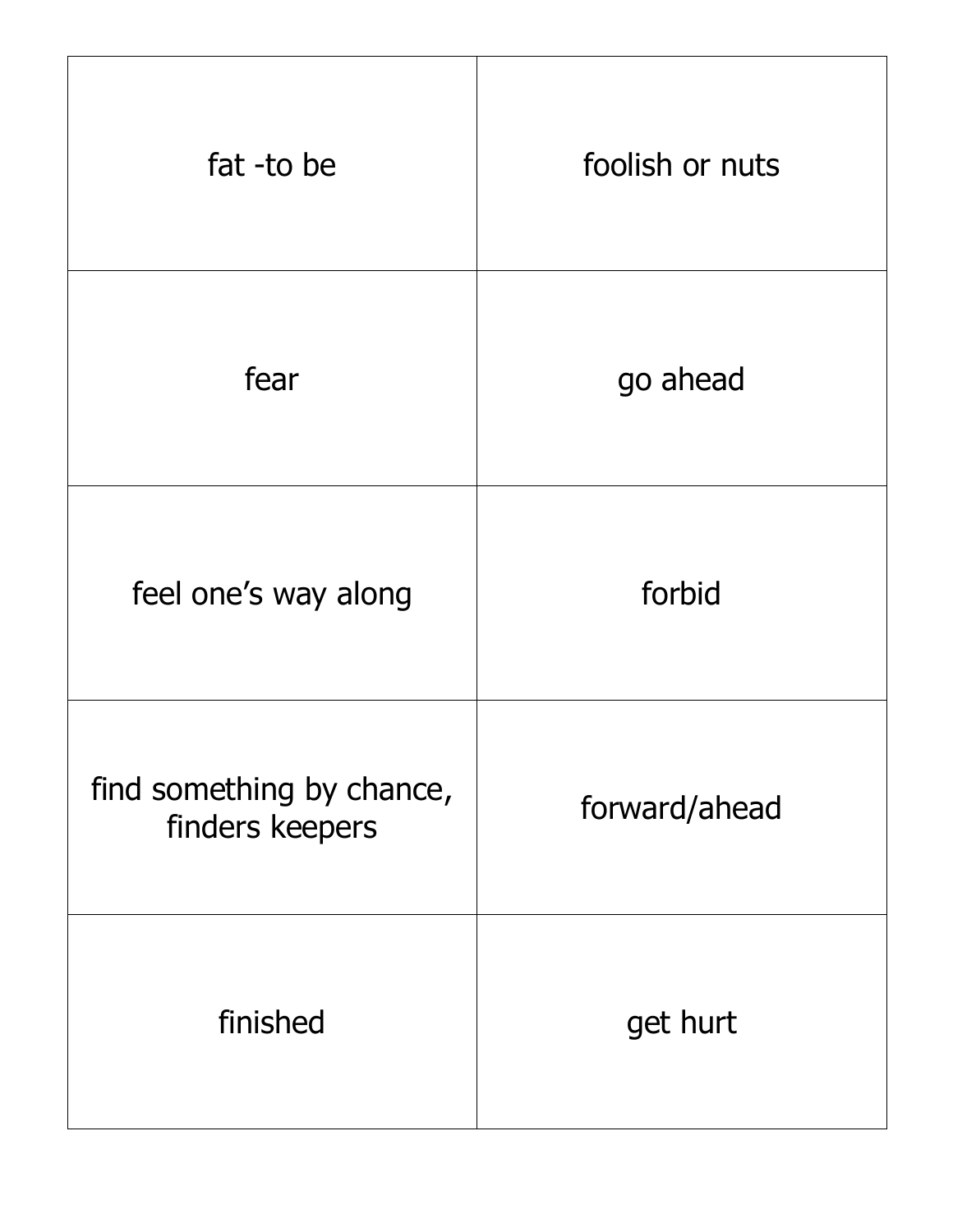| momst    | hiix                            |
|----------|---------------------------------|
| gyop     | baasx                           |
| hat agan | sabaxsxw                        |
| `widin   | `weeks                          |
| sgeksxw  | hlisin (s.)<br>hlixhlisin (pl.) |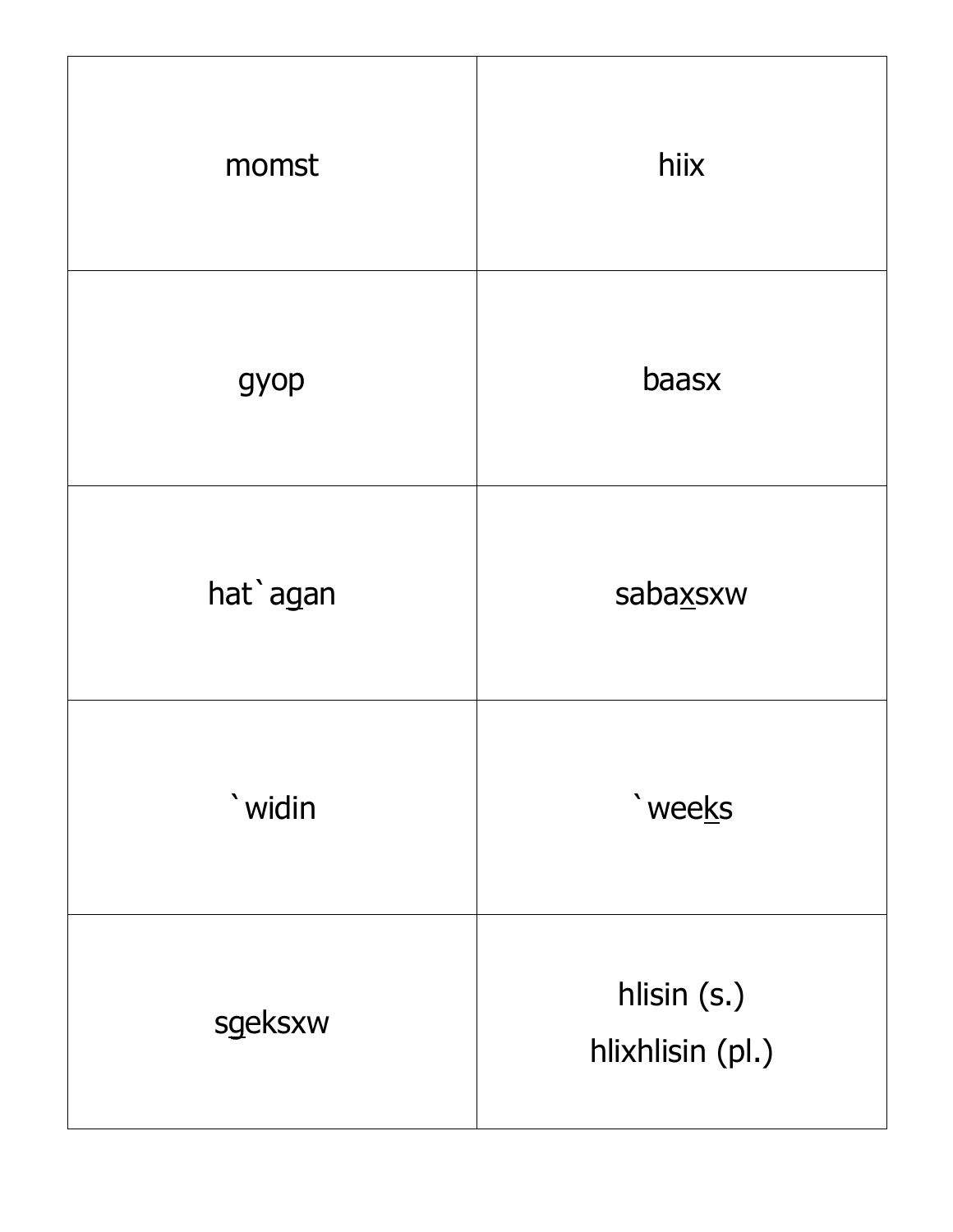| float, drift, soak              | holler/shout                         |
|---------------------------------|--------------------------------------|
| go for (to get)                 | hurry -to                            |
| go with                         | hurt or sick                         |
| hard [an object]<br>or erection | improper                             |
| hide                            | influenced by another<br>personality |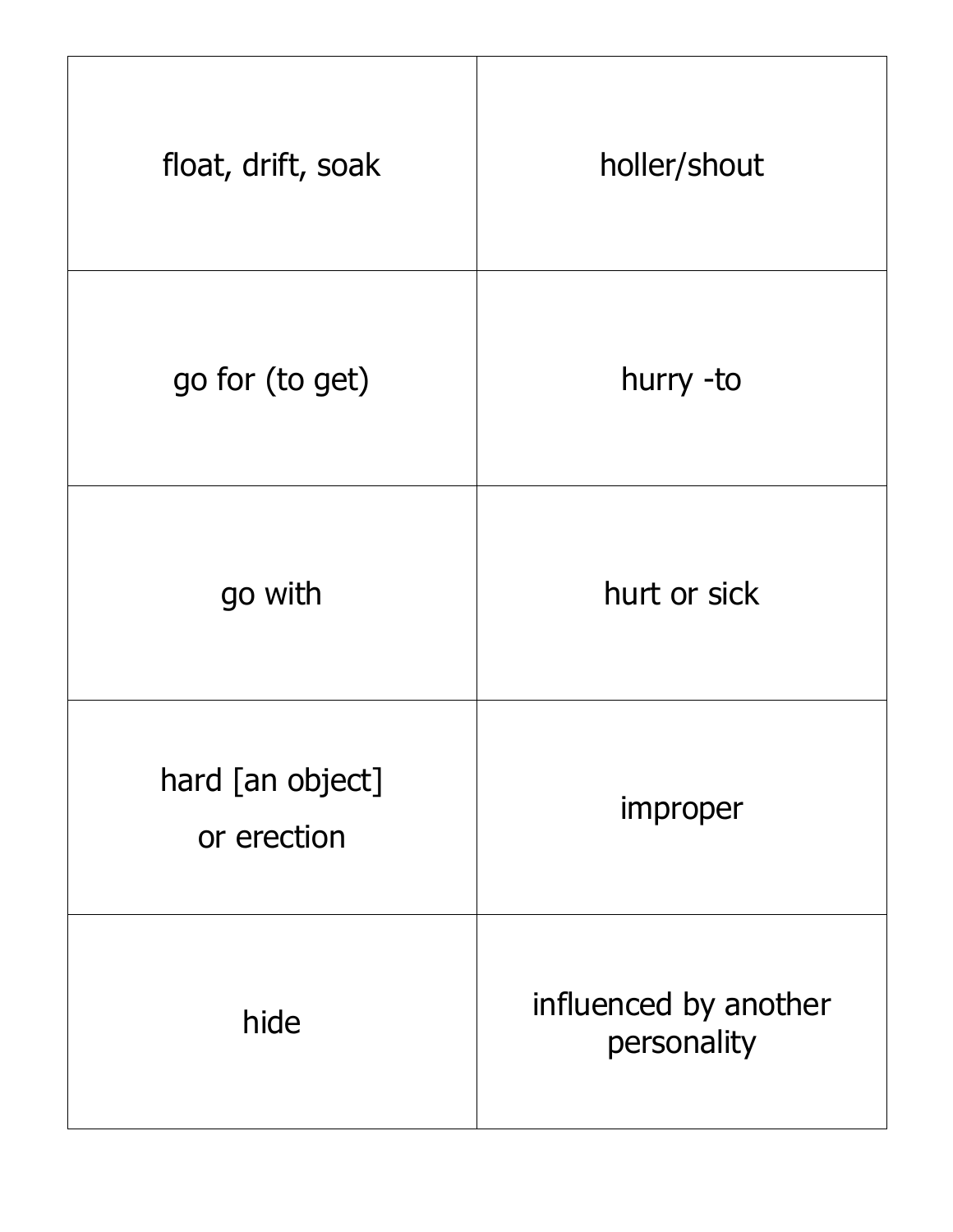| gehlxxw   | gyooks or<br>looks            |
|-----------|-------------------------------|
| t'ee'esxw | suut                          |
| siipxw    | sdil                          |
| duula     | gantxw (s.)<br>gangantxw pl.) |
| t'oogosxw | yaxw                          |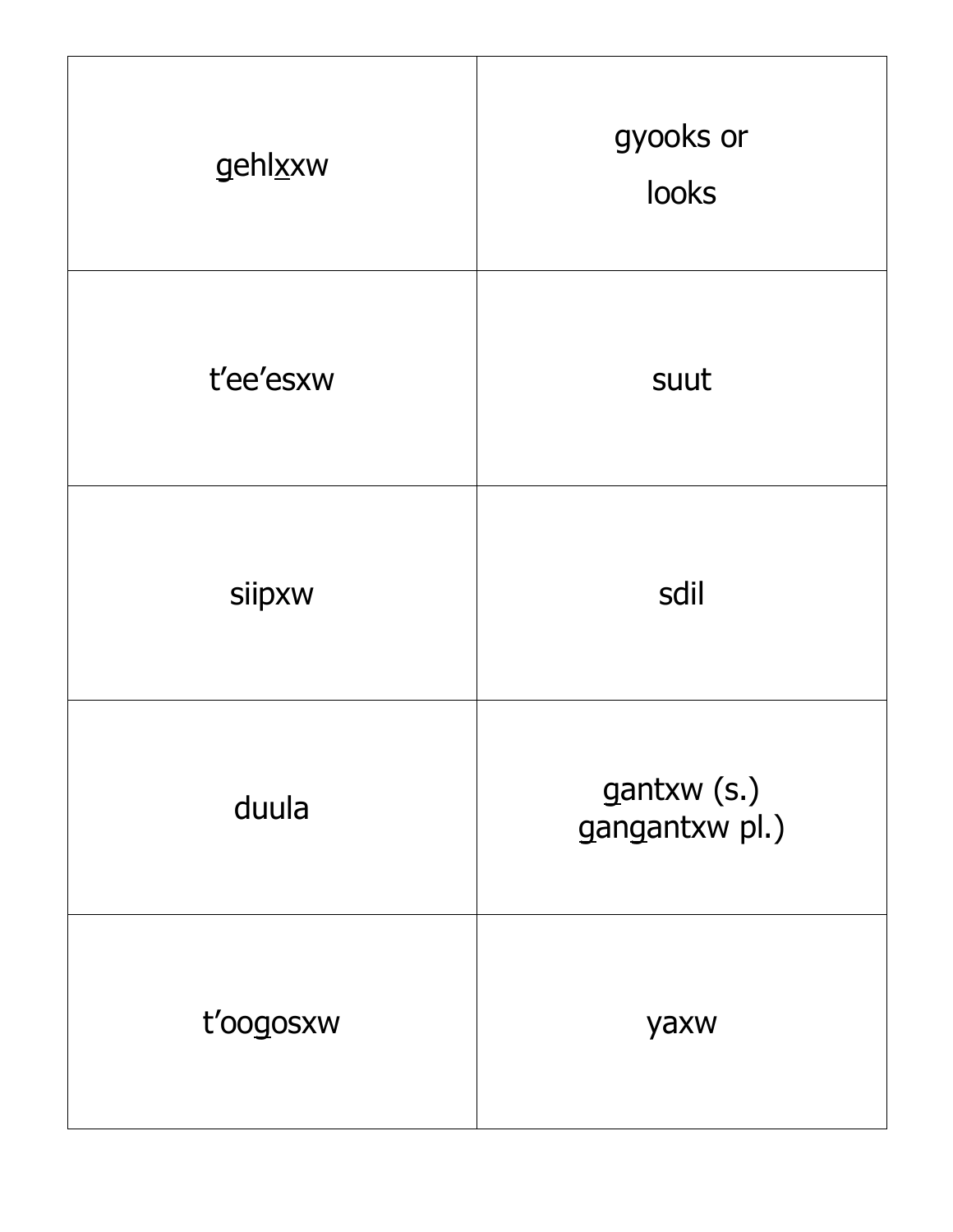| jealous               | to know           |
|-----------------------|-------------------|
| jealous heart         | to be late        |
| joke                  | to laugh          |
| small / little        | law/order/command |
| just past<br>just now | leave             |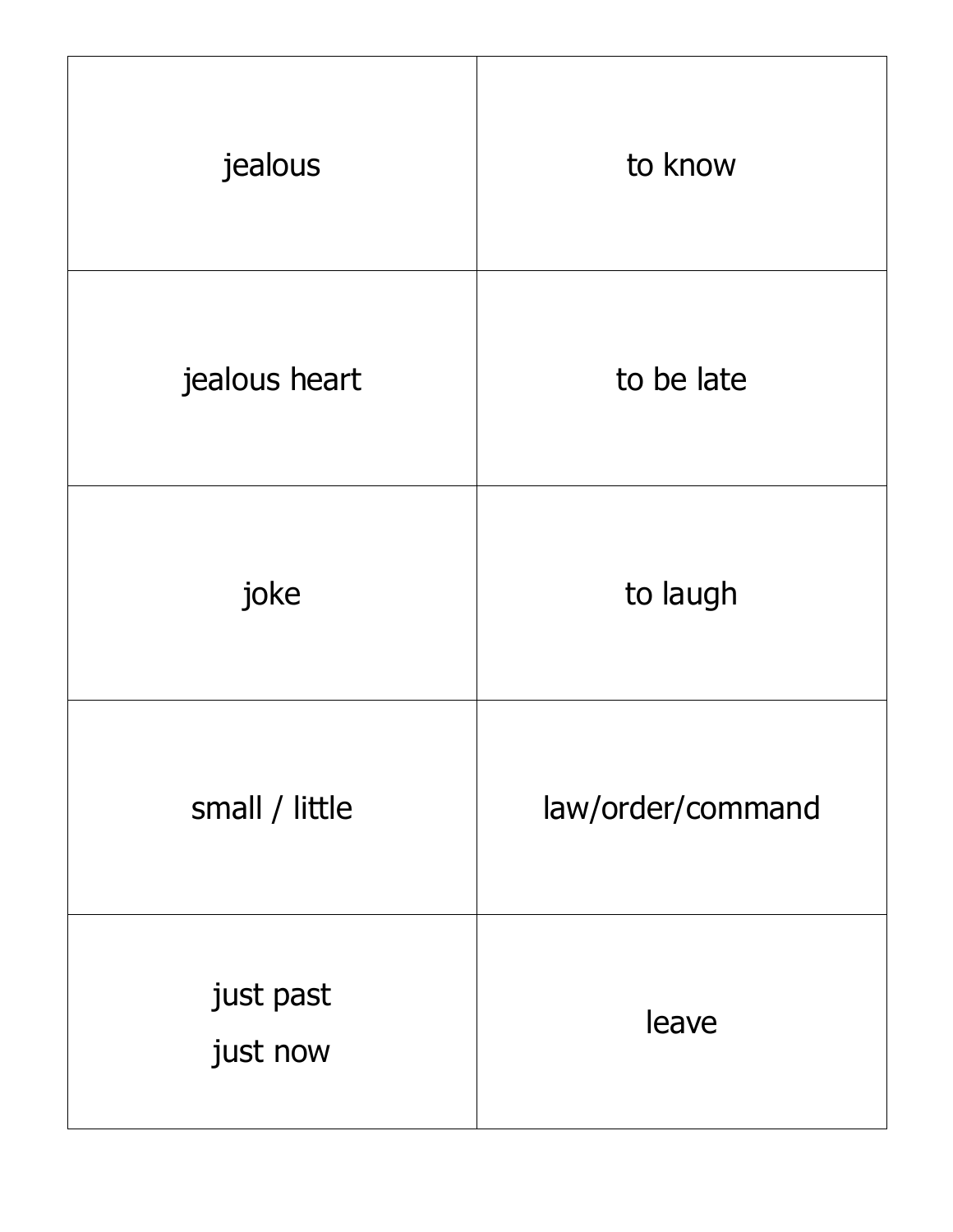| wilaax                               | gasxw(s.)<br>gisgasxw (pl.)         |
|--------------------------------------|-------------------------------------|
| gina hetxw (s.)<br>gina litsxw (pl.) | gesim goot                          |
| ts'ahlx                              | skw'atxw (s.)<br>gas skw'atxw (pl.) |
| ayook                                | hlkuba                              |
| daa'wihl (s.)<br>saks (pl.)          | sii gyuu'n                          |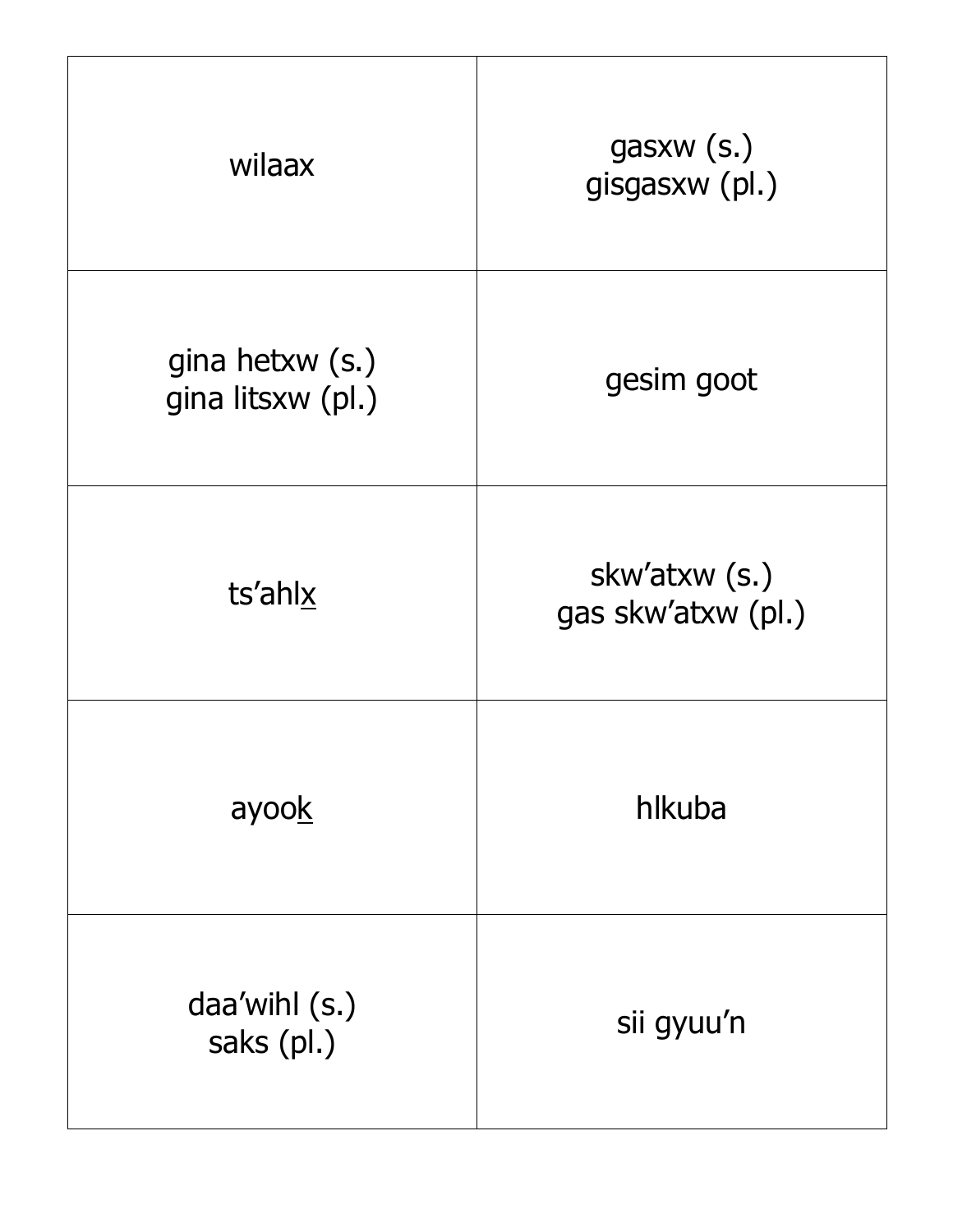| lonely      | To be lost (an object) |
|-------------|------------------------|
| to lose     | many/plentiful         |
| lots/many   | meek/mild/quiet/       |
| loud -to be | melancholy             |
| mad         | not quite              |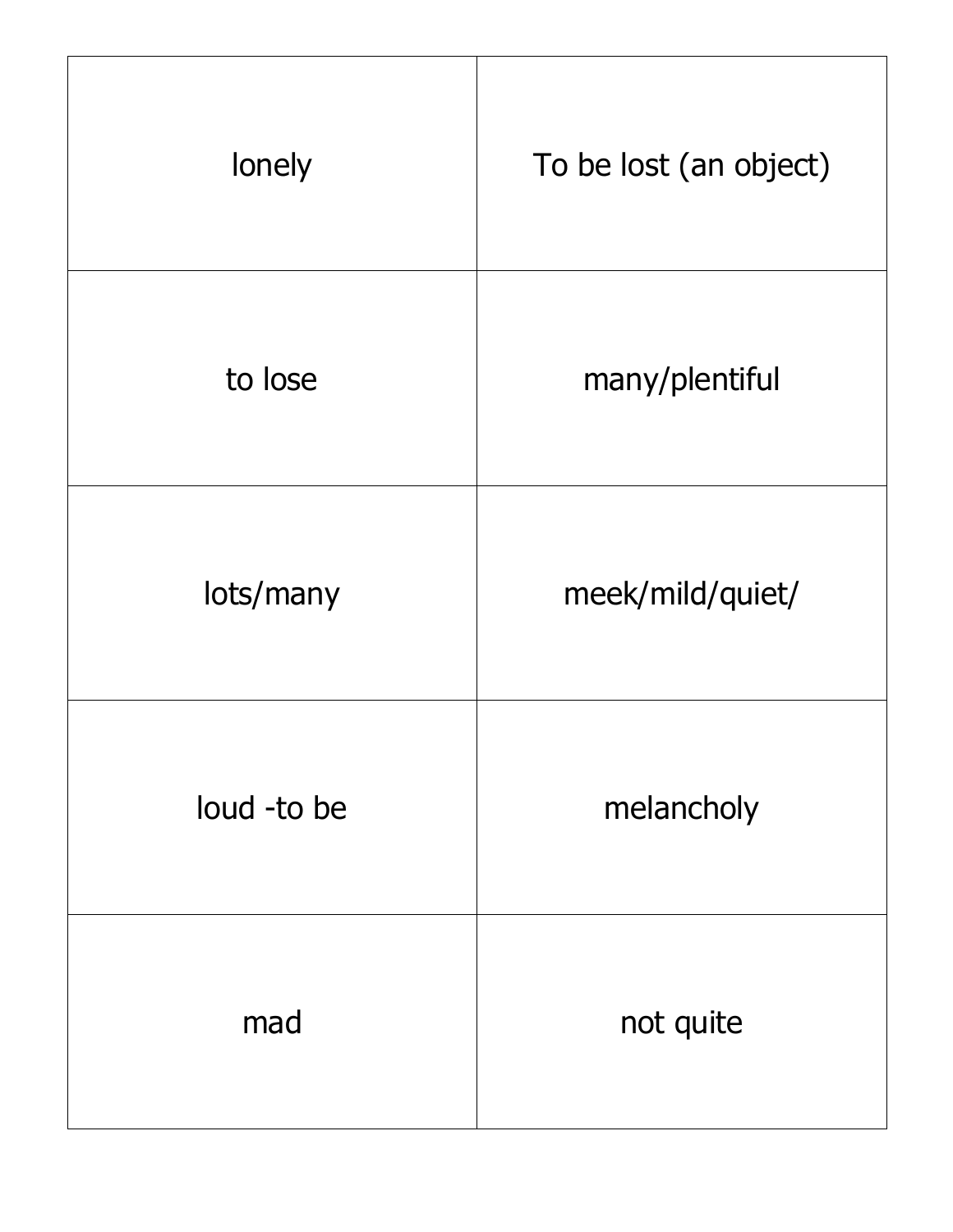| Kw'ootxw (s.)<br>gwit kw'ootxw (pl.) | hilin                               |
|--------------------------------------|-------------------------------------|
| 'weesxw                              | Kw'oodin                            |
| mo'oxxw                              | helt                                |
| bilutxw                              | wii ame<br>wit'ax alme              |
| neegi                                | $a'$ la $\underline{x}$<br>al'a'lax |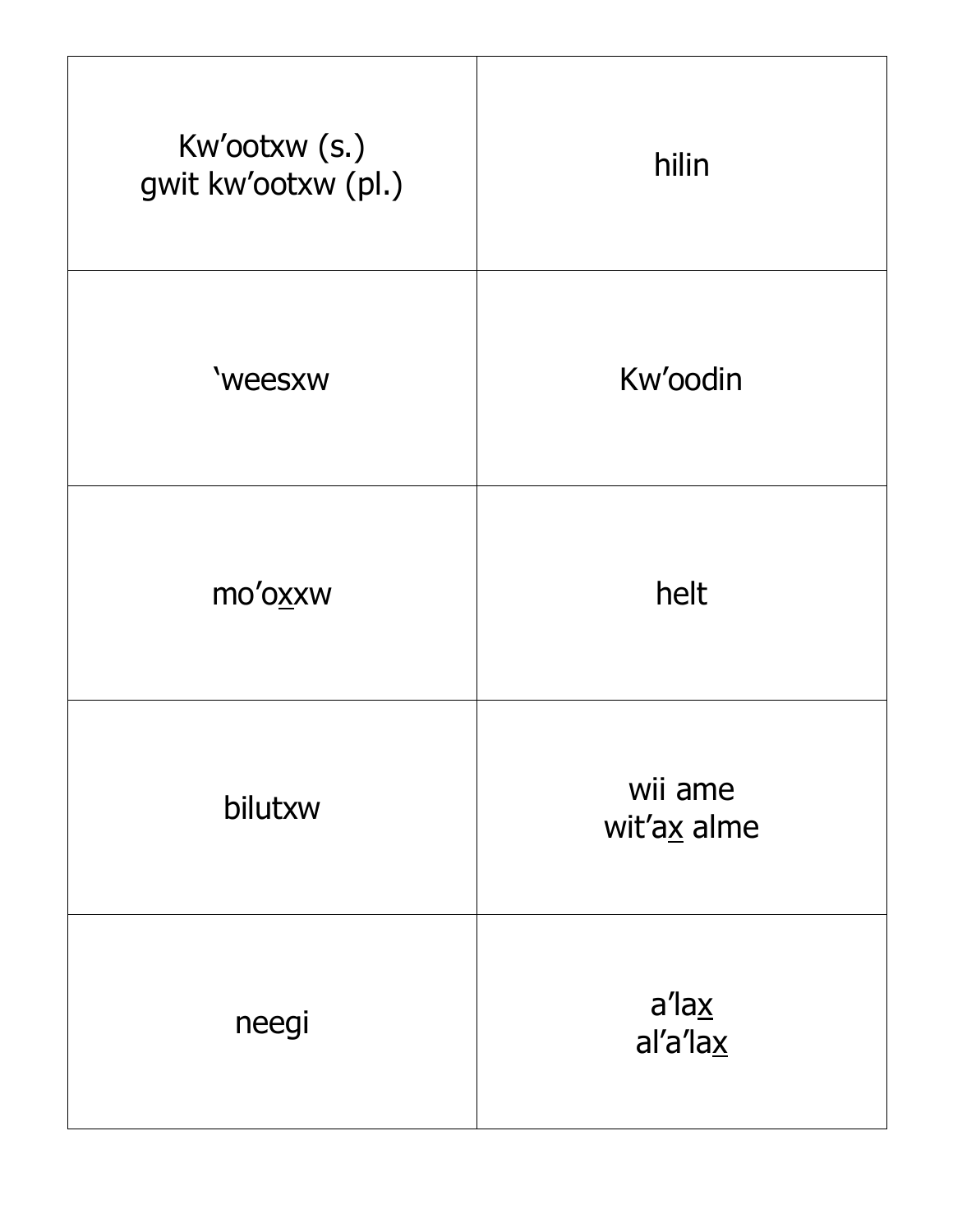| not yet            | outside                    |
|--------------------|----------------------------|
| now                | move<br>(telling somebody) |
| observe            | pause                      |
| once in a while    | pay                        |
| only/just that one | pay back                   |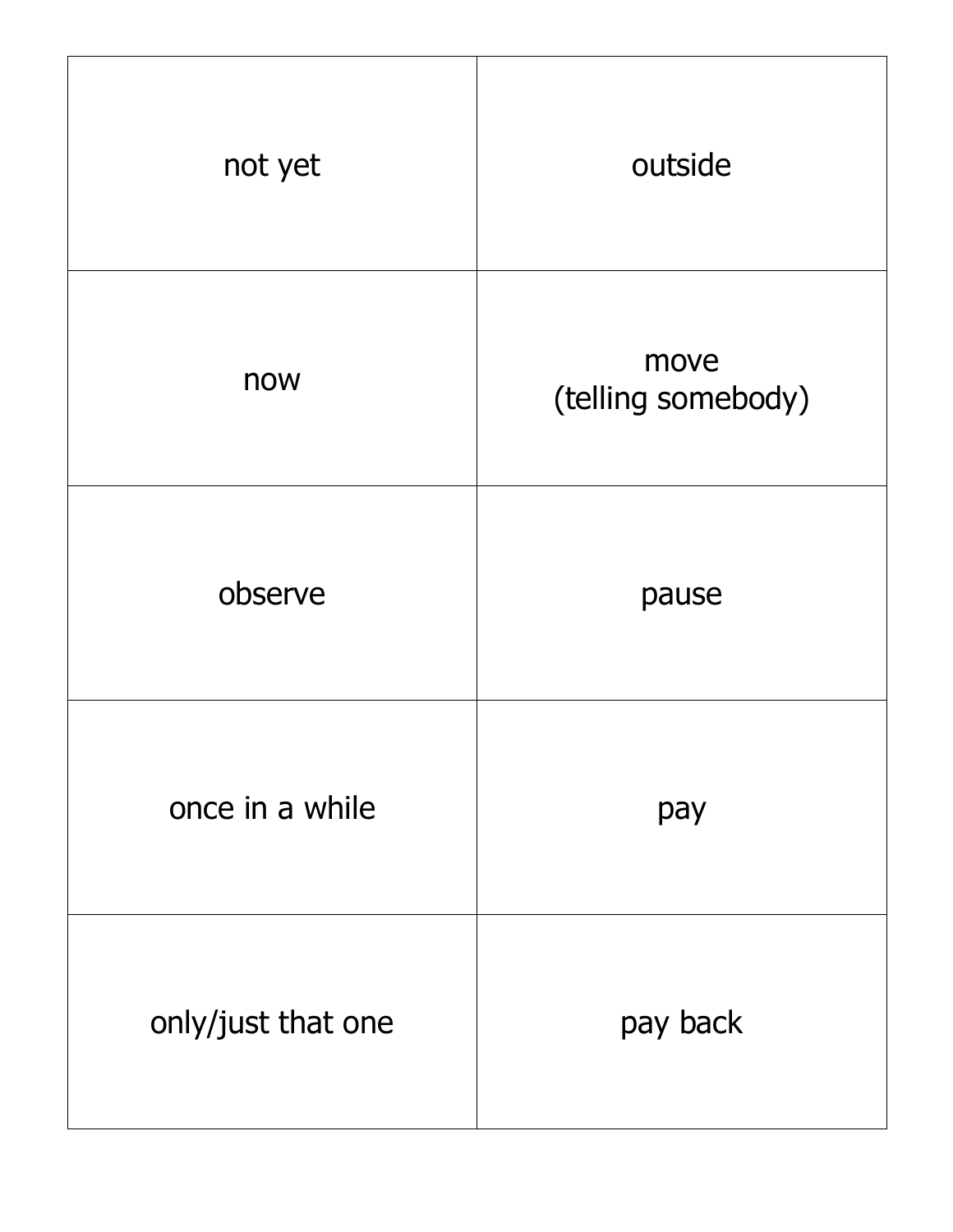| gyalk     | ha'wendi |
|-----------|----------|
| bisxw     | gyuu'n   |
| ts'oots'a | lits'elt |
| xhlgo'o   | $x$ bil  |
| xsitxasxw | $X$ sax  |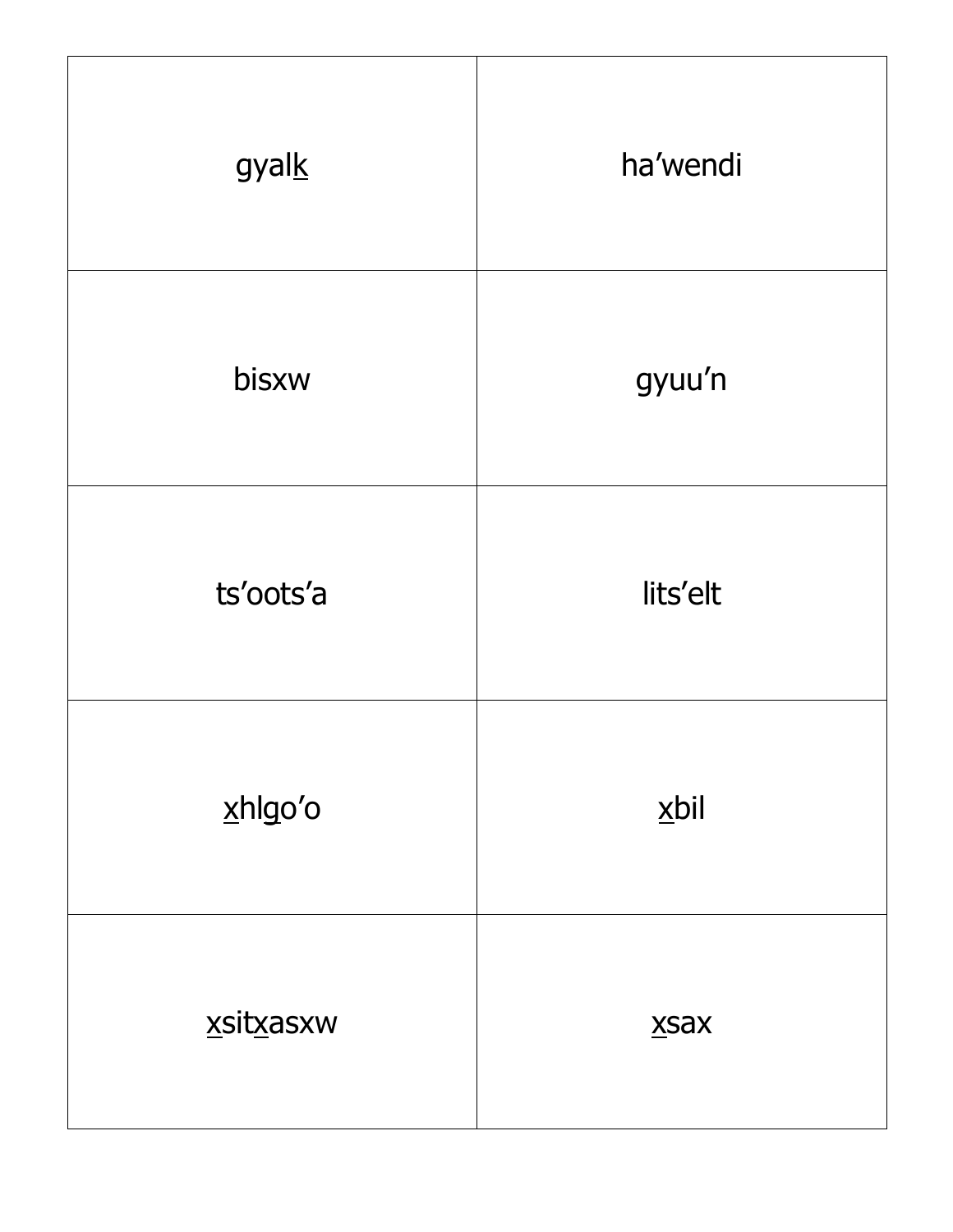| point out                | poor           |
|--------------------------|----------------|
| pour                     | peace/peaceful |
| pretend                  | quiet          |
| promise                  | red hot        |
| picky about what you get | refuse to give |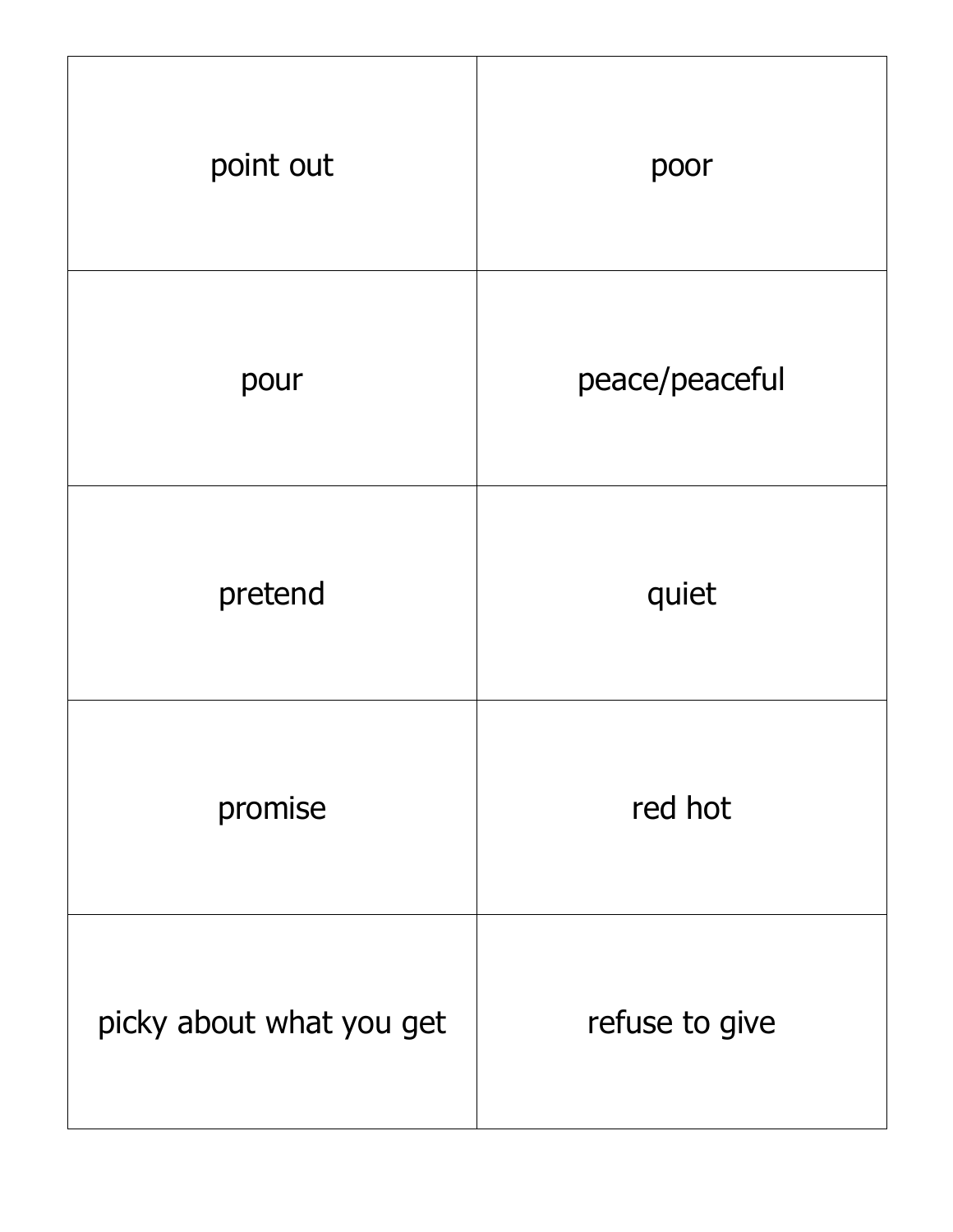| gwe'e (s.)<br>gagwe'e (pl.) | gaagahl |
|-----------------------------|---------|
| gyaks                       | gats    |
| xs'yaxxw                    | his     |
| didilaxxw                   | ee'esxw |
| luxwt                       | adixs   |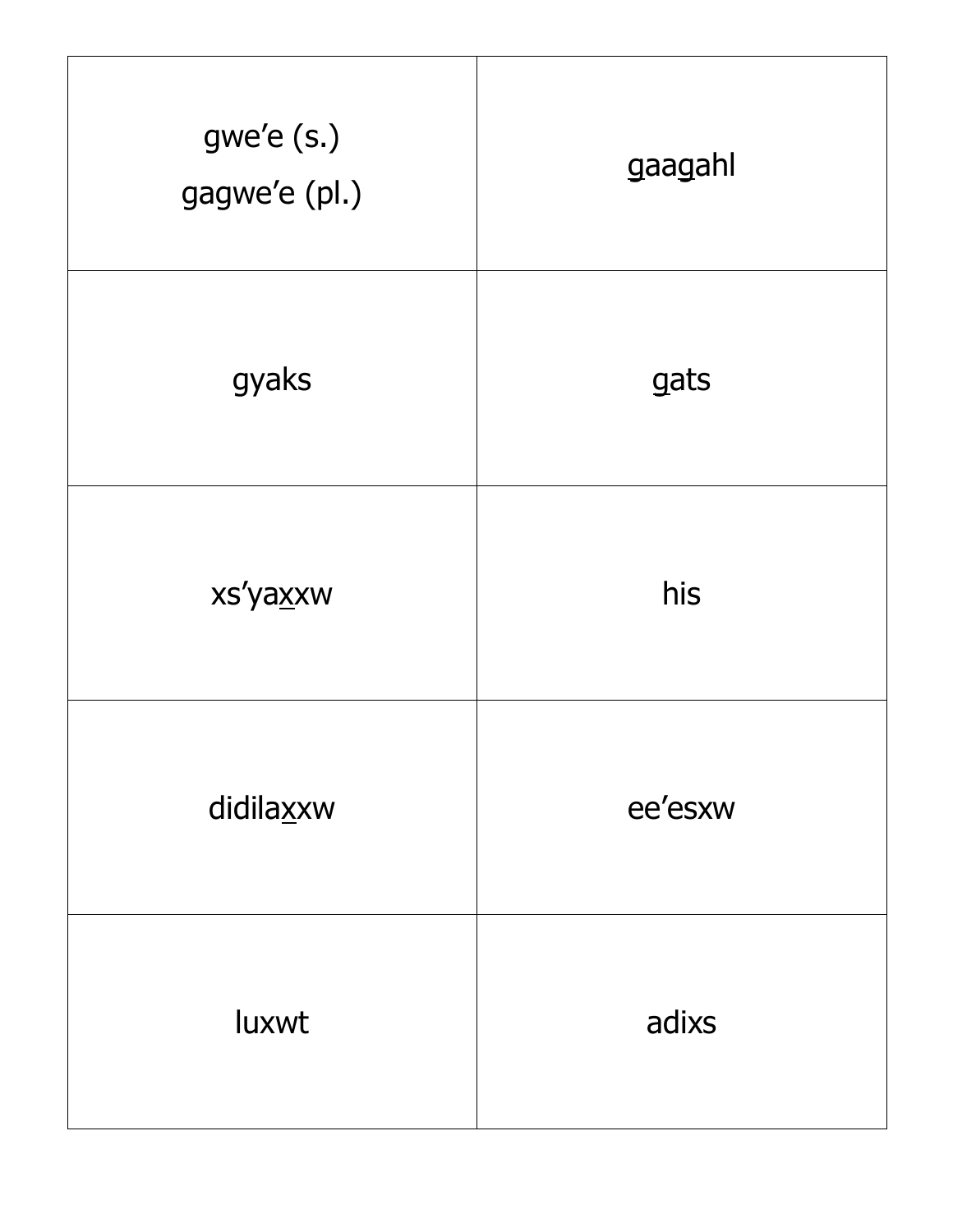| remember         | scold          |
|------------------|----------------|
| resemble/be like | scream/cry out |
| rest             | see or look at |
| share / give out | to sell        |
| scold            | send           |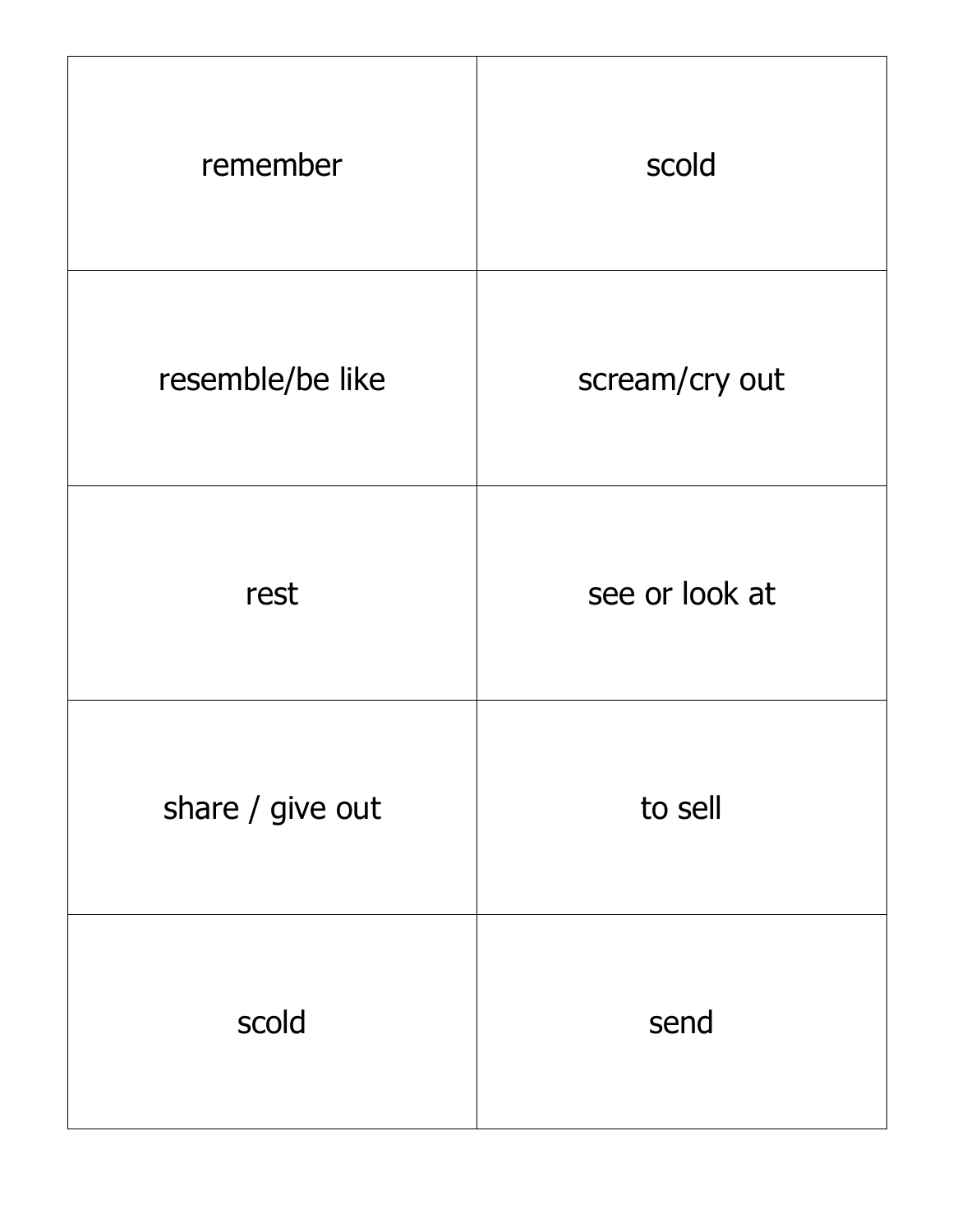| xhlguluxw                                                  | am goot    |
|------------------------------------------------------------|------------|
| waa'atxw $(s.)$<br>wax'waa'atxw (pl.)<br>ga'waa'atxw (pl.) | hogat      |
| gya'a(s.)<br>gixgya'a (pl.)                                | sgwaa'itxw |
| woot'                                                      | yeekt      |
| hets $(s.)$<br>hashets (pl.)                               | xhlguluxw  |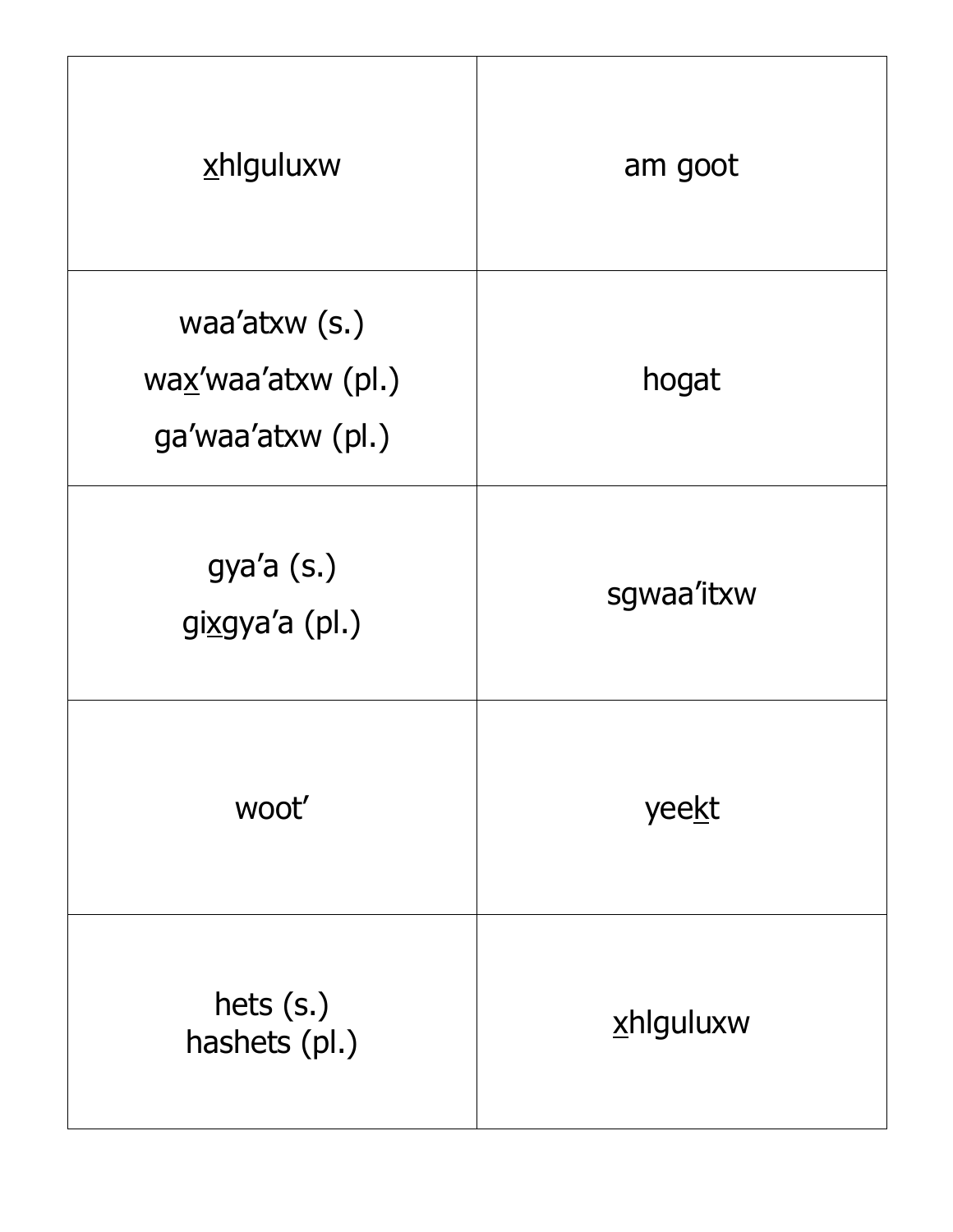| sneak up on          | talk/ talking<br>/language / speak |
|----------------------|------------------------------------|
| soft(touch/material) | be quiet<br>or stop crying         |
| sometimes            | taste                              |
| stingy / cheap       | to tell                            |
| talk to/to talk with | to say                             |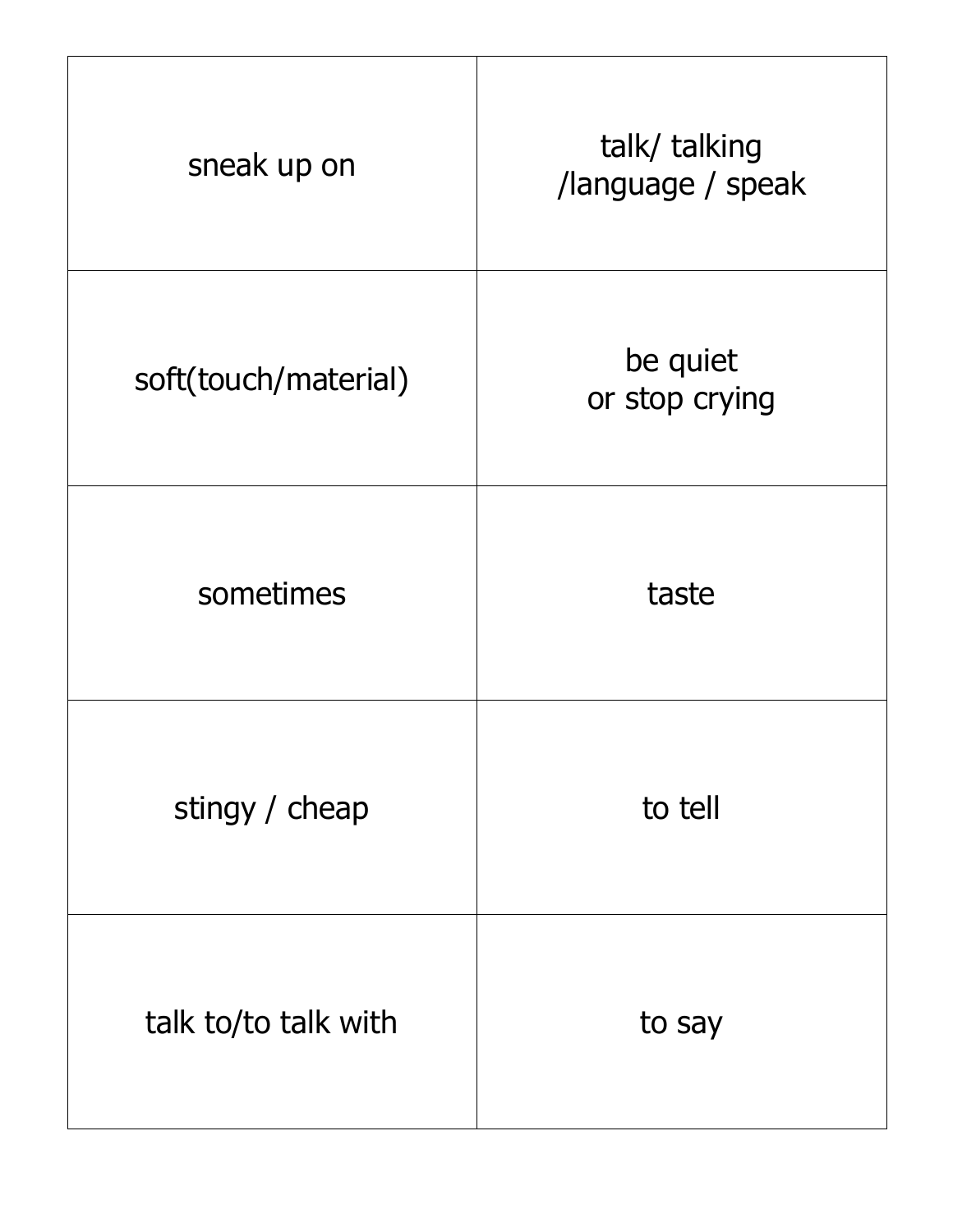| algyax                   | xhlgayxw |
|--------------------------|----------|
| gesxwin                  | gwee'yt  |
| spak(s.)<br>spagat (pl.) | $x$ bil  |
| 'mahlasxw                | luwasxw  |
| He<br>Trans + object     | didalk   |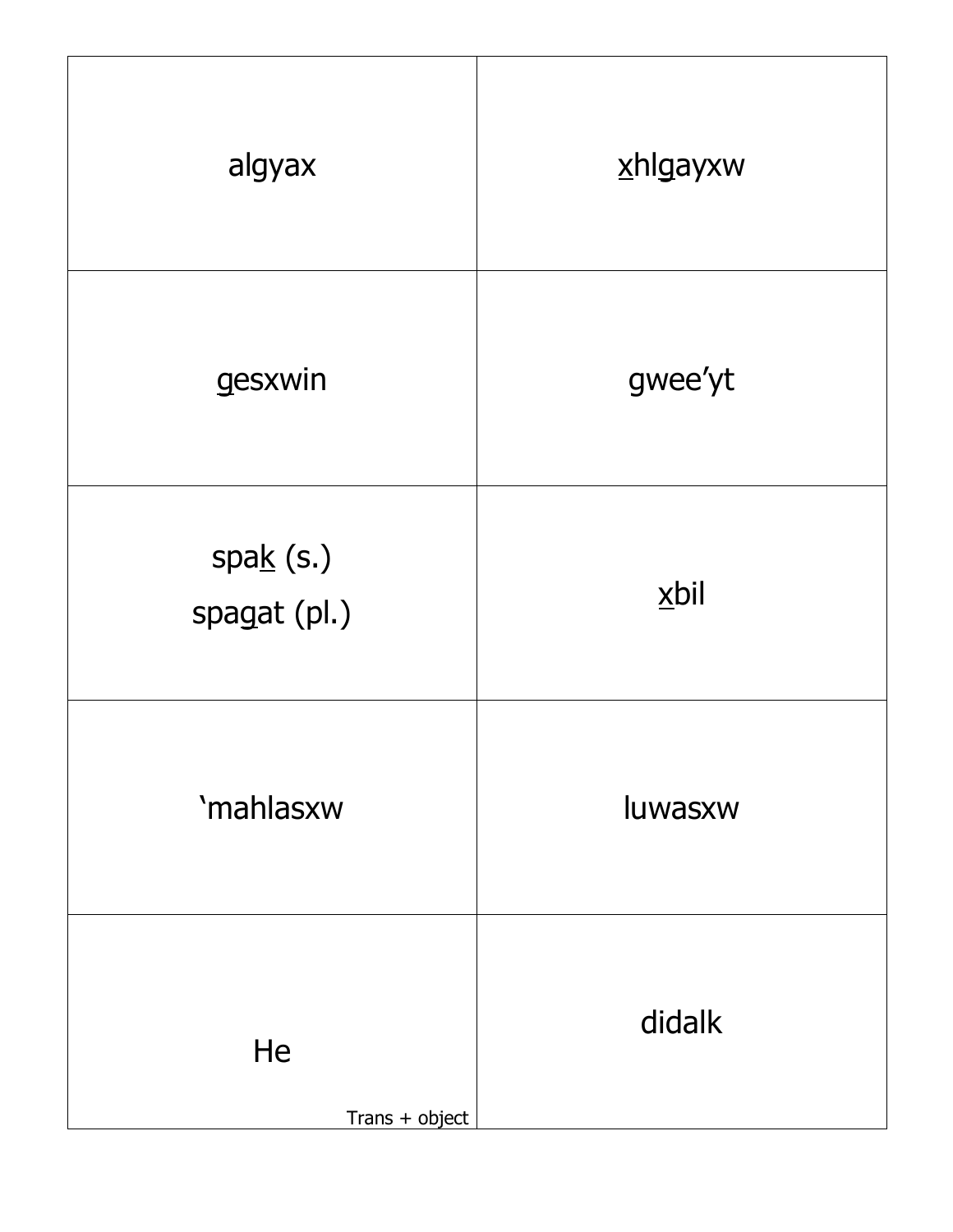| thankful    | very big/large/great            |
|-------------|---------------------------------|
| thirsty     | want                            |
| thoughtless | warm one's self                 |
| too         | Watch / look after<br>/ babysit |
| use         | when                            |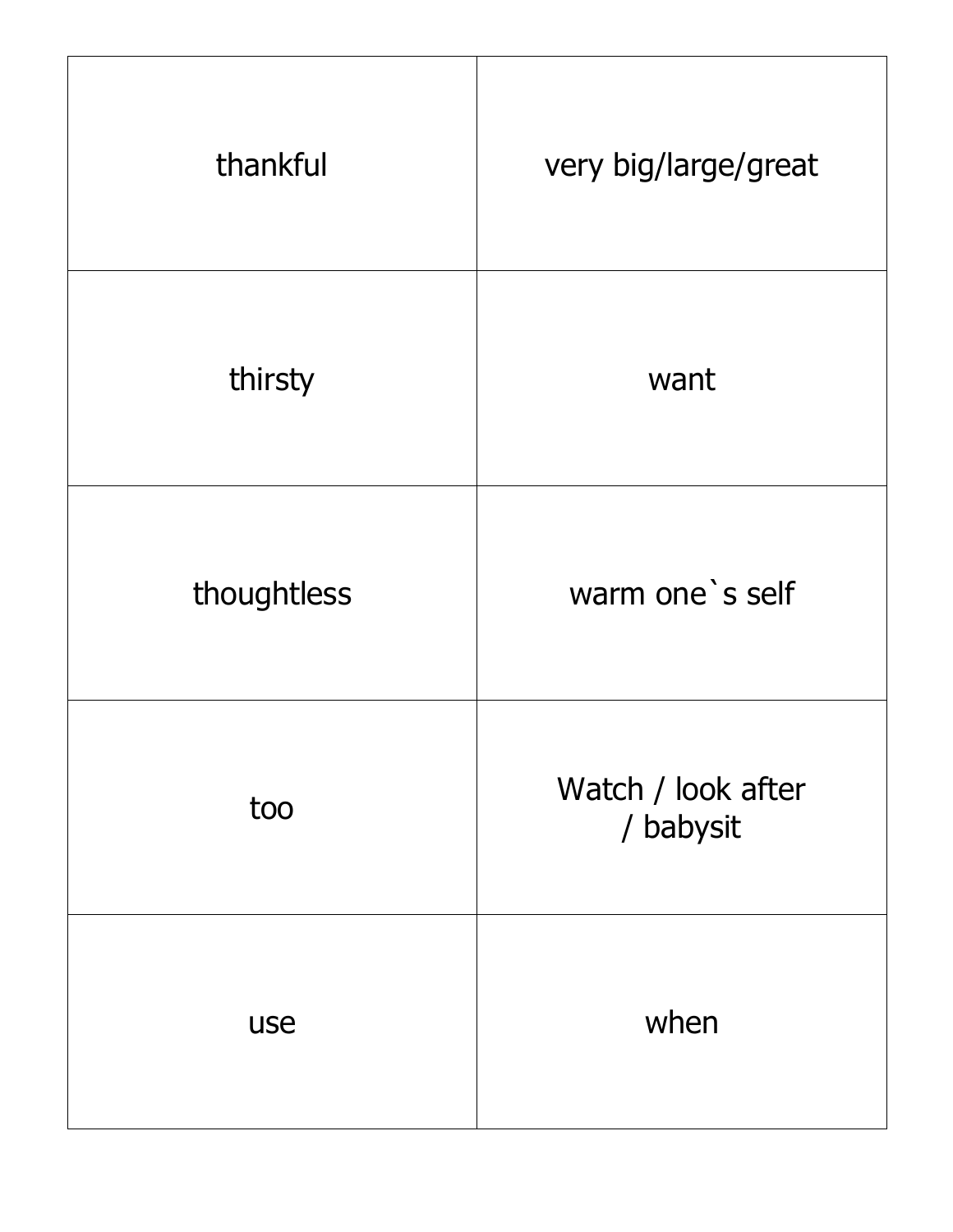| Wii 'tax              | ha'miiyaa |
|-----------------------|-----------|
| hasak                 | gwalgwax  |
| si gyamks             | axgalk'an |
| di di'y<br>dix didi'y | gal       |
| gaxgu                 | hoox      |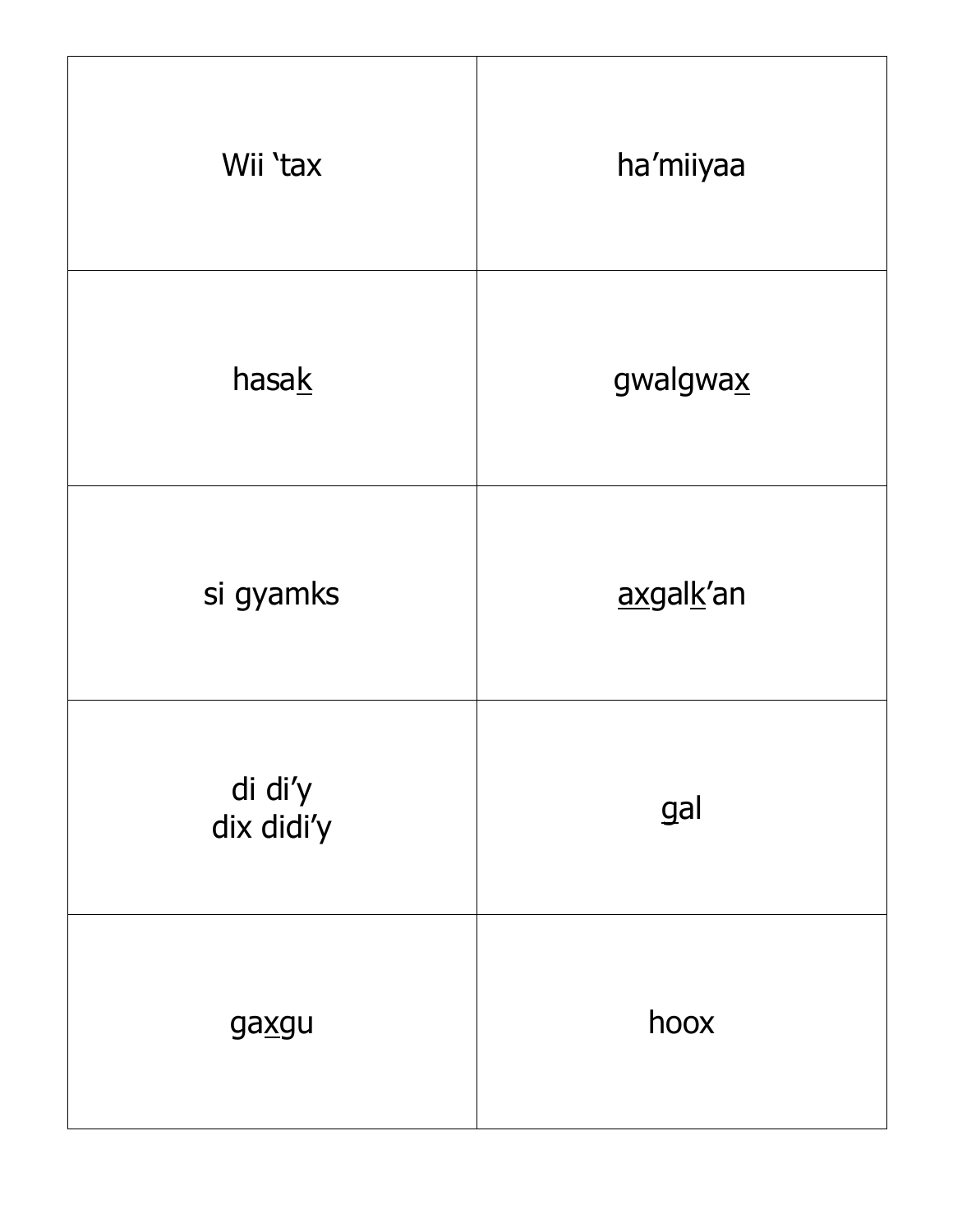| win             | coming                |
|-----------------|-----------------------|
| worry           | bake [food]           |
| wrong / to miss | bark [dog]            |
| agony           | beat / whip<br>[food] |
| angry           | bite                  |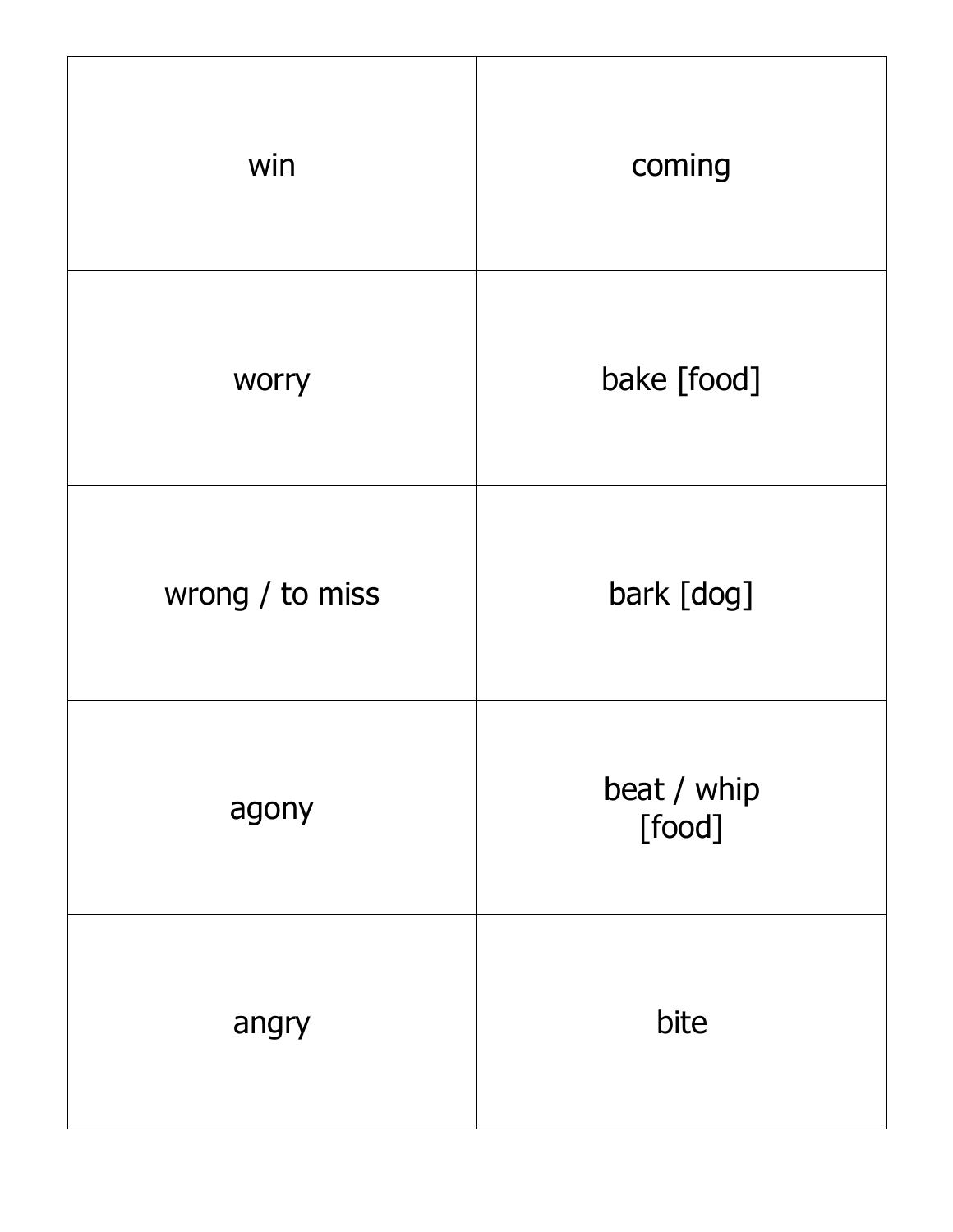| aat'ixs    | xsdaa       |
|------------|-------------|
| uut        | wantxw goot |
| <b>WOX</b> | giis        |
| yal        | haaxxw      |
| hats'      | a'lax       |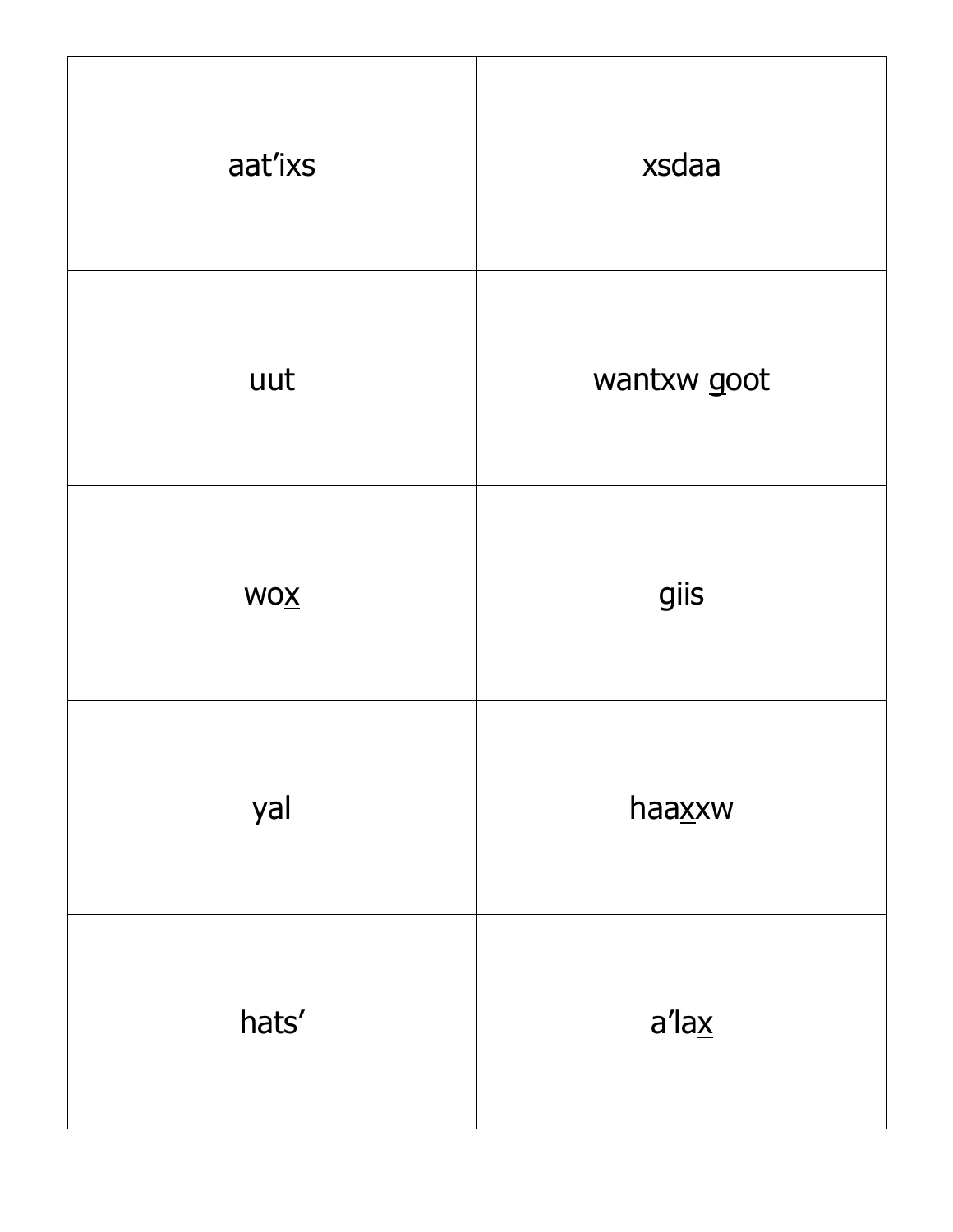| board a boat    | bounce                  |
|-----------------|-------------------------|
| boil            | break                   |
| boiling-cook by | separate or<br>split up |
| borrow          | burn                    |
| bounce/bound    | carry                   |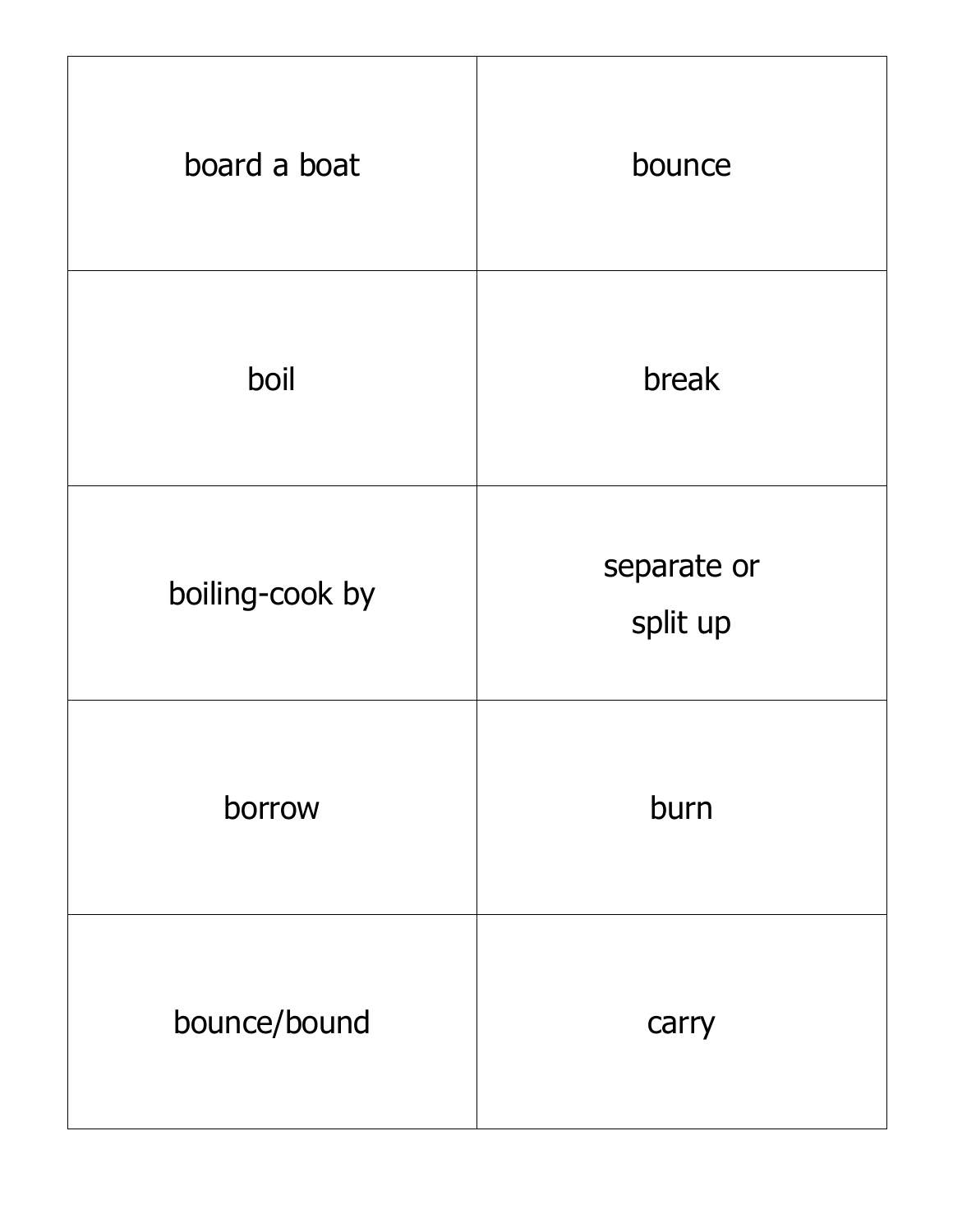| dagasgosasxw                | makxw                                |
|-----------------------------|--------------------------------------|
| ihlagan                     | hlut'ax                              |
| basigan<br>bisbasigan       | jam                                  |
| mihl                        | gwaasxw                              |
| Bats (s.)<br>bis bats (pl.) | dagosasxw (s.)<br>dagasgosasxw (pl.) |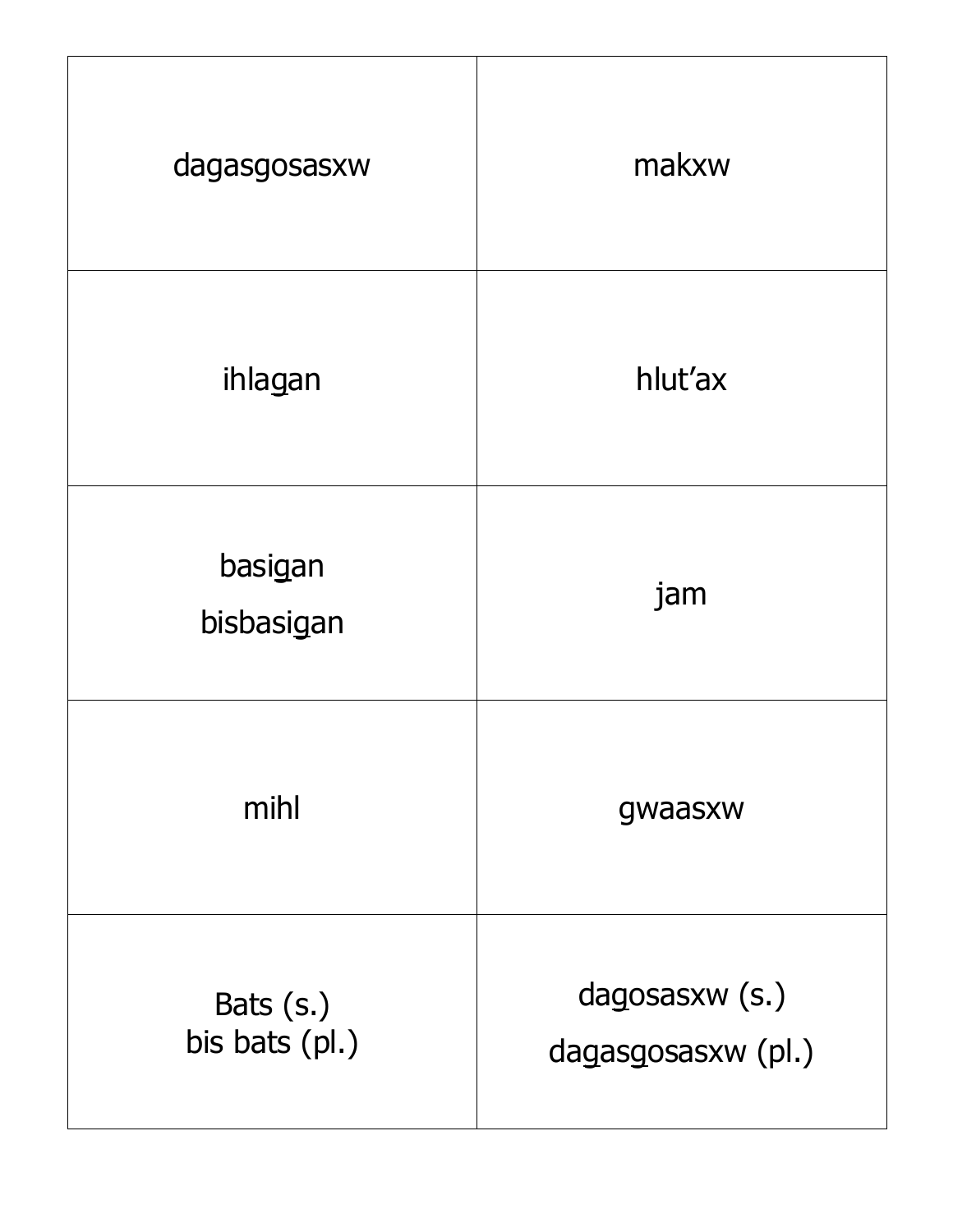| catch a fish     | cooked     |
|------------------|------------|
| choke-to         | cooled off |
| climb a mountain | cough      |
| crooked          | count      |
| cry              | cover      |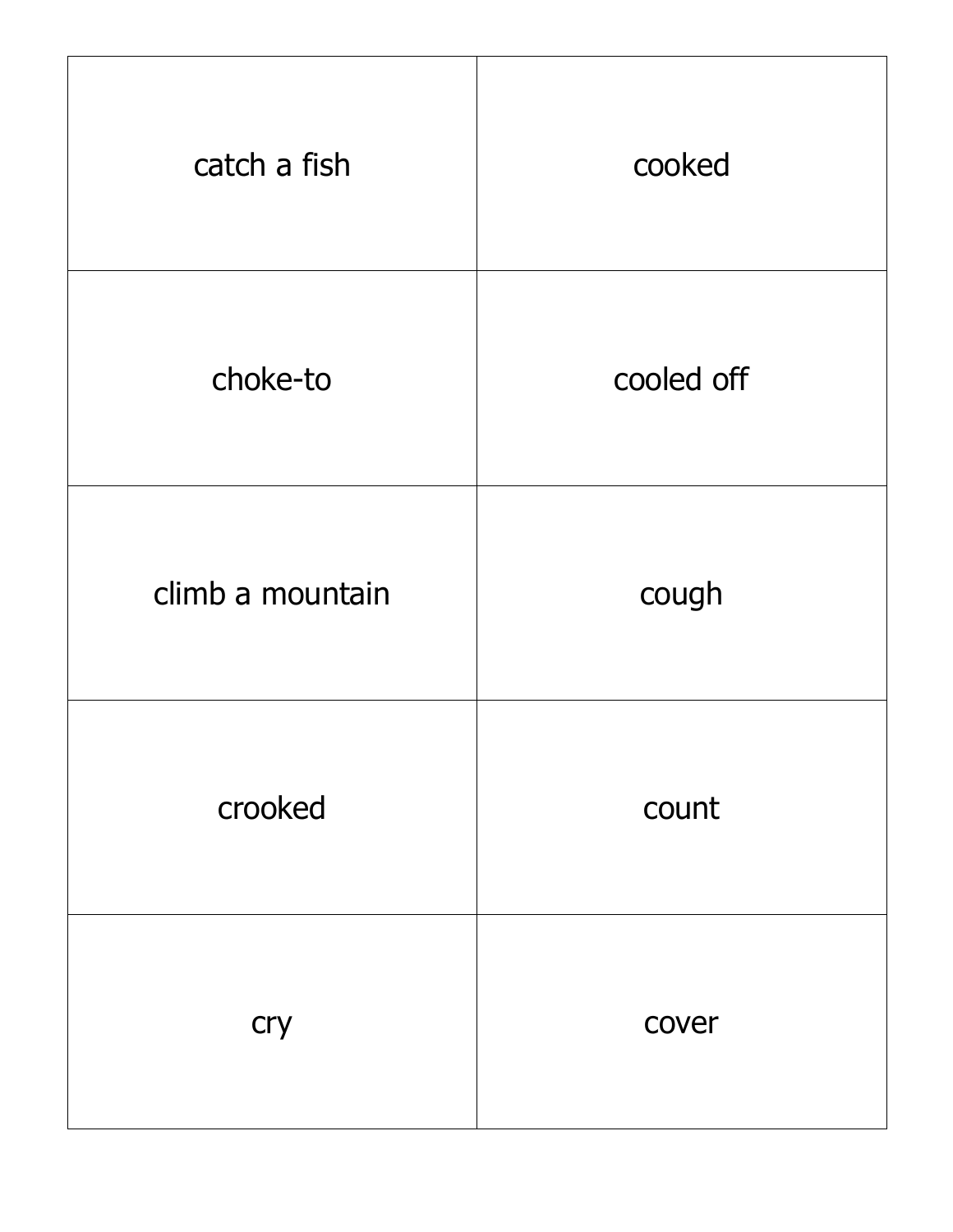| ankw        | 'mukw                      |
|-------------|----------------------------|
| si gwneekxw | t'okt                      |
| xslilst     | mak'hl                     |
| litsxxw     | hlak (s.)<br>hlihlak (pl.) |
| hapt        | waa'atxw                   |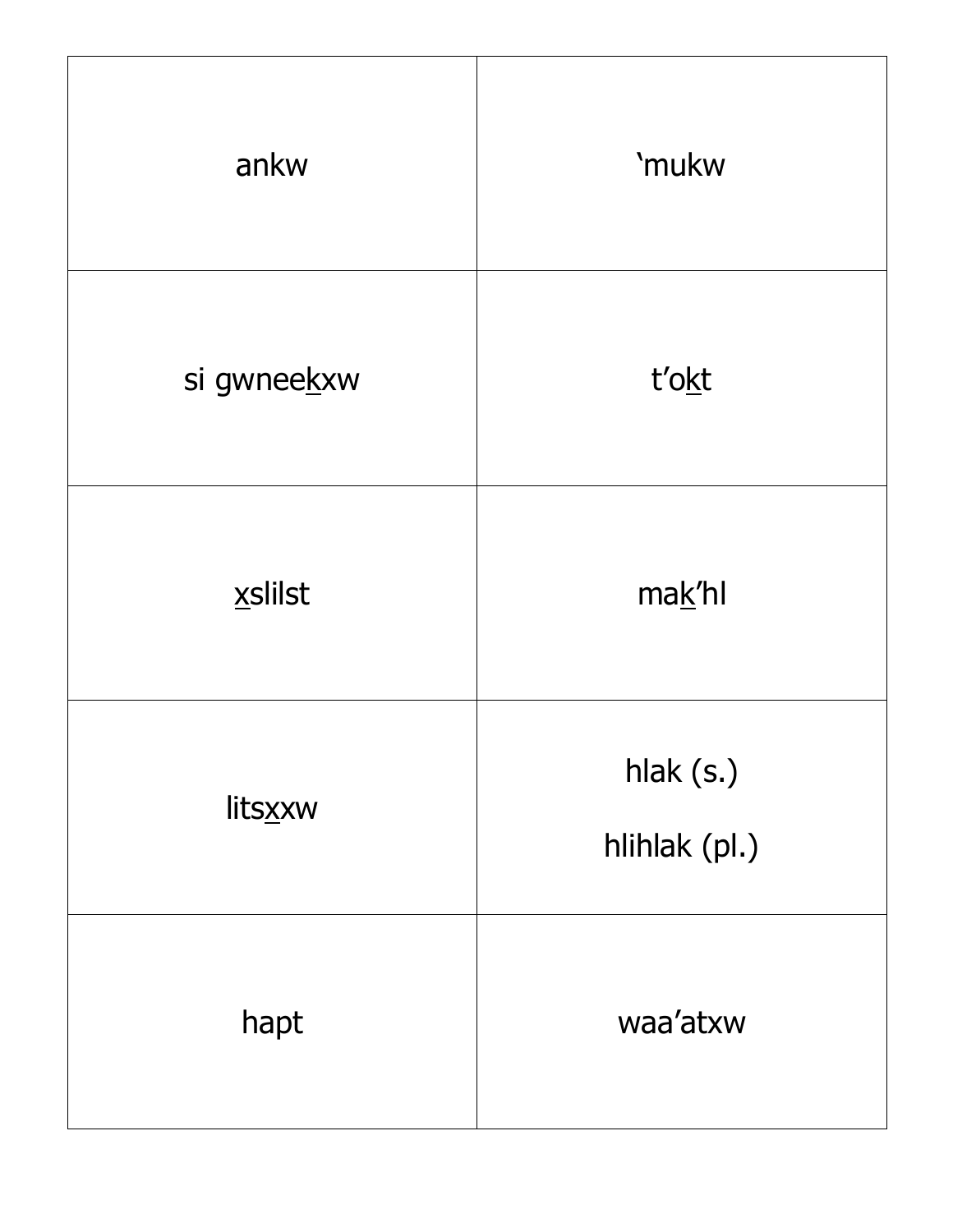| crazy                 | crawl       |
|-----------------------|-------------|
| limp                  | cut wood    |
| to have a cold        | to hear     |
| to hear<br>or warm up | to be heavy |
| to help               | hiccup      |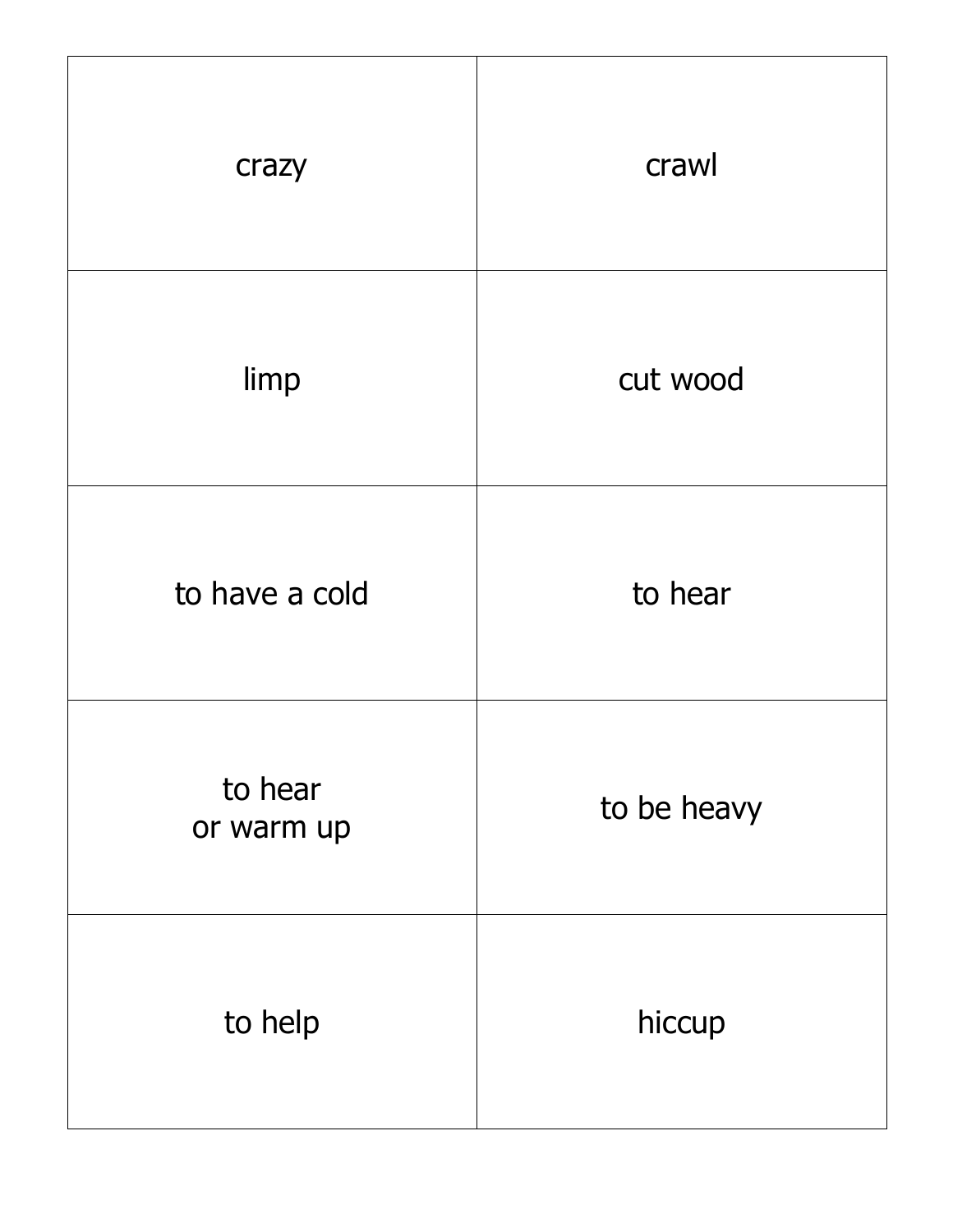| ka'atxw                    | $m$ aluu $(s.)$<br>magaluu |
|----------------------------|----------------------------|
| sa'oohlxw lakw             | hlaat'ax                   |
| naxn'I(s.)<br>laxni' (pl.) | xasiipsxws                 |
| sdin                       | si gyamk<br>si limlamk     |
| sankw'ax                   | hlimoo                     |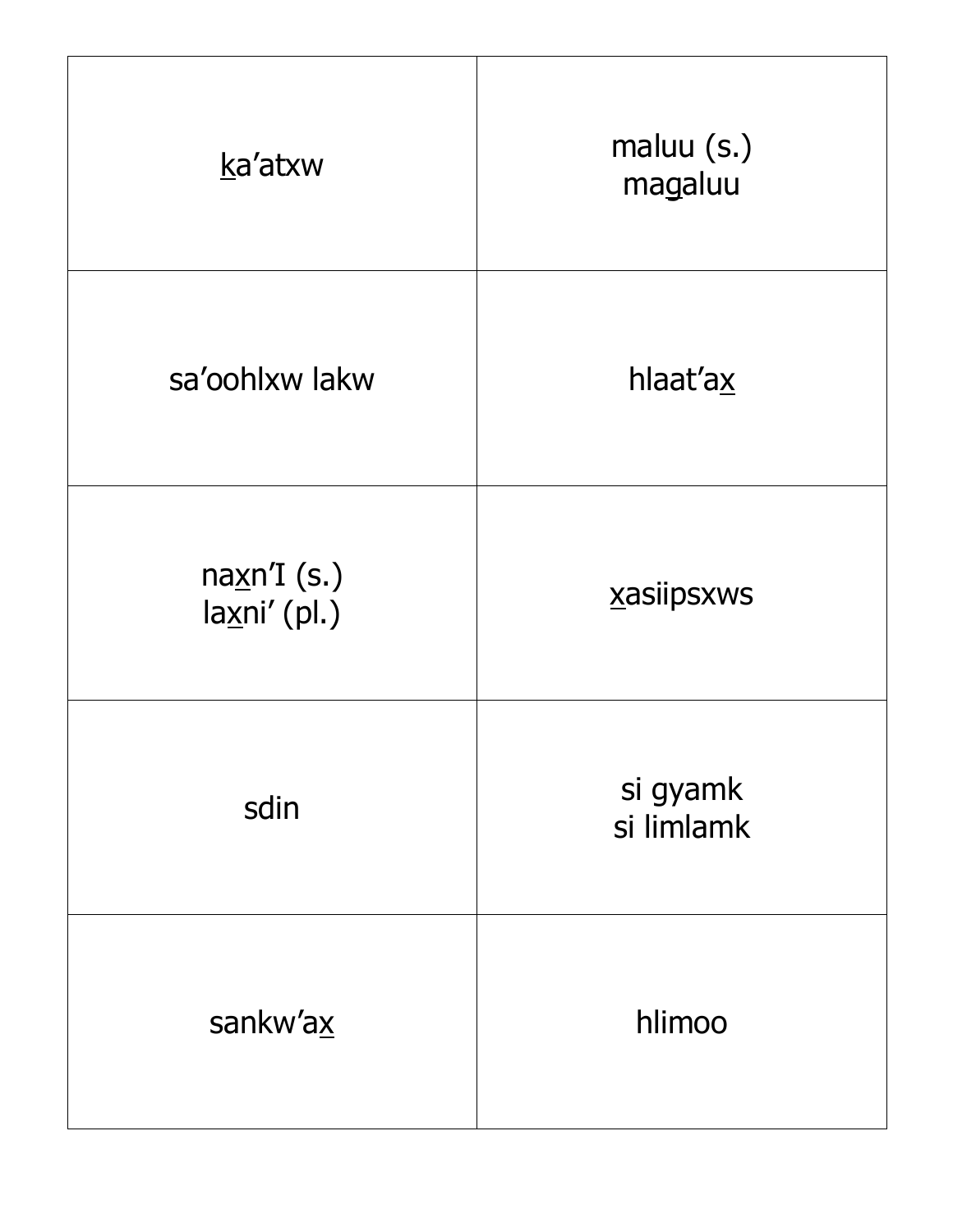| cure or heal      | to fall down<br>[a person] |
|-------------------|----------------------------|
| cut               | drill a hole               |
| dance             | drive-to                   |
| dig               | to drop<br>[an object]     |
| to do [something] | dry [object]               |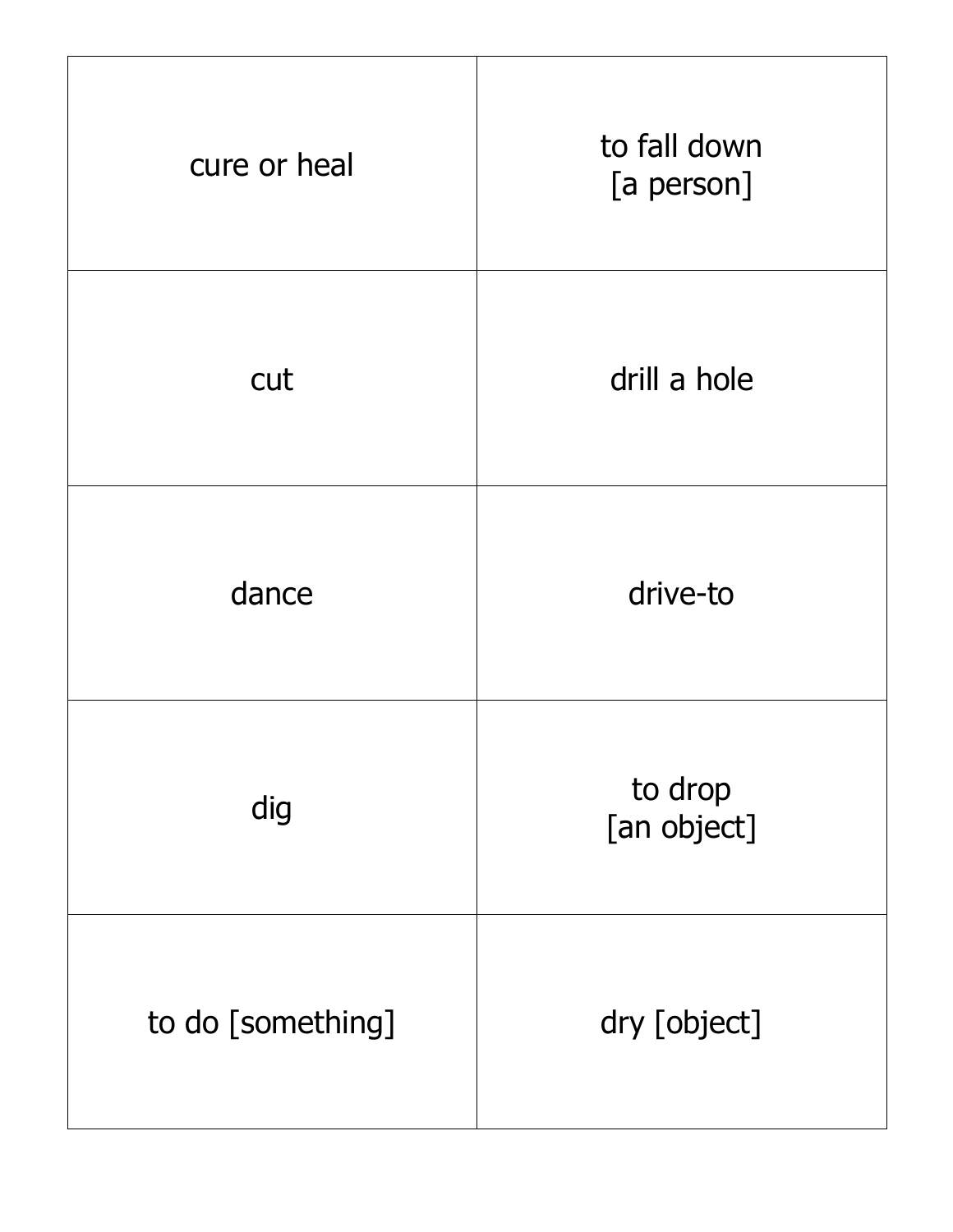| t'ugwantxw                         | mootxw                                       |
|------------------------------------|----------------------------------------------|
| hayala                             | $\underline{k}'$ ots (s.)<br>g'ask'ots (pl.) |
| dixt'aks                           | miiluxw                                      |
| guwasxw (s.)<br>guxw guwasxw (pl.) | gok'                                         |
| gwalkw                             | japhl                                        |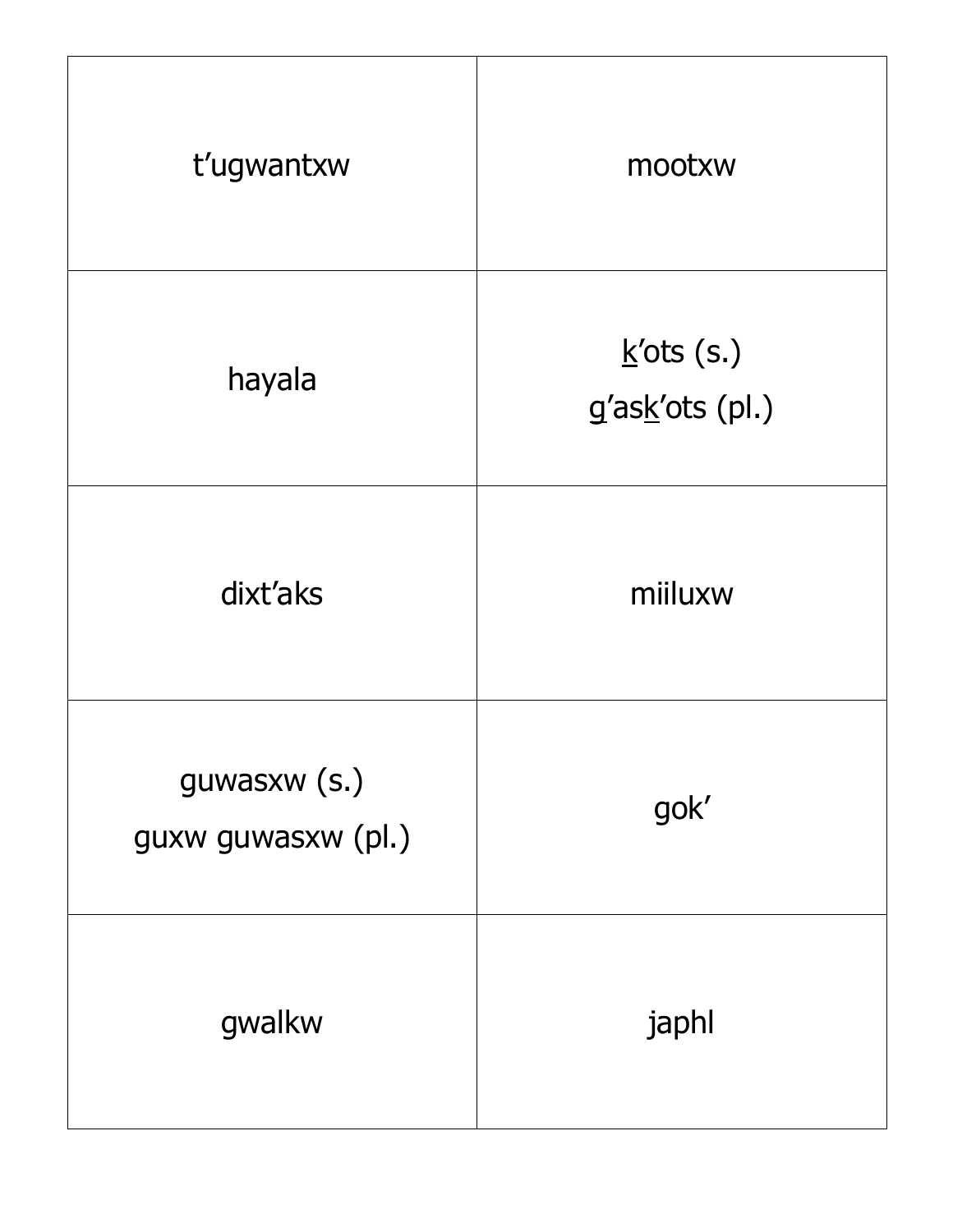| dull                                               | eat                  |
|----------------------------------------------------|----------------------|
| $eat$ <sub>_____</sub><br>[say what you're eating] | exit a room/building |
| feel<br>[intuitively]                              | explain              |
| eat up-to                                          | to hide              |
| eating(pl) -process of                             | fart                 |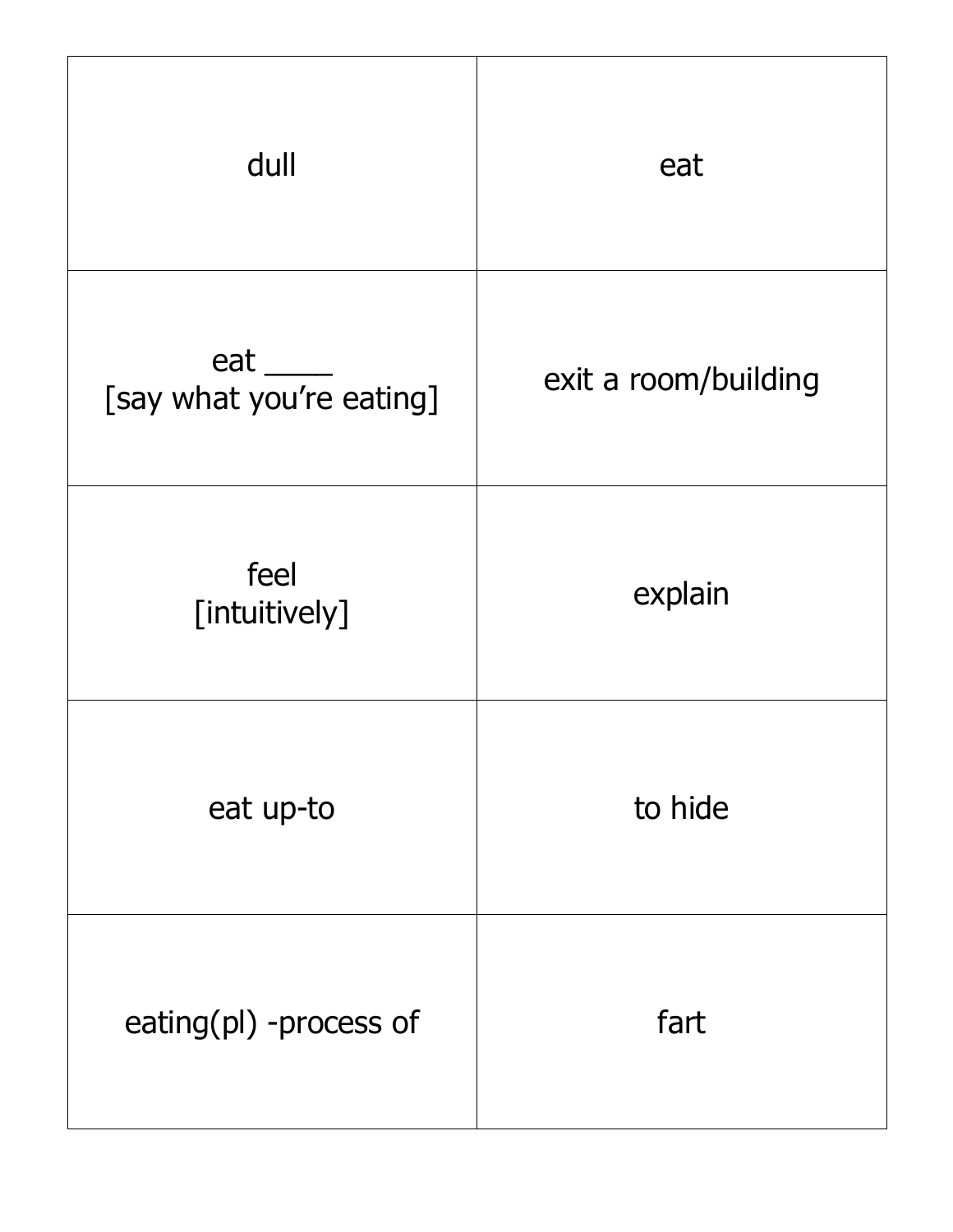| yookkxw (s.)<br>tookkxw (pl.) | xdeek  |
|-------------------------------|--------|
| xsaaxw                        |        |
| magoont                       | aatx   |
| yaxw (s.)<br>hiliixw (pl.)    | jahl   |
| 'masxw                        | tookxw |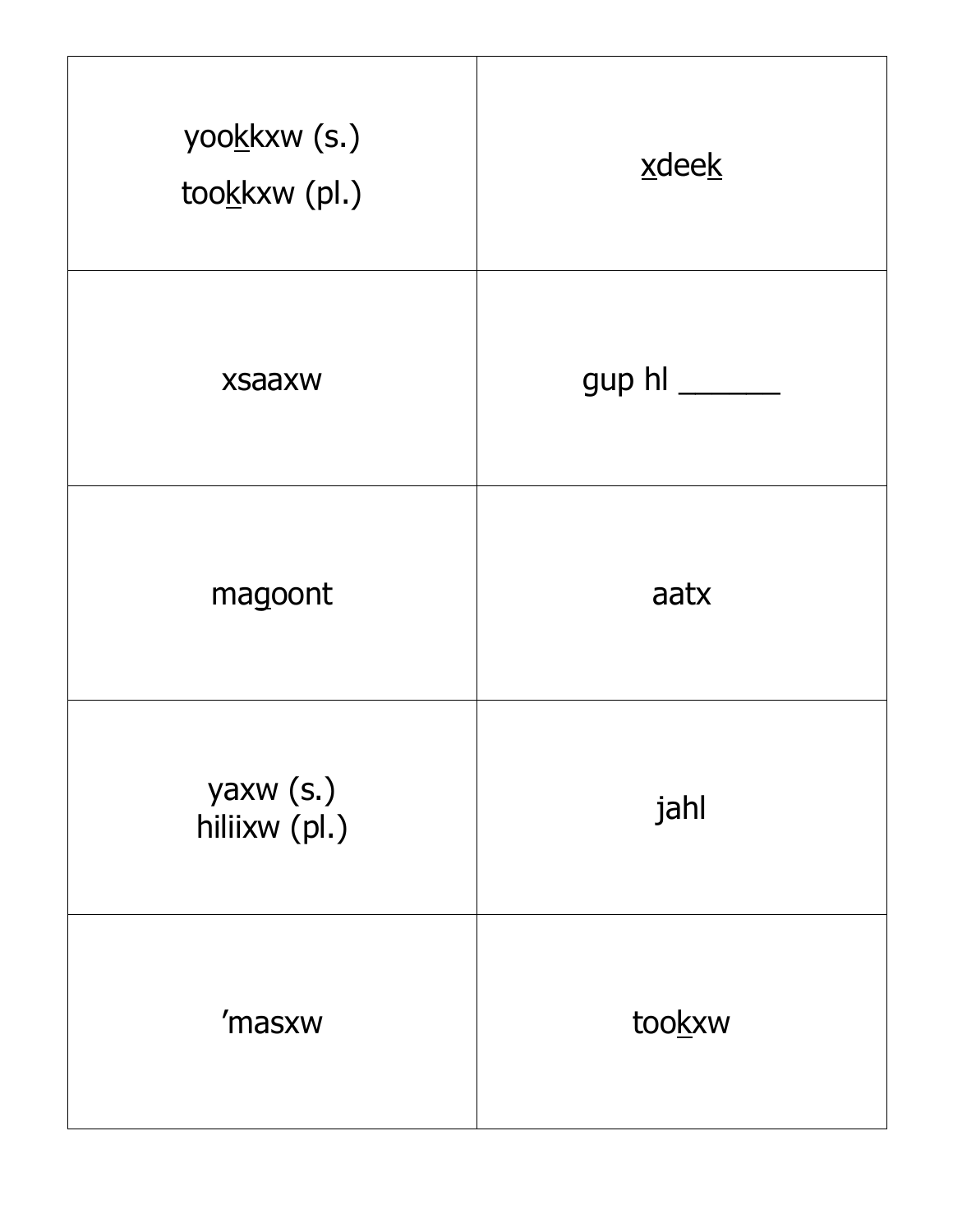| follow             | fly                            |
|--------------------|--------------------------------|
| forget             | gamble                         |
| full -to be        | funny/silly/foolish            |
| full(after eating) | get up<br>(out of bed)         |
| give               | give<br>(food, drink, tobacco) |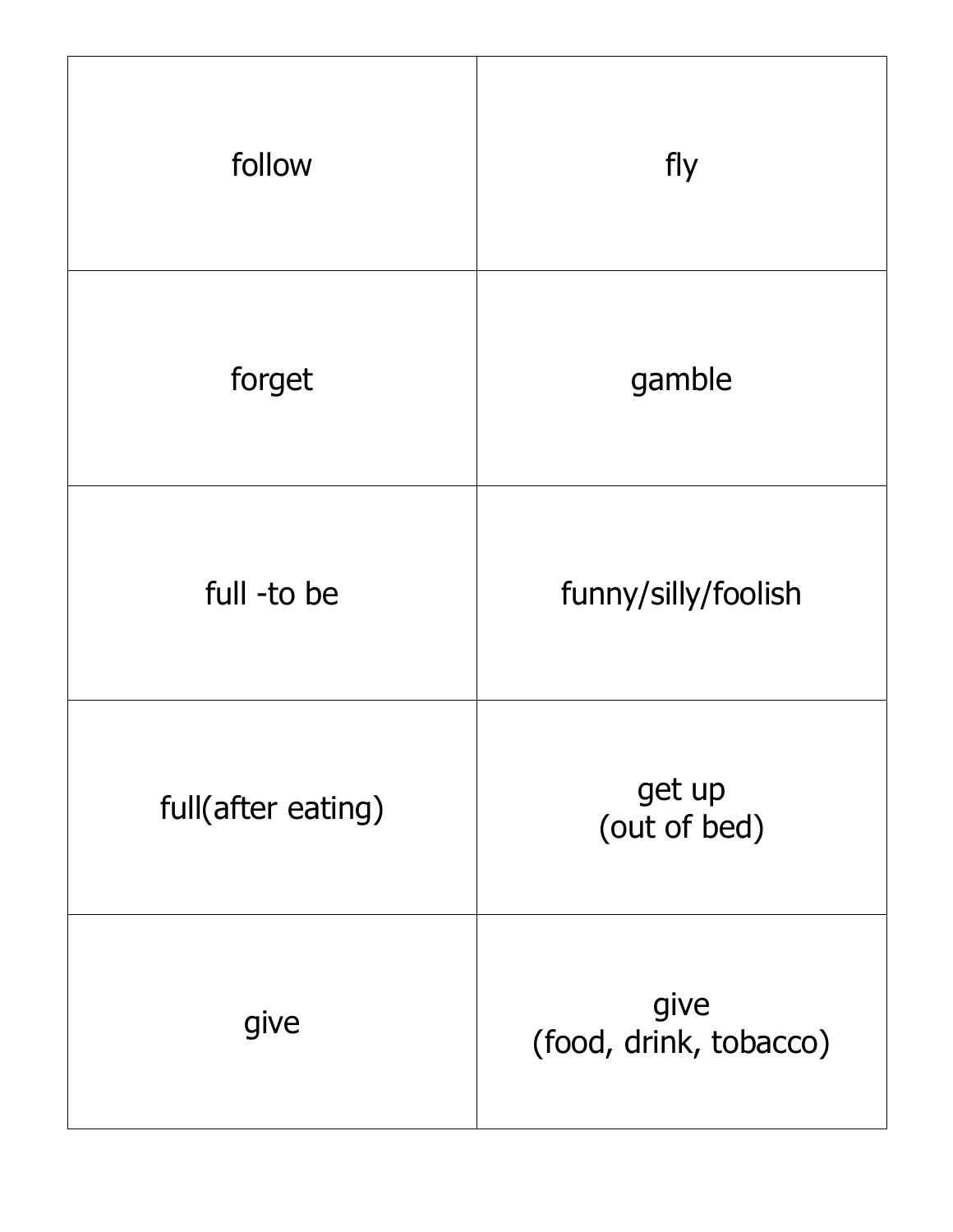| gipaykw (s.)<br>lipaykw (pl.)      | yuxw        |
|------------------------------------|-------------|
| xsan                               | <i>`tak</i> |
| momst                              | mitxw       |
| gi'nitxw (s.)<br>li'nidimaxs (pl.) | tseex       |
| gin(S.)<br>gigin (pl.)             | gi'nam      |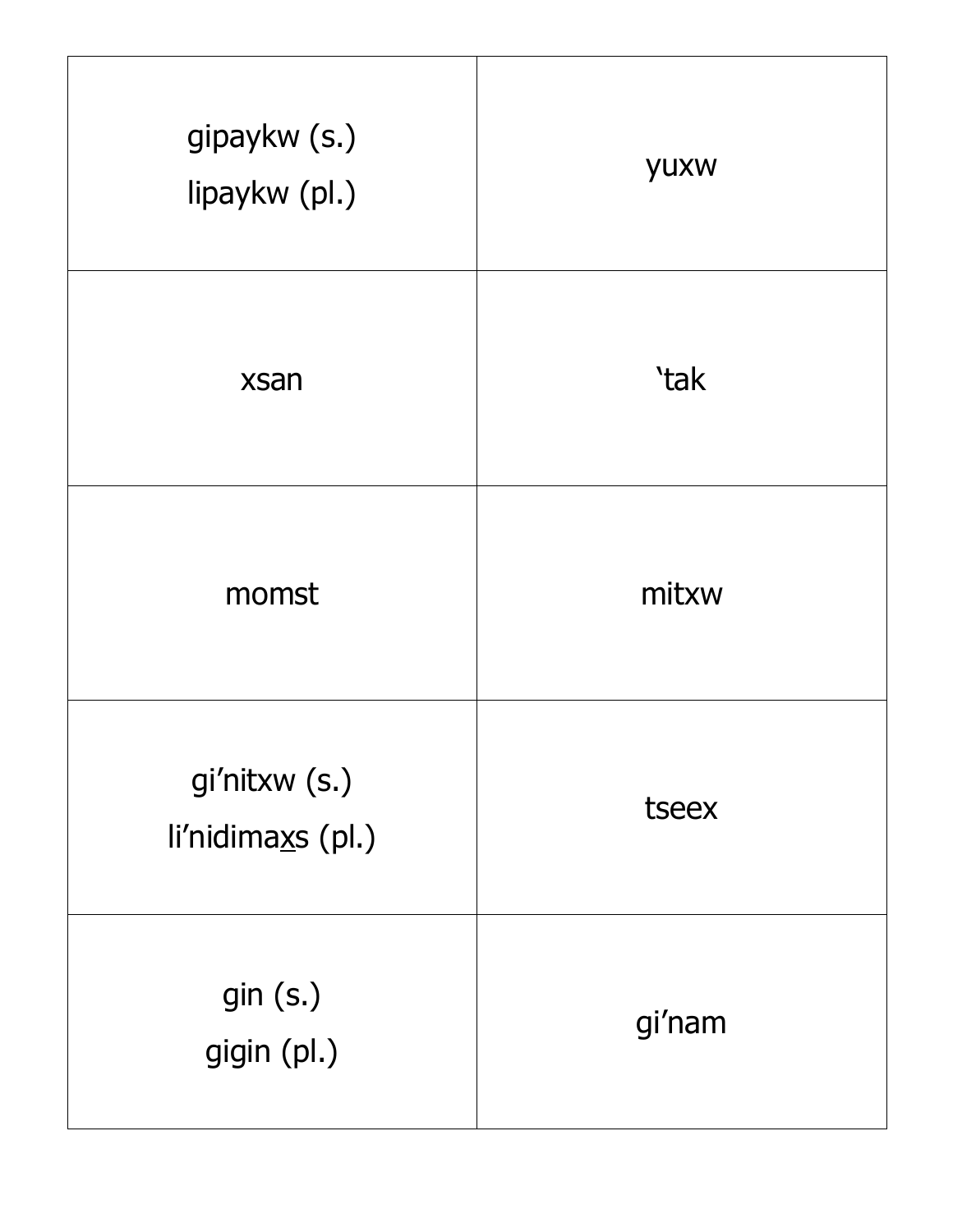| to go out                                    | to go out $/$<br>extinguish (fire or lights) |
|----------------------------------------------|----------------------------------------------|
| to go for (to get<br>something)/<br>to fetch | to go upstairs                               |
| to be green, unripe                          | to grow /<br>to grow up                      |
| grab                                         | grind                                        |
| hail                                         | to hammer                                    |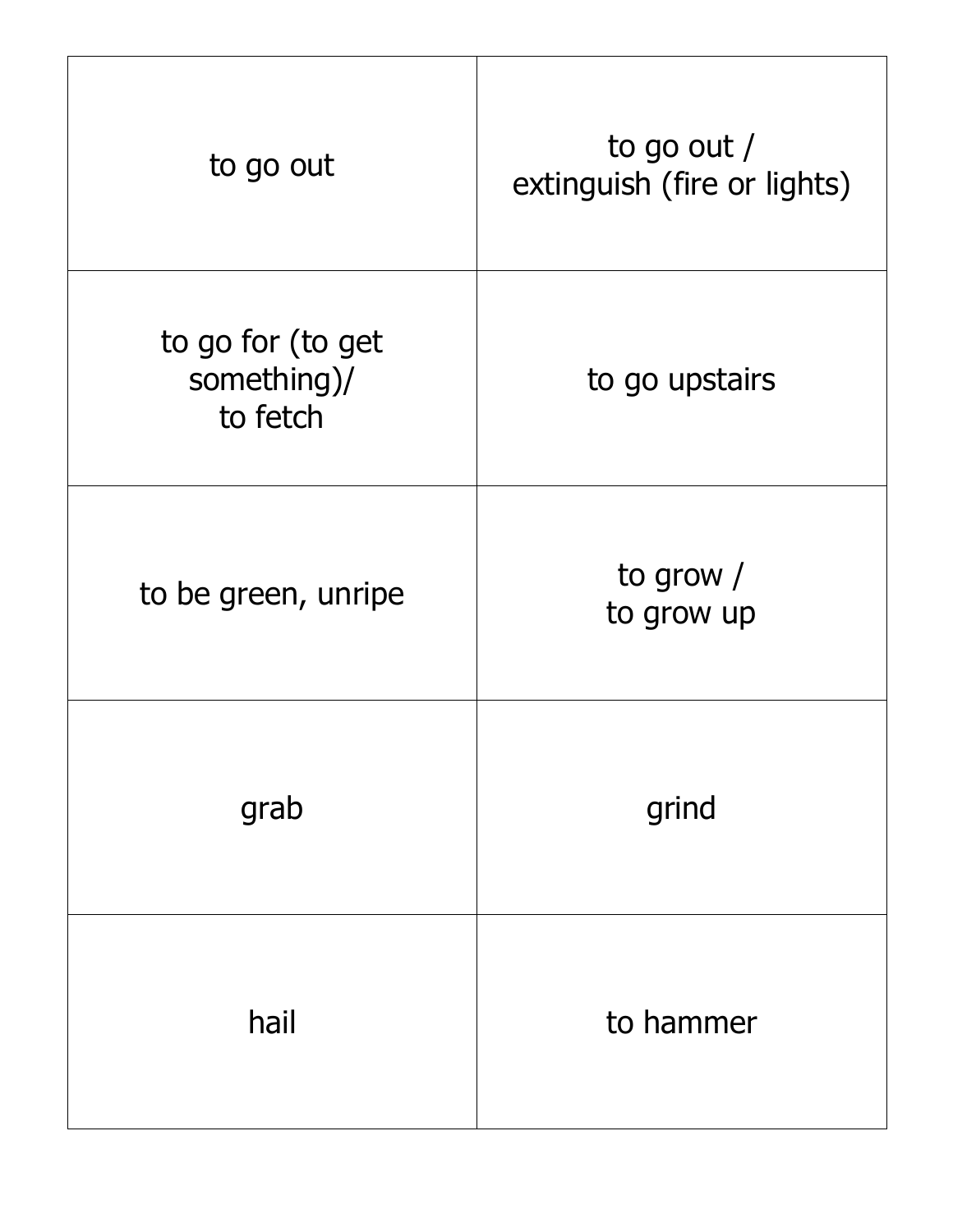| ts'ak                                | <b>XSAXW</b> |
|--------------------------------------|--------------|
| 'min da'wihl                         | suut         |
| 'mas $(s.)$<br>Lima $\times s$ (pl.) | $k'$ esx     |
| gext                                 | daxt'ok      |
| $t'$ aap $(s.)$<br>dipt'aap (pl.)    | jaxts'ax     |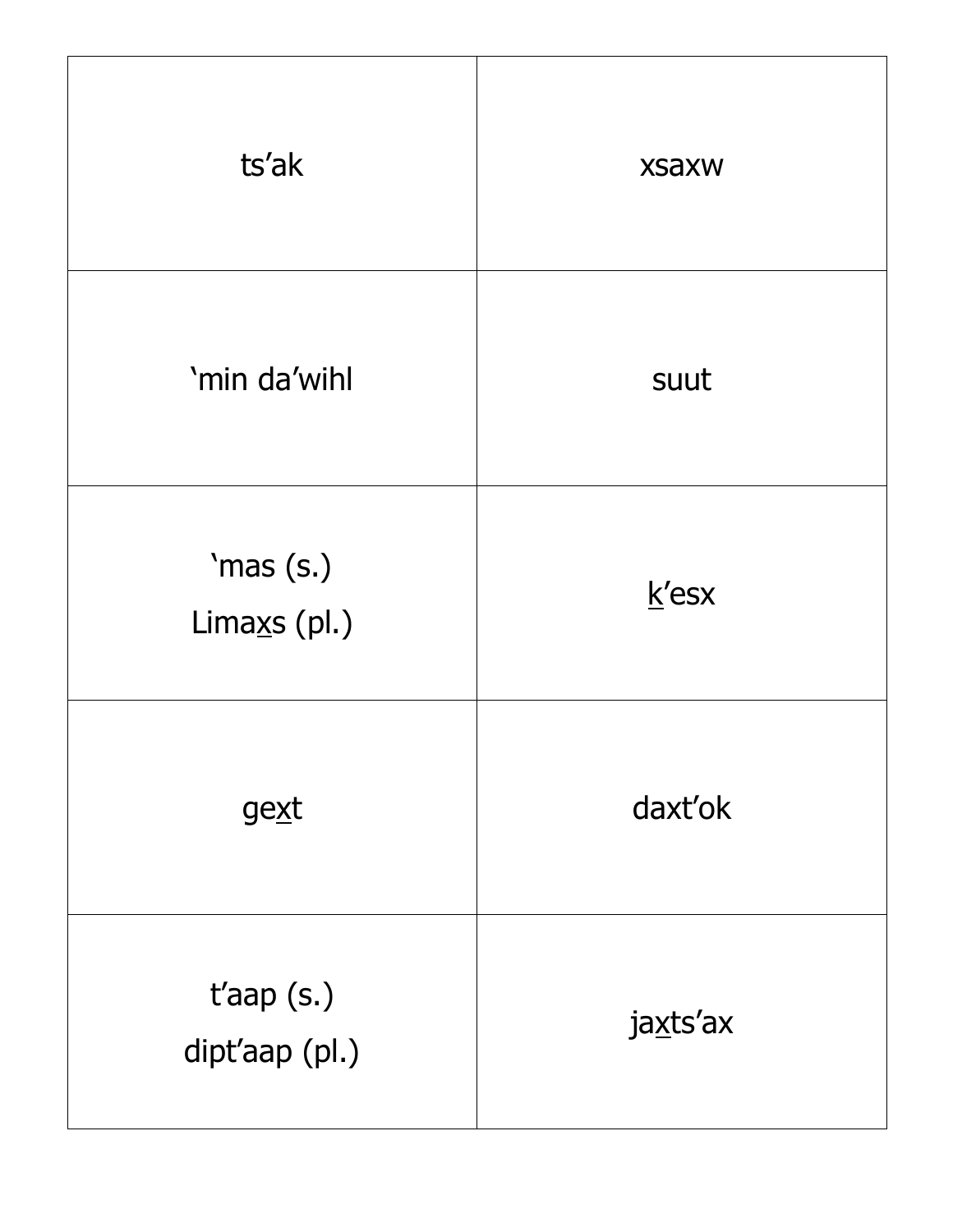| to hang up        | to hit      |
|-------------------|-------------|
| to hit / strike   | to hold     |
| hot               | to go home  |
| hungry            | to get hurt |
| to be incompetent | to itch     |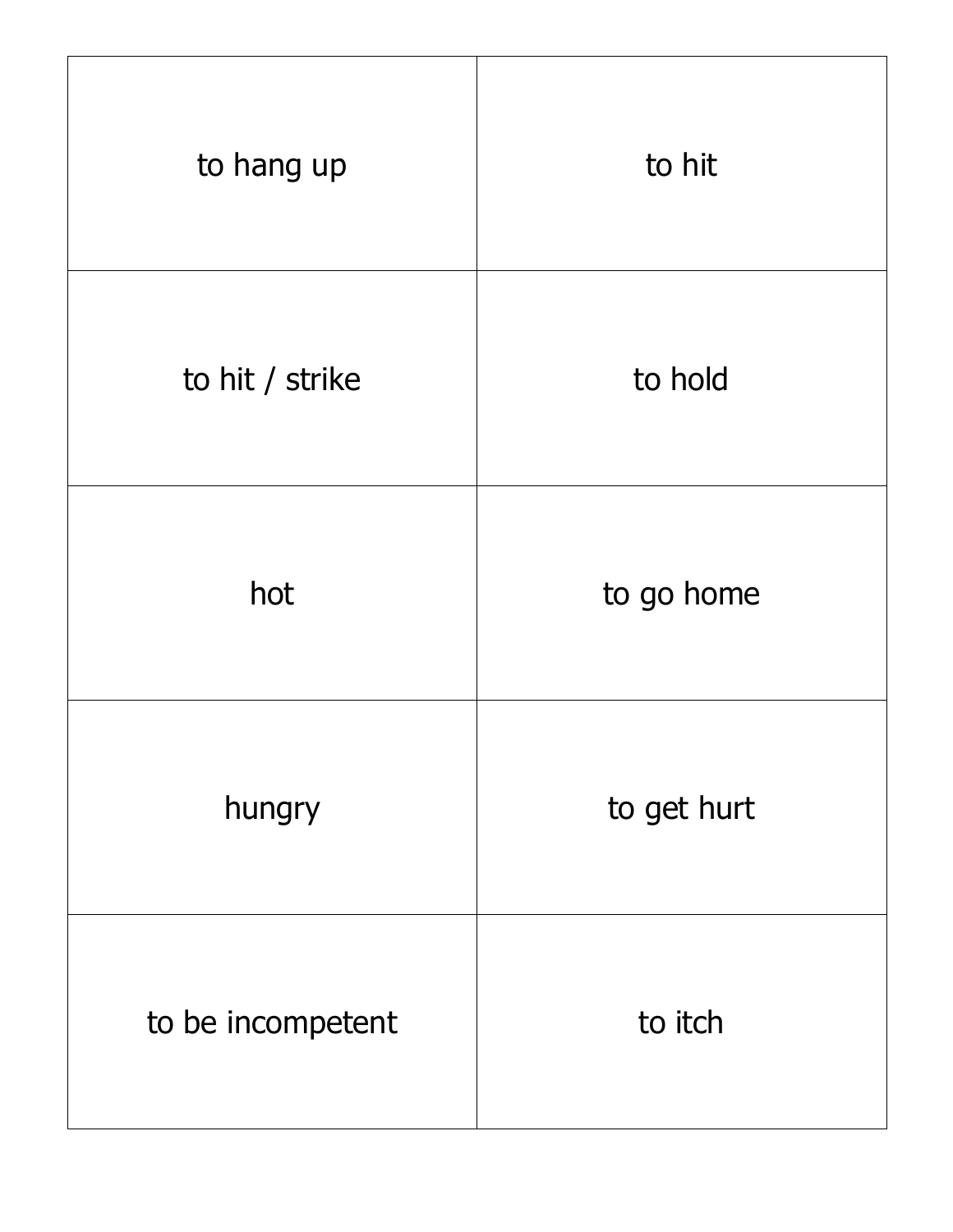| yats $(s.)$<br>yisyats (pl.) | huksin                       |
|------------------------------|------------------------------|
| daxyukw                      | 'mats (s.)<br>mis'mats (pl.) |
| Ha'w                         | gyamk (s.)<br>$lamk$ (pl.)   |
| sgeksxw                      | xwdax (s.)<br>luxdax (pl.)   |
| xts'akxw                     | haxdamdakxw                  |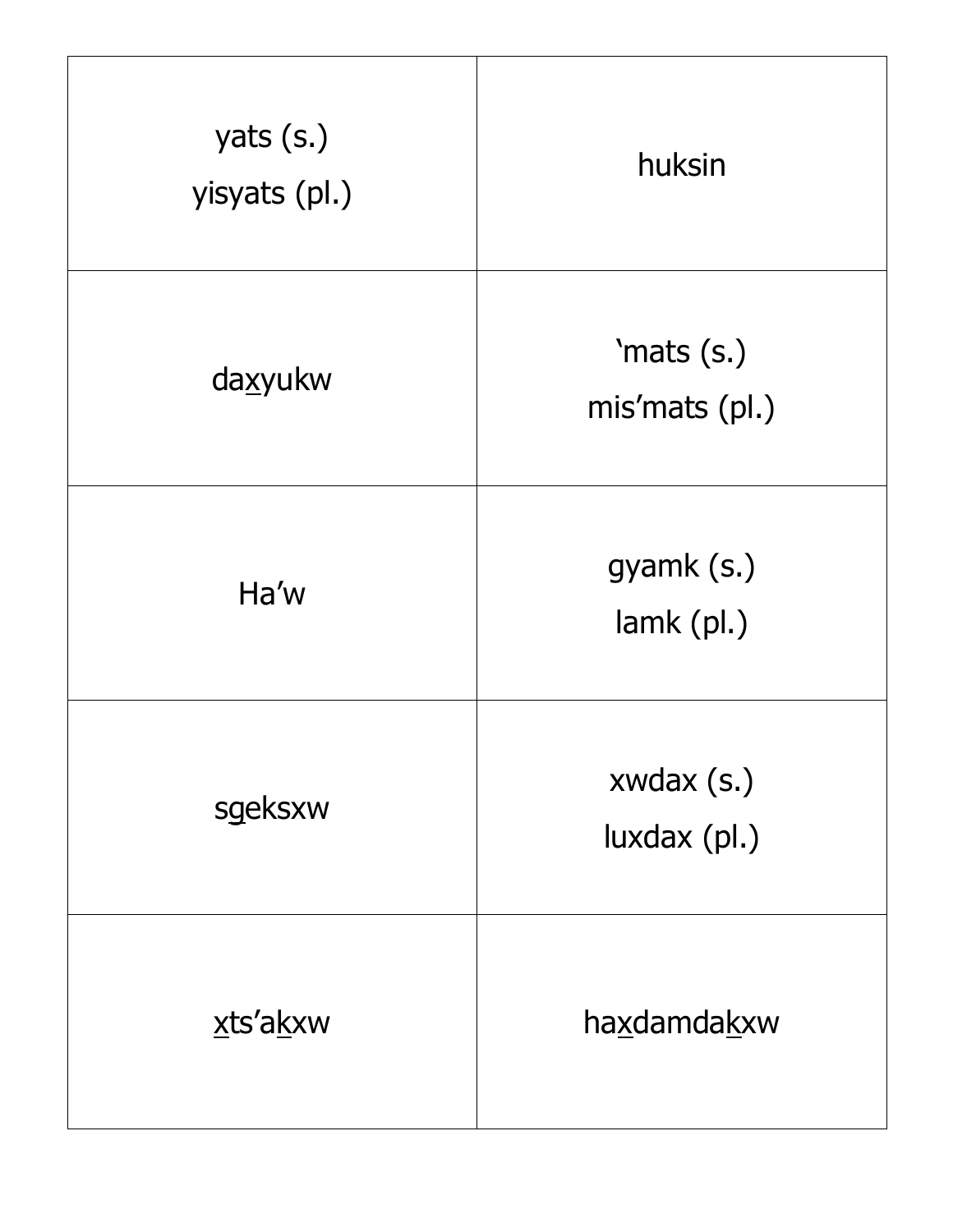| ice / to freeze                 | incomplete                     |
|---------------------------------|--------------------------------|
| jump                            | to jump<br>(fish out of water) |
| to jump around<br>or flop       | kick                           |
| kill                            | to be lame                     |
| to arrive<br>(by canoe or boat) | to laugh                       |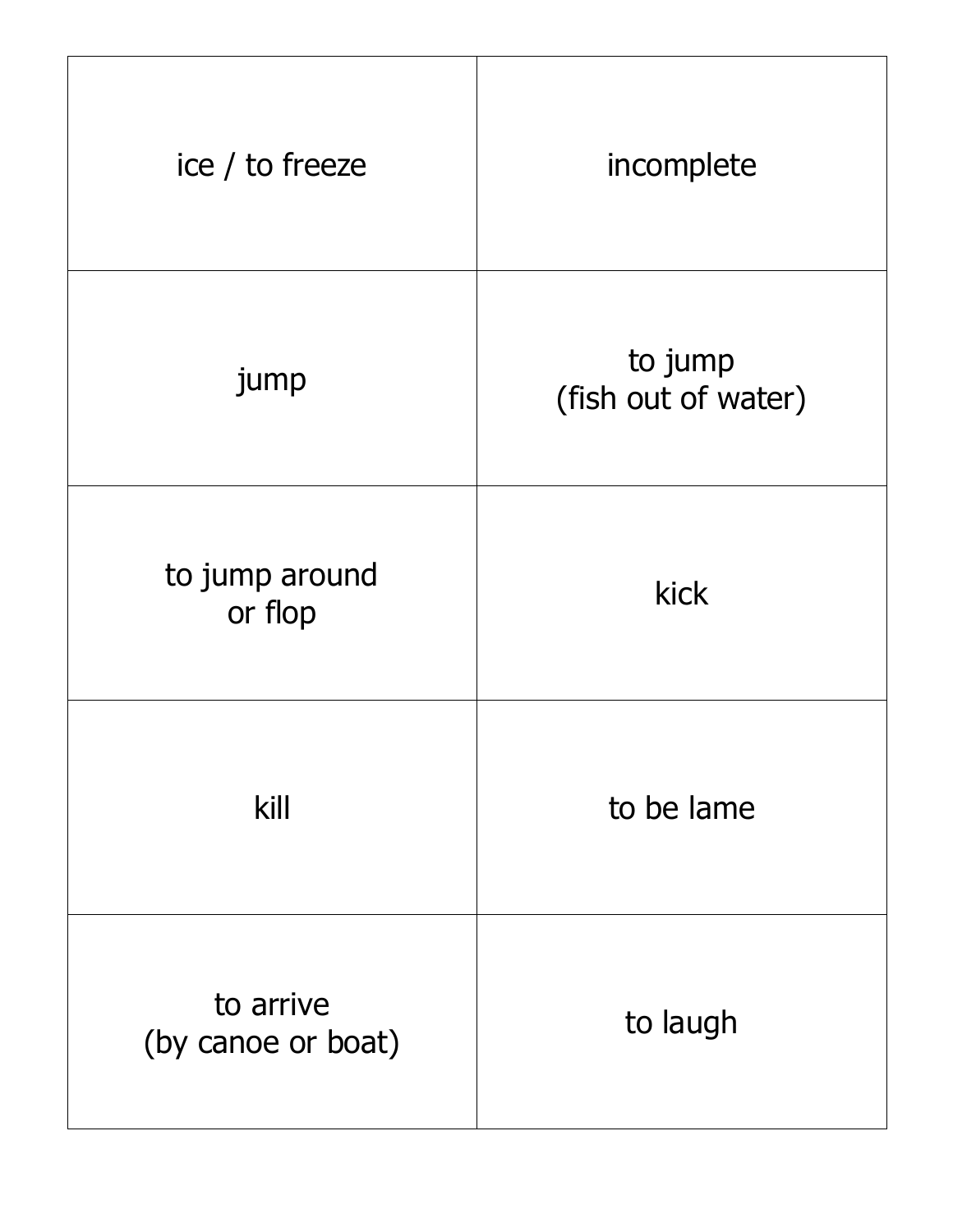| haxhamdakxw                | daw $(s.)$<br>didaw (pl.) |
|----------------------------|---------------------------|
| gyuks (s.)<br>luguxs (pl.) | gos(S.)<br>gasgos 9pl.)   |
| hlo'oxs                    | Kw'adixsxw                |
| bok'                       | jakw                      |
| halaagix<br>or ts'ahlx     | k'atsxw                   |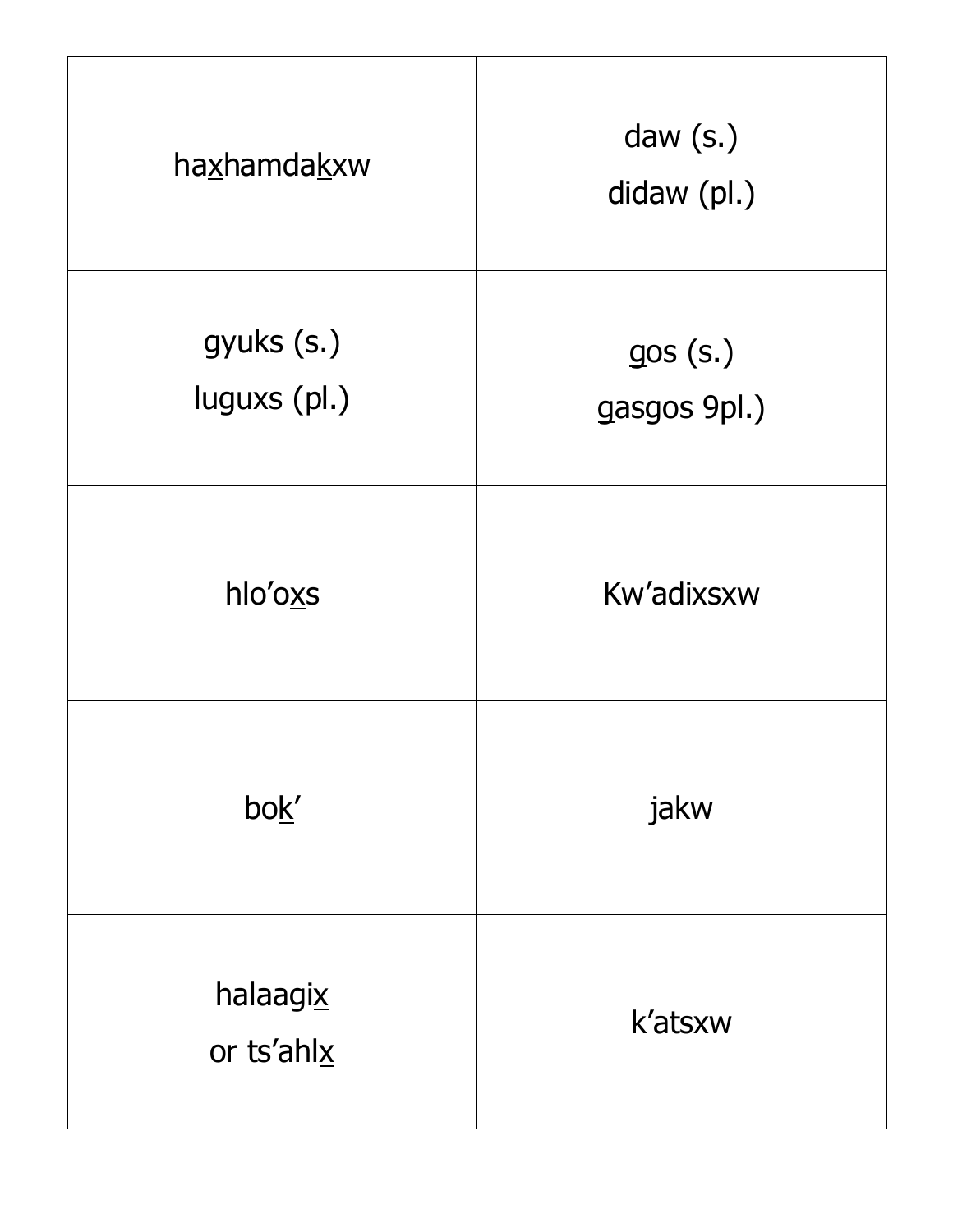| lazy                                   | to leak           |
|----------------------------------------|-------------------|
| to learn                               | to leave / depart |
| to be left / remaining<br>(food, etc.) | lend              |
| to lie or tell a lie                   | life              |
| to be light<br>(in weight)             | lightning         |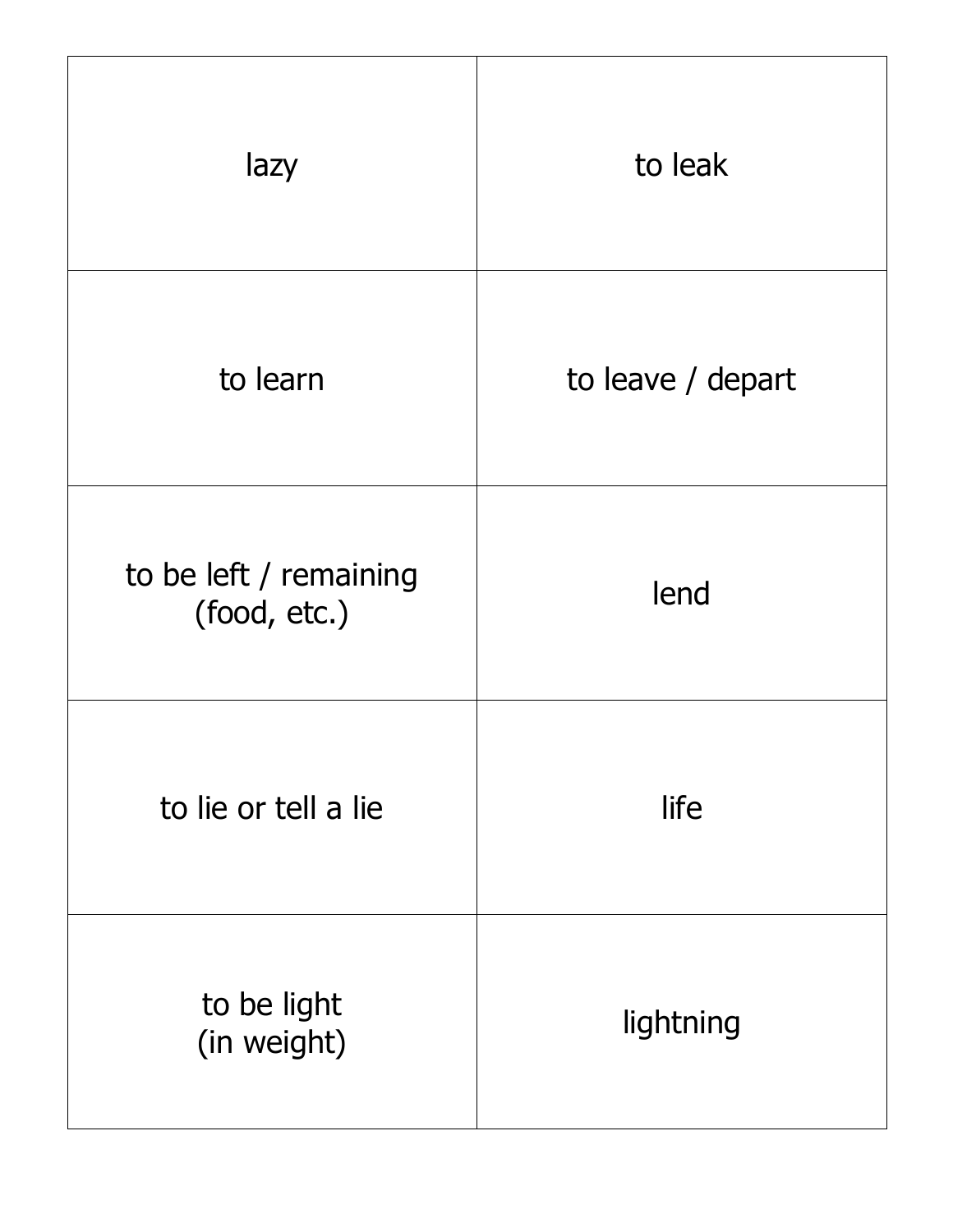| ts'iikw (s.)<br>jixwts'iikw (pl.) | alayst                    |
|-----------------------------------|---------------------------|
| daa'wihl (s.)<br>saks (pl.)       | si wilaaks                |
| gwaast                            | man                       |
| gan didils                        | yal (s.)<br>hiliyal (pl.) |
| humjax                            | aapxin                    |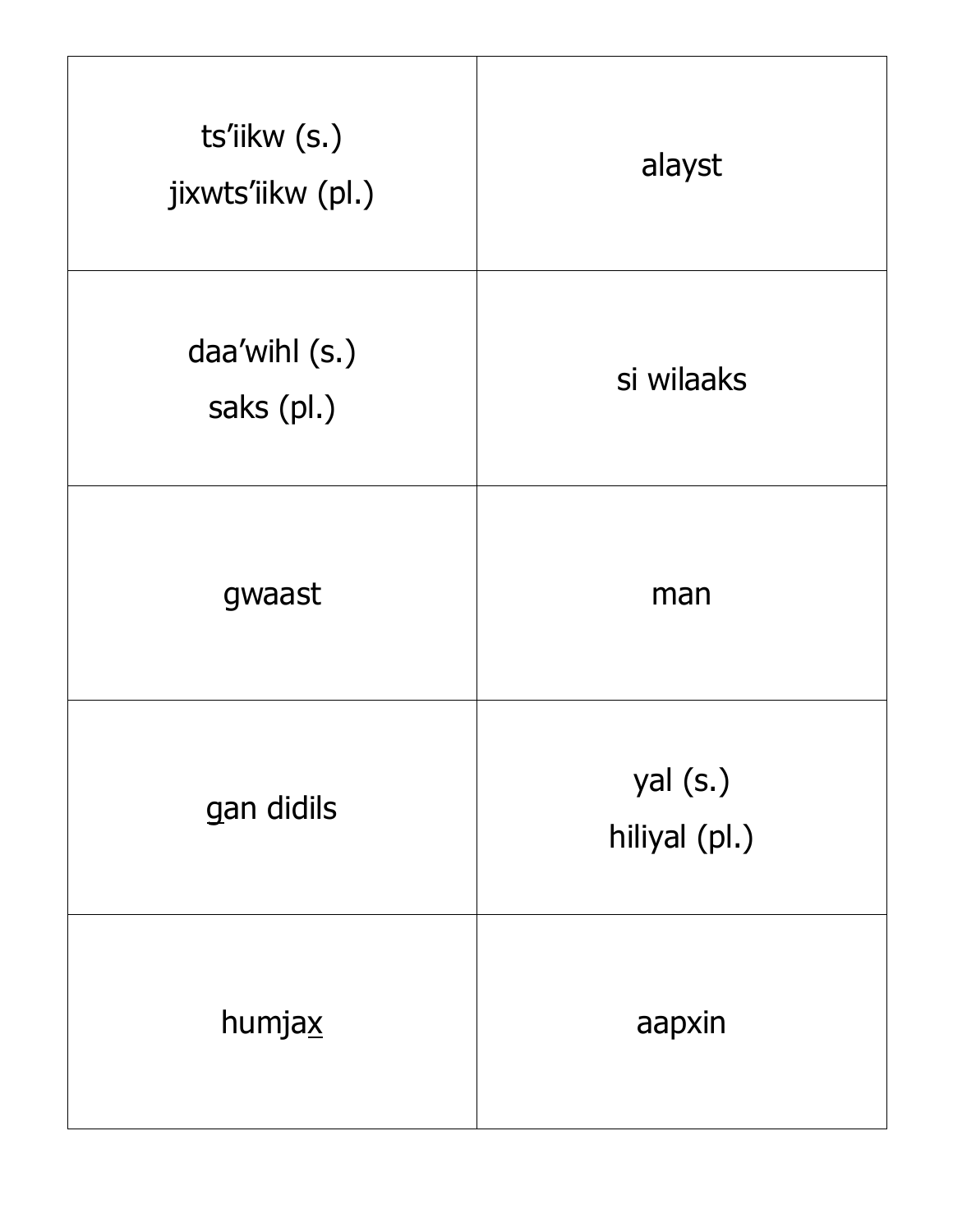| to like / love<br>(a person) | to lock<br>(an object)  |
|------------------------------|-------------------------|
| to be lonely                 | to be long / tall       |
| to look / see                | to lie down             |
| to lick                      | to put a lid on / cover |
| meet on the road             | To be left behind       |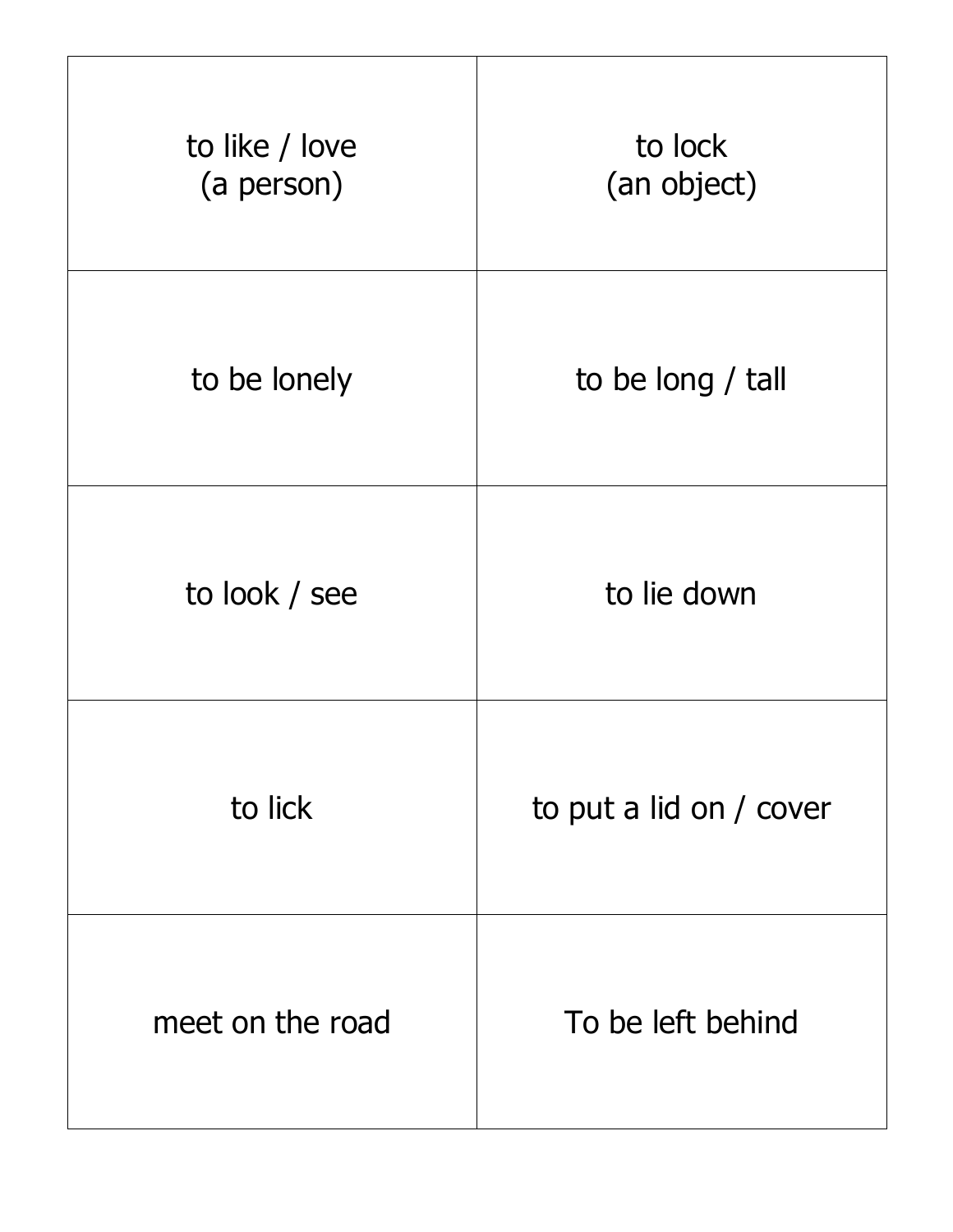| sga t'akw                                      | siip'in     |
|------------------------------------------------|-------------|
| nakw (s.)<br>wii nakw (s.)<br>hi'niiluxw (pl.) | hilin       |
| giihl (s.)<br>laahl (pl.)                      | gya'lasxw   |
| hapt                                           | ts'eek      |
| alisxw                                         | 'min taltxw |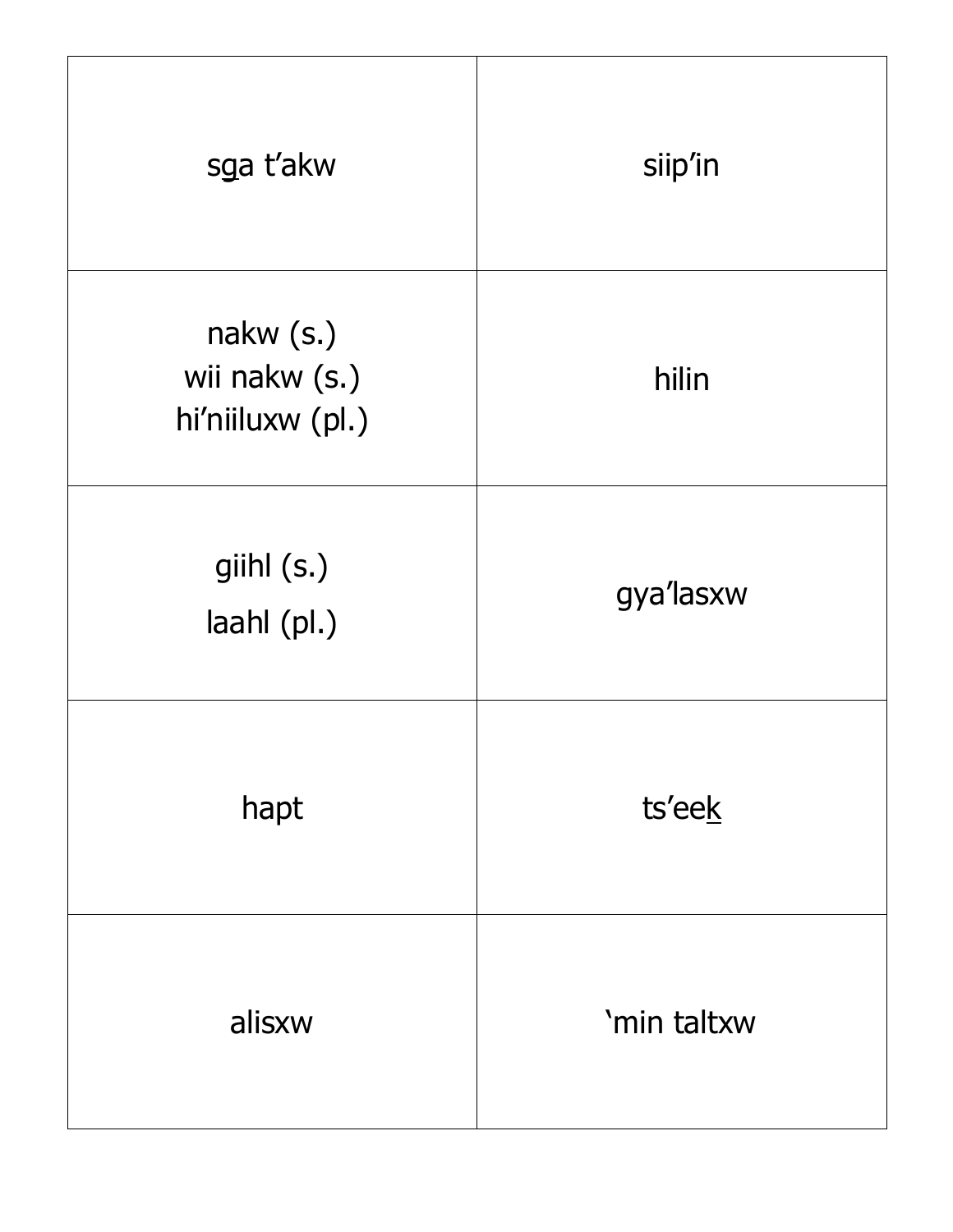| mock                          | to be made / done           |
|-------------------------------|-----------------------------|
| to make noise /<br>to be loud | to marry $/$<br>get married |
| match<br>(to light a fire)    | mattress                    |
| message                       | to be moldy                 |
| to move                       | to move<br>(address)        |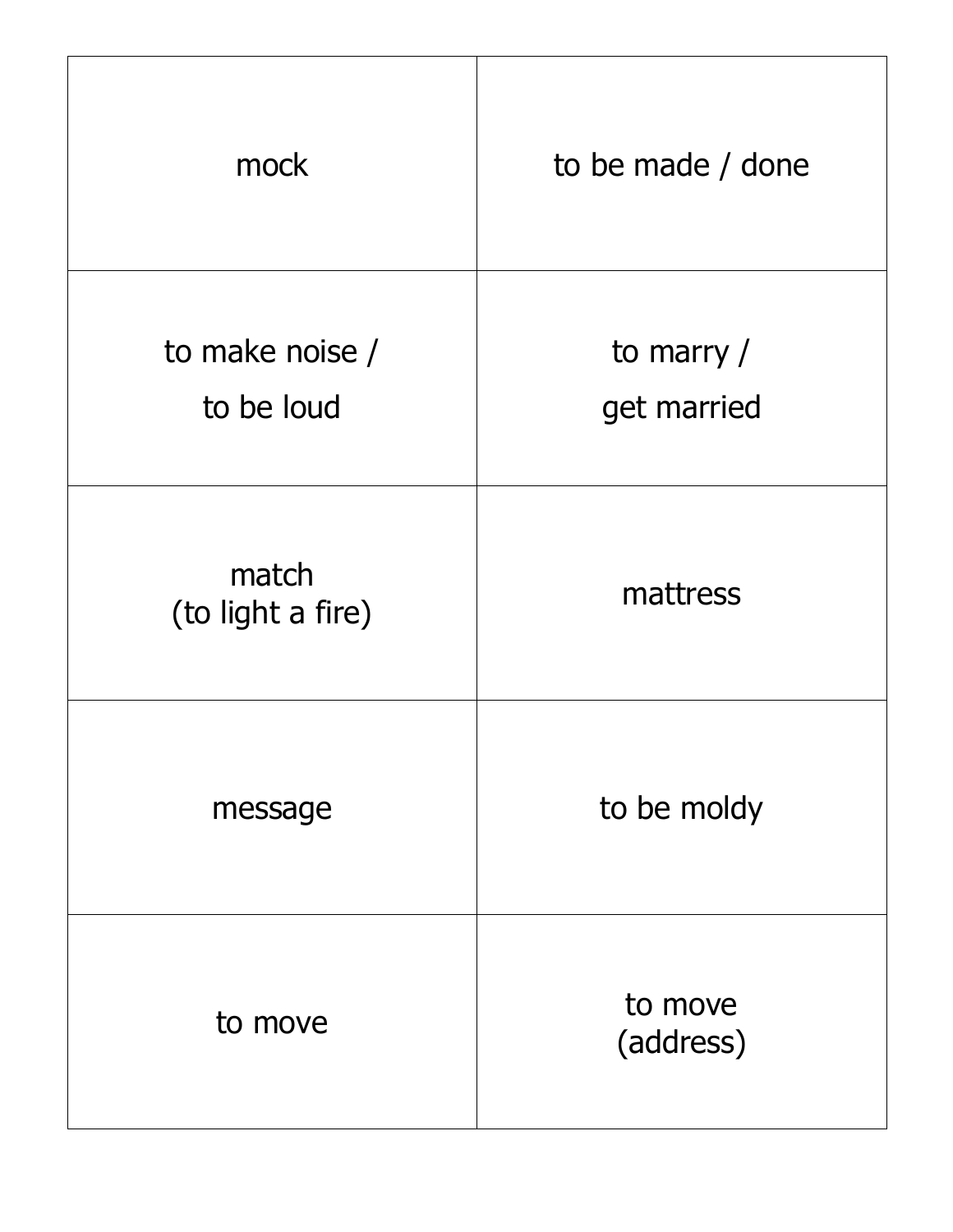| jaxw(s.)<br>jipjapxw (pl.) | halaagix                            |
|----------------------------|-------------------------------------|
| <b>Naksxw</b>              | ts'eekxw(s.)<br>gats'eekxw (pl.)    |
| ha'nii giihl<br>or xwdaa   | halagum gan                         |
| yankw                      | hlpiyumasxw                         |
| lukw                       | hlantxw $(s.)$<br>hlinhlantxw (pl.) |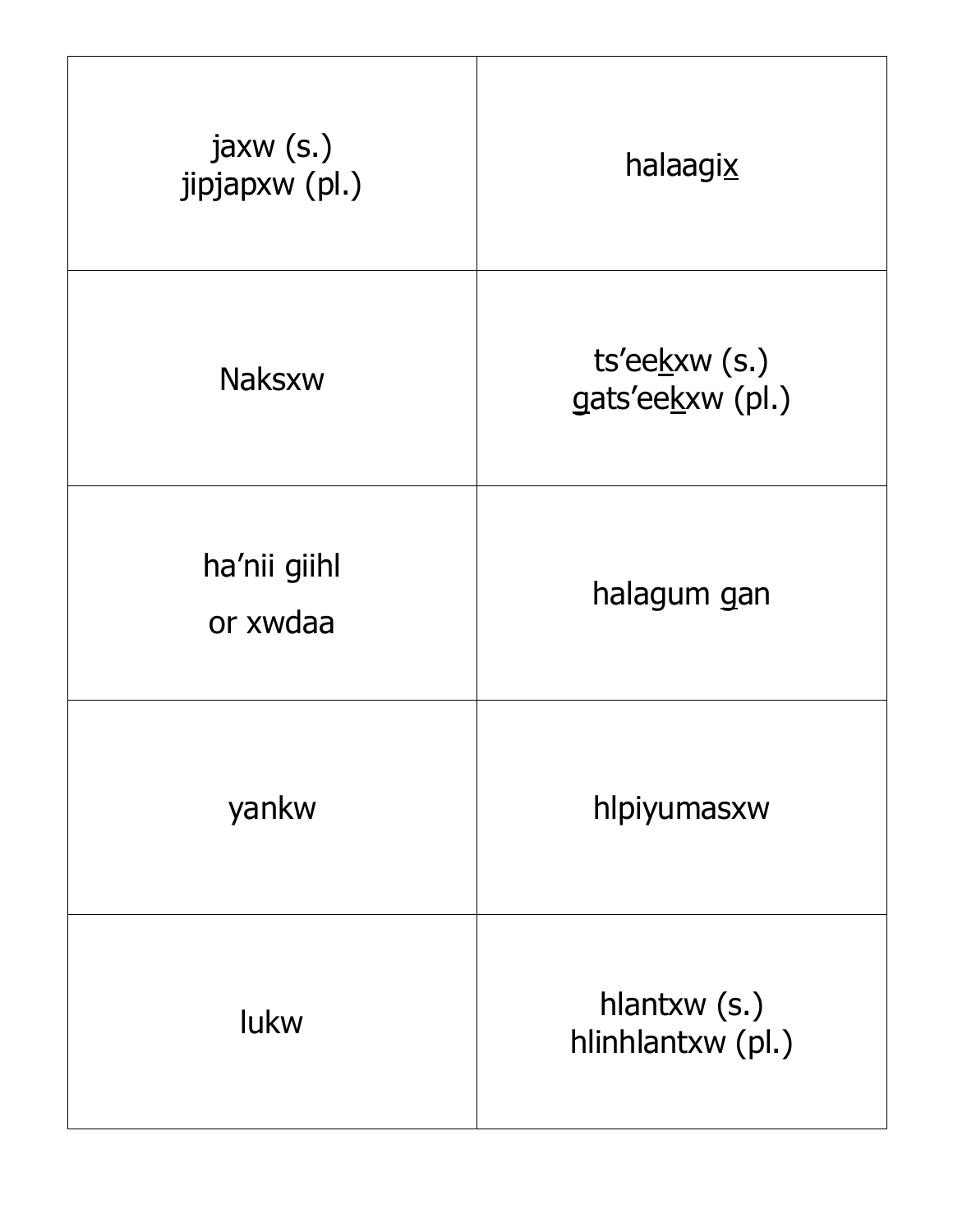| to move<br>(in water) | to be naked     |
|-----------------------|-----------------|
| noon                  | Northern lights |
| narrow                | odor, spirit    |
| to open               | to overfeed     |
| to pack<br>(on back)  | to paddle       |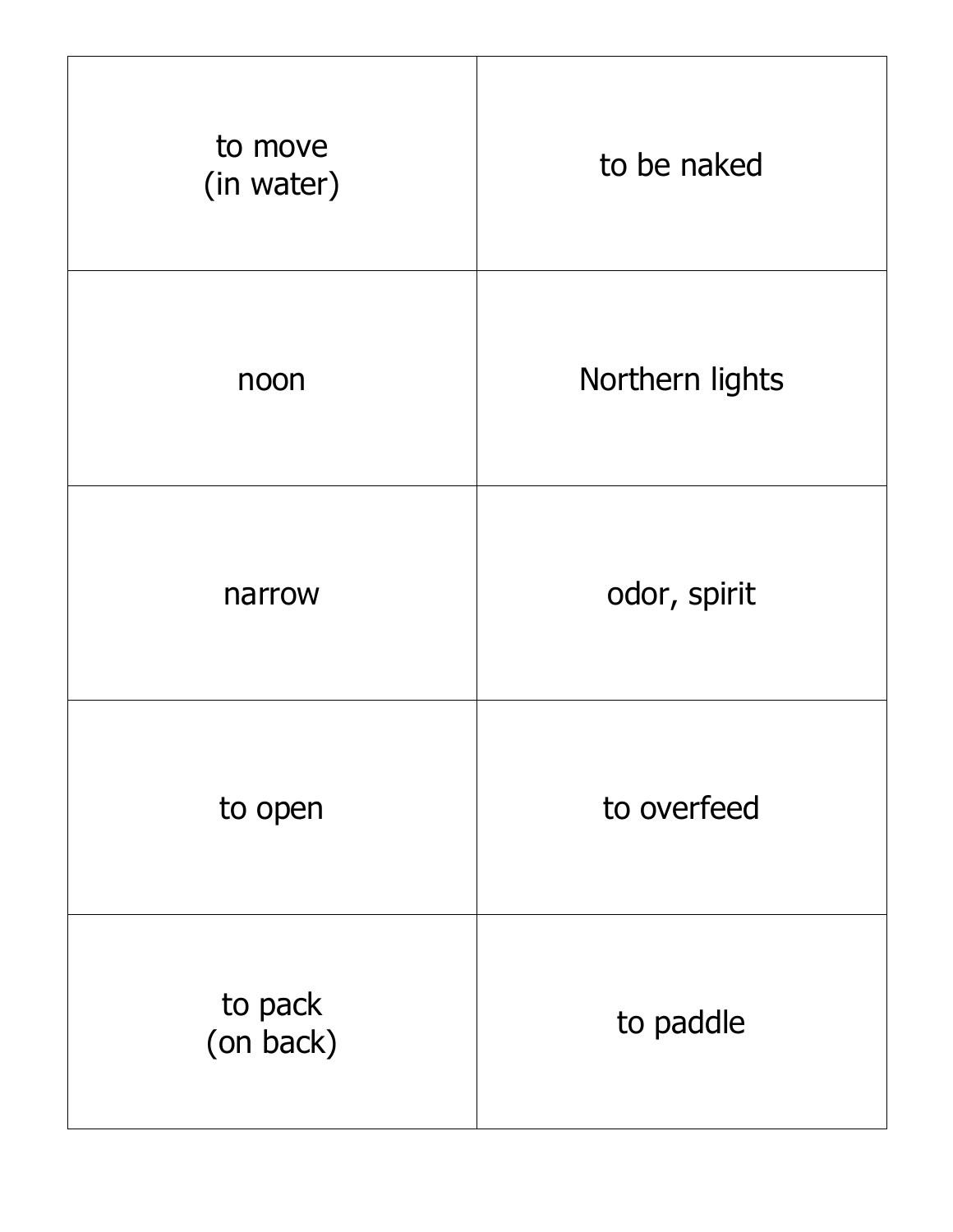| ts'ax'utxw | gyoo (s.)<br>$loo$ (pl.) |
|------------|--------------------------|
| gits'ook   | silkwsax                 |
| haykw      | gesxw                    |
| taa'laxt   | kaagahl                  |
| waax       | walix                    |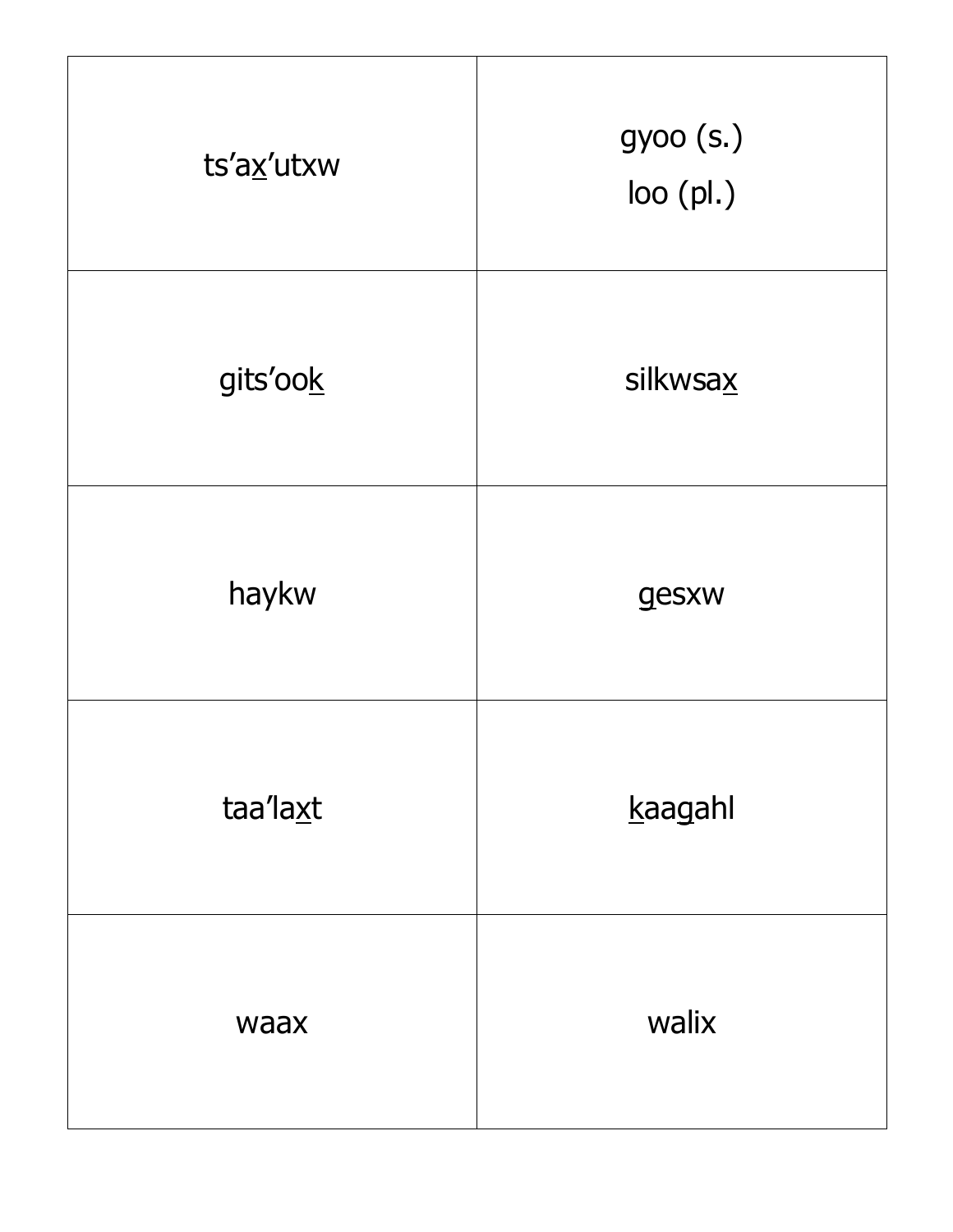| to pause        | peace                               |
|-----------------|-------------------------------------|
| to pay          | to permit or allow                  |
| to pick berries | to pierce, stab,<br>stick, or carve |
| to play         | to point                            |
| to be poor      | to be poor                          |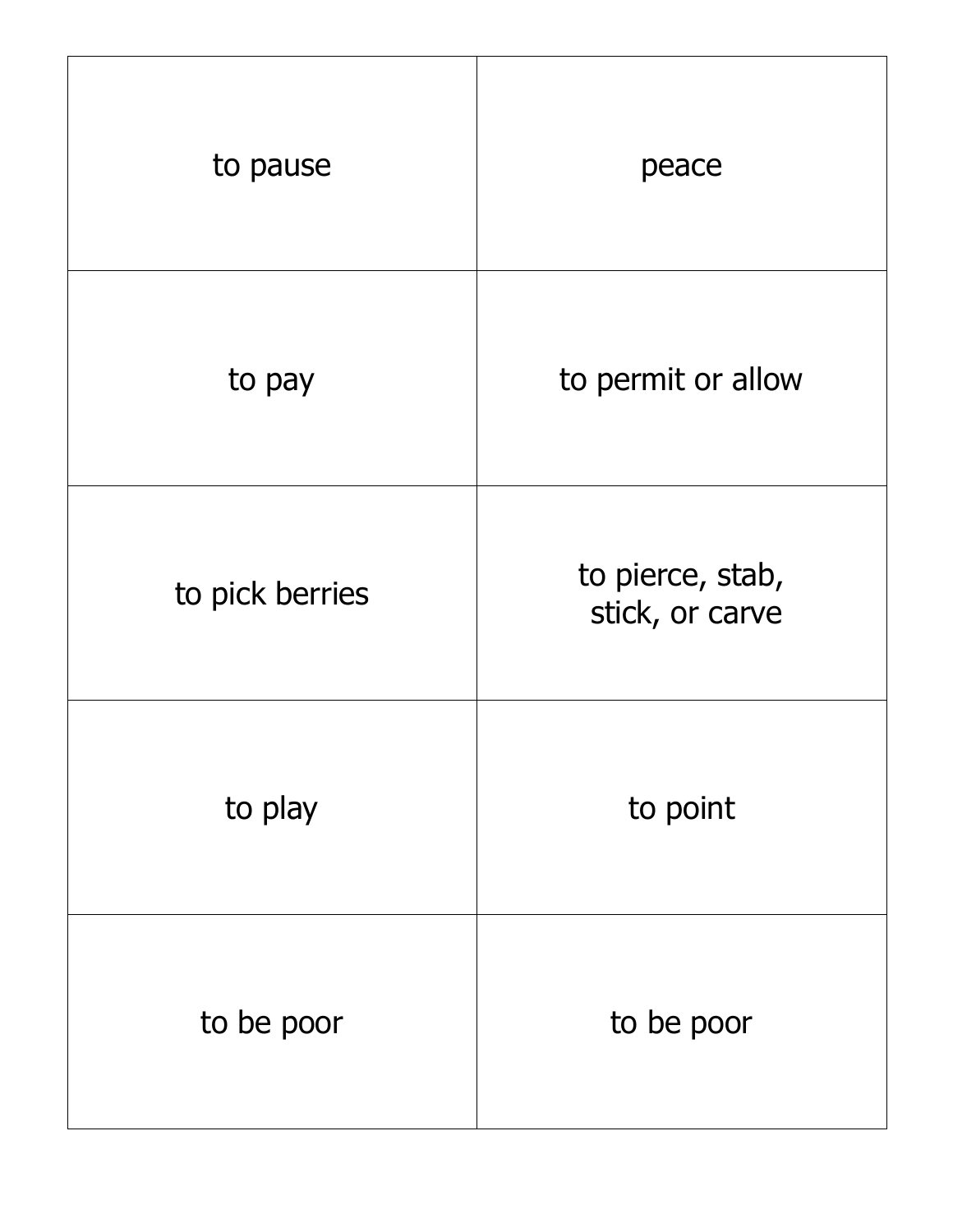| gawagaani | ts'o'o              |
|-----------|---------------------|
| anook     | Xhlgo'o             |
| gyahlxw   | t'aahlxw            |
| gaakt     | ma'us or<br>maas'us |
| haaxxw    | gwee'y<br>gagwee'y  |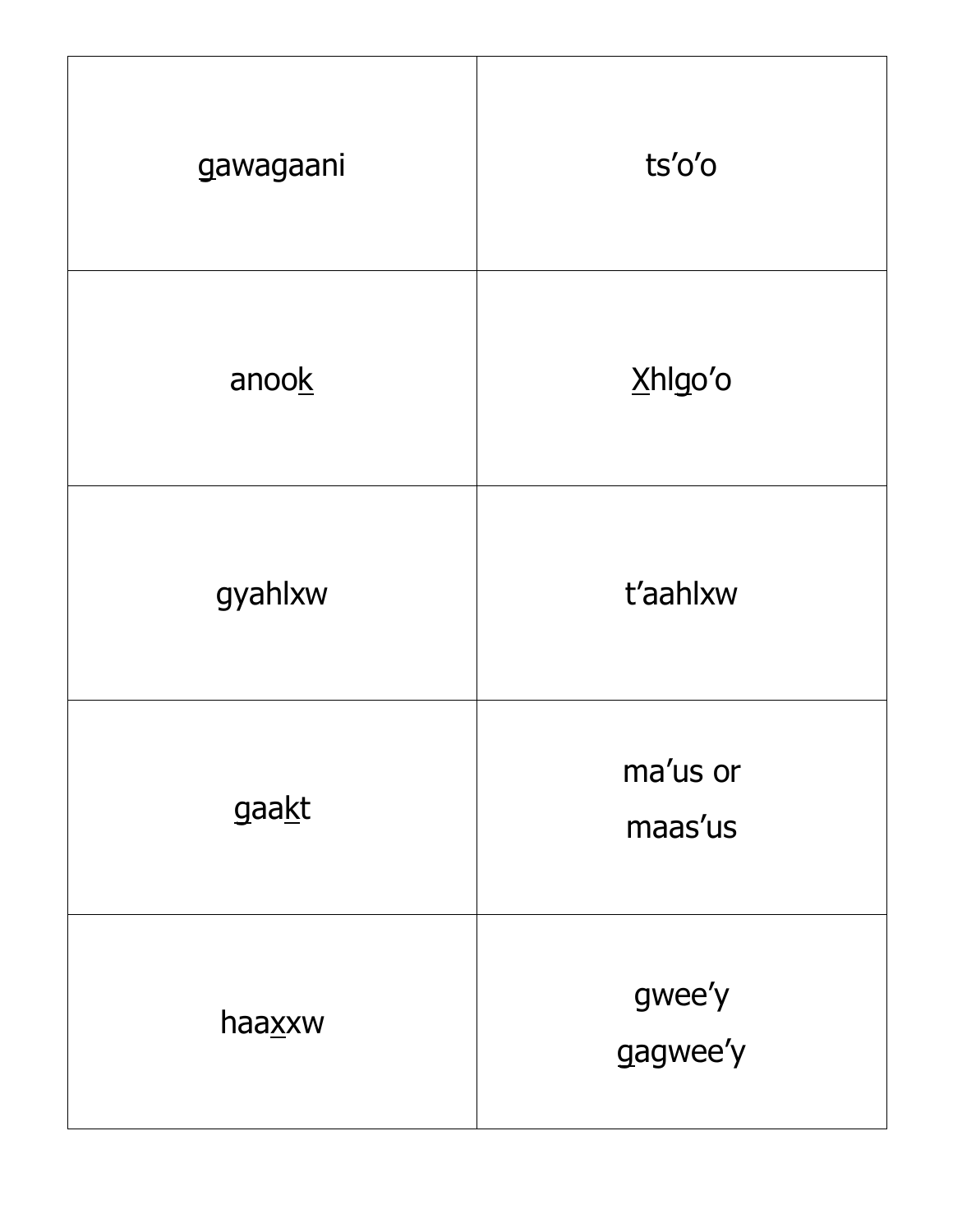| to pour                     | to be pregnant               |
|-----------------------------|------------------------------|
| to be pretty<br>or handsome | to promise                   |
| to push or slug             | to put away<br>or throw away |
| to put into<br>a fire       | to pick up<br>[an object]    |
| to tighten (pull)           | to put in                    |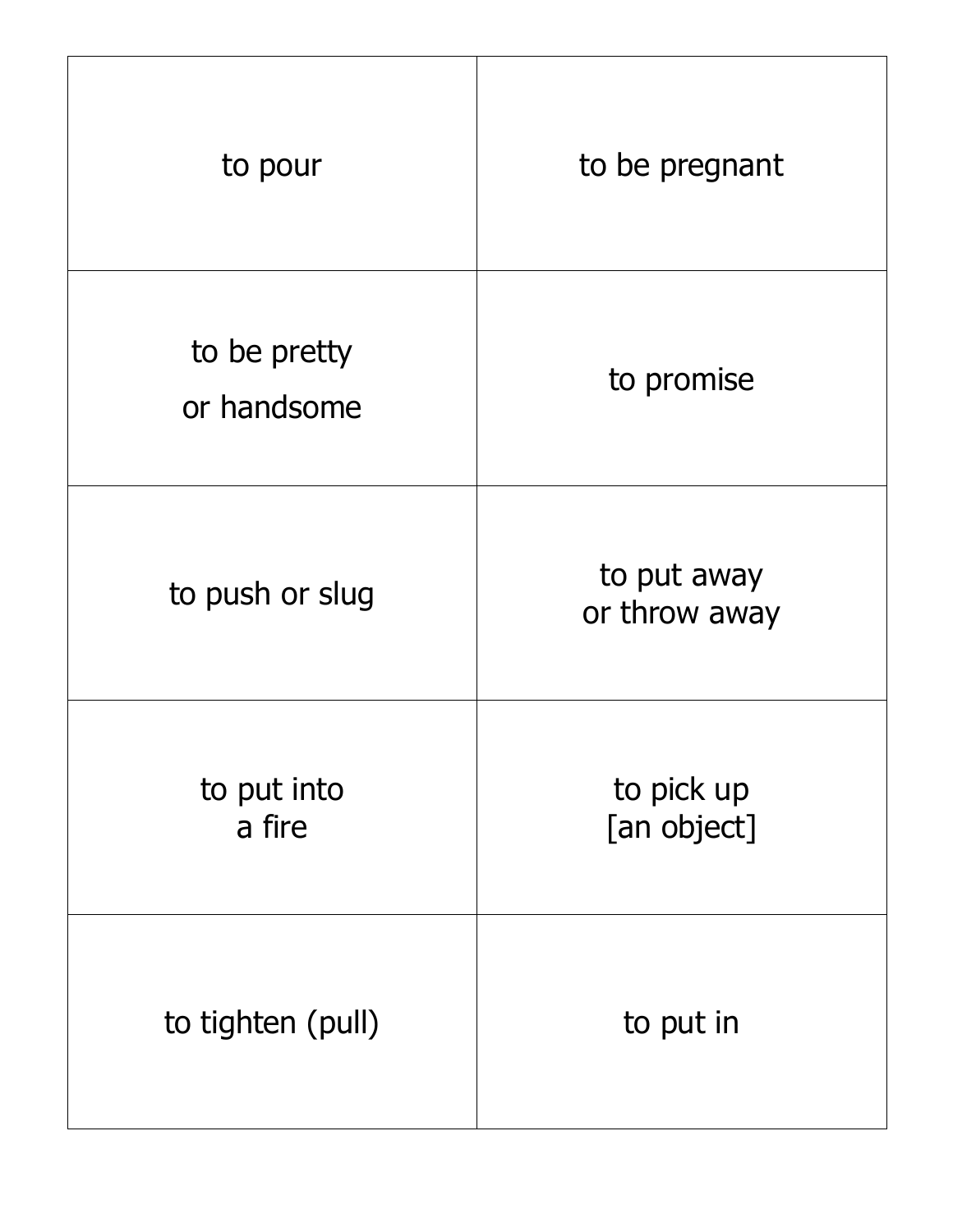| ubin           | gats(s.)<br>gasgats (pl.)         |
|----------------|-----------------------------------|
| ee'esxw        | ama mas $(s.)$<br>ama limxs (pl.) |
| makt<br>t'ahlt | $t'$ is $(s.)$<br>dist'is (pl.)   |
| guut           | 'malkw (s.)<br>$txalt$ (pl.)      |
| luu magahl     | damgansxw                         |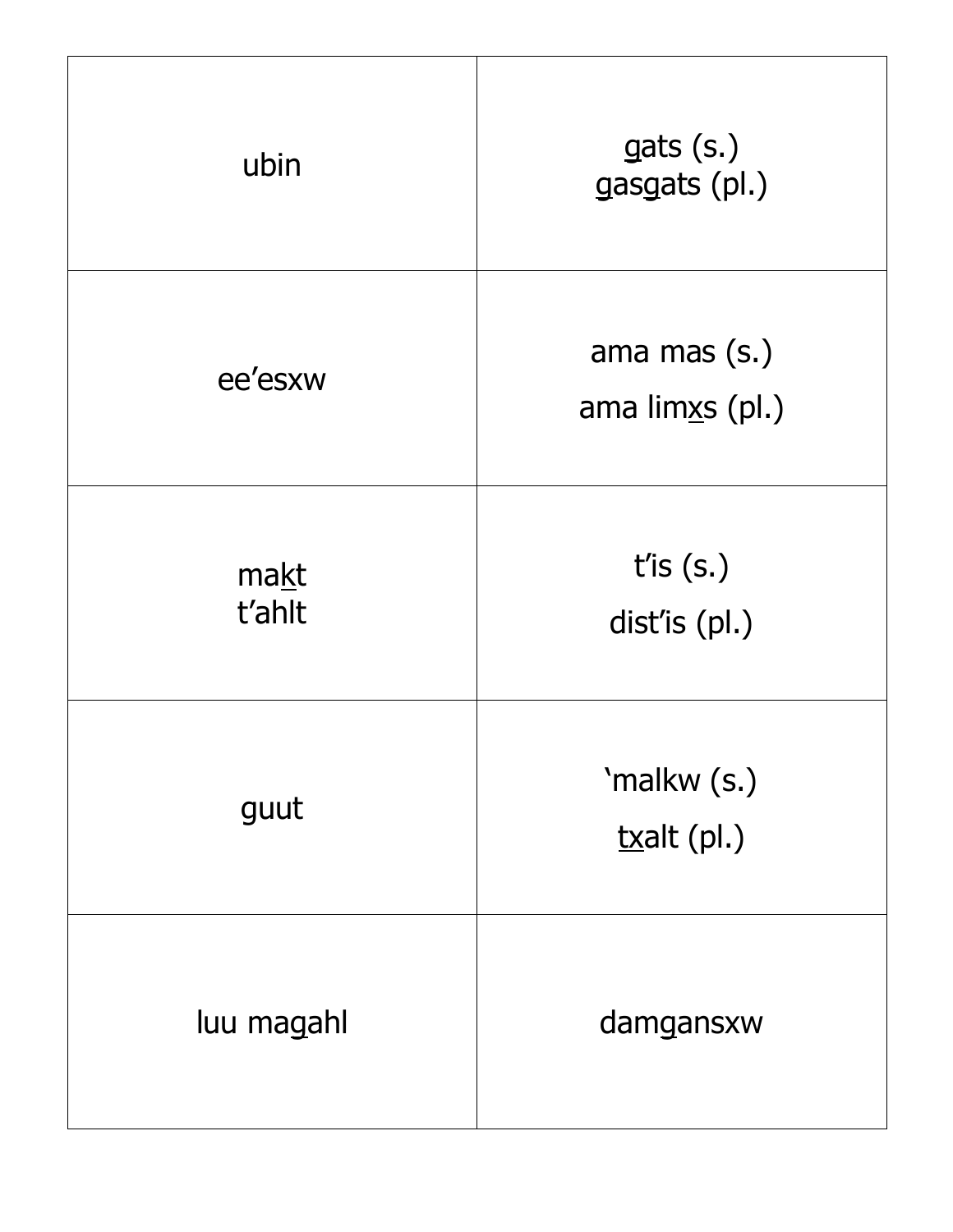| rain                        | rainbow                    |
|-----------------------------|----------------------------|
| to be red hot               | to refuse (a gift)         |
| to remember                 | to rest                    |
| to return /<br>to come back | to return /<br>to pay back |
| rich                        | ripe                       |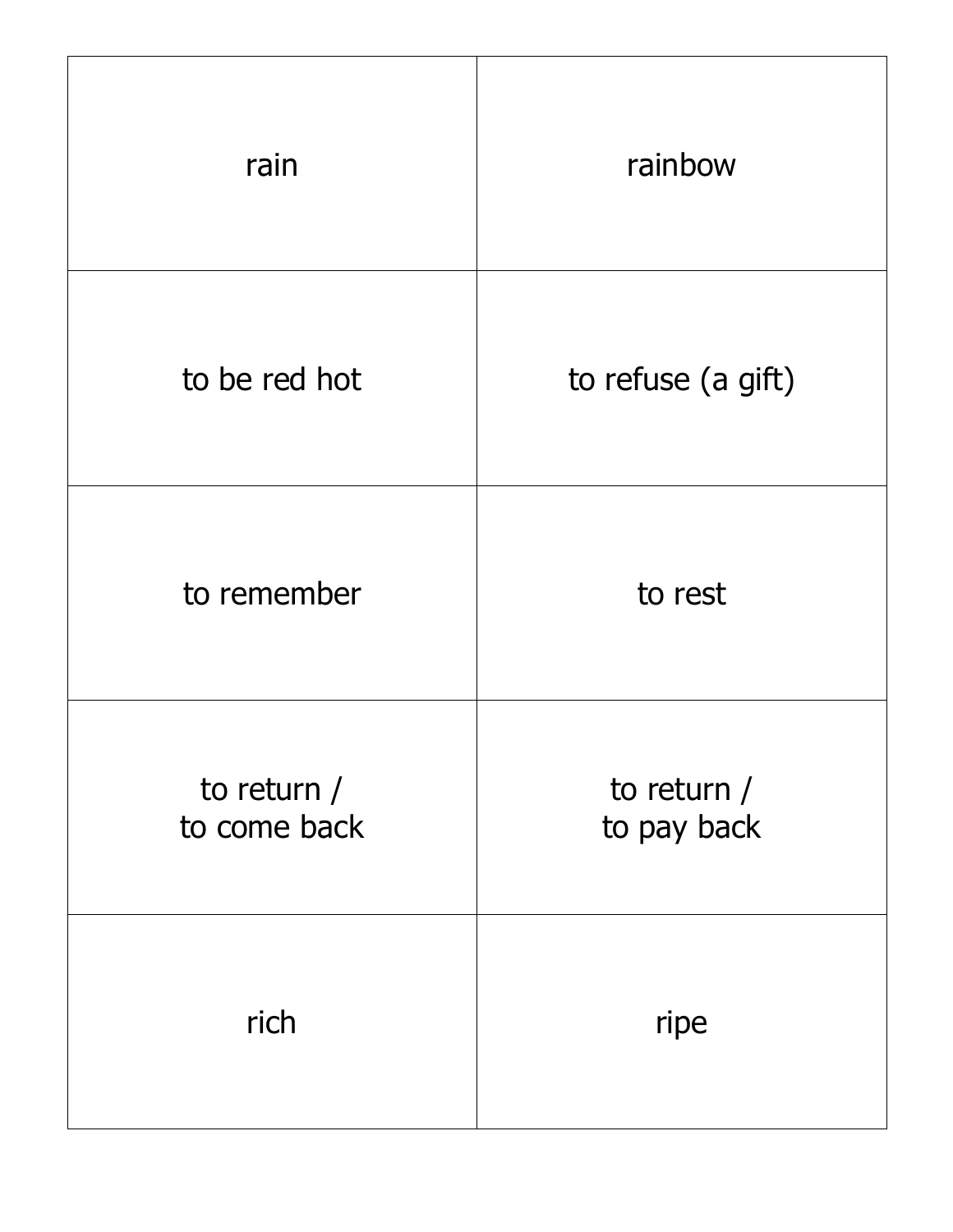| maxmaagay  | wis                                    |
|------------|----------------------------------------|
| luxwt      | didilaxxw                              |
| sgwaa'ytxw | Am goot                                |
| sitxwt     | luu yaltxw (s.)<br>luu hilyaltxw (pl.) |
| mukw       | ama wil $(s.)$<br>ama gawil (s.)       |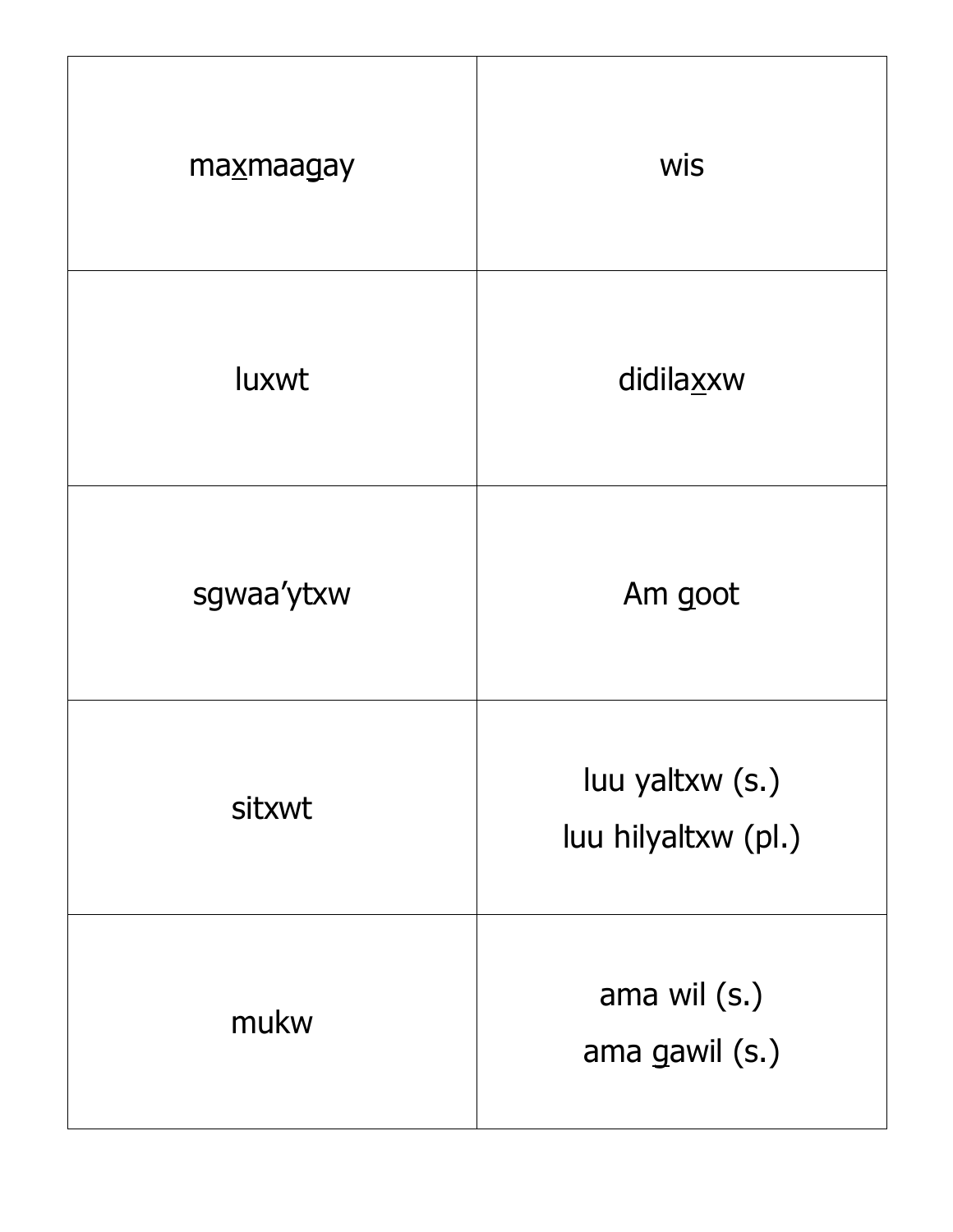| roast or bbq<br>(over a fire) | to roll                 |
|-------------------------------|-------------------------|
| to be rotten /<br>old         | to be rough             |
| to be round                   | to rub                  |
| to run                        | to run away             |
| saliva<br>spittle             | when a wound is healing |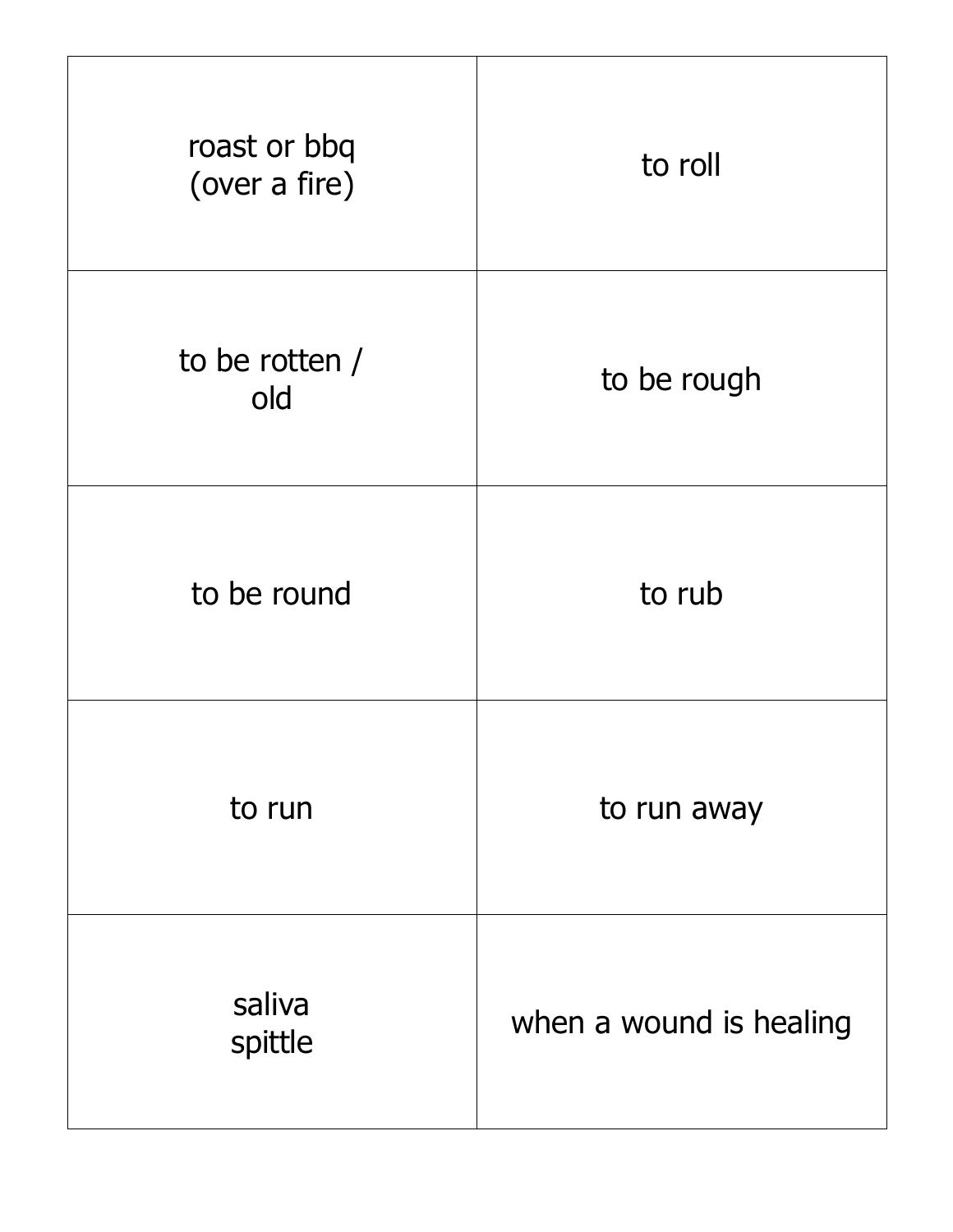| laxlib(s.)<br>$lax$ lilplilp (pl.) | yoot                                           |
|------------------------------------|------------------------------------------------|
| seegal $(s.)$<br>six seegal (pl.)  | $\log(s.)$<br>$\text{loola}\times\text{(pl.)}$ |
| hliba'l                            | t'aabeek'xw                                    |
| k'eekxw (s.)<br>huut (pl.)         | bax(s.)<br>$gol$ (pl.)                         |
| hit' $(s.)$<br>hithit' (pl.)       | yahlx                                          |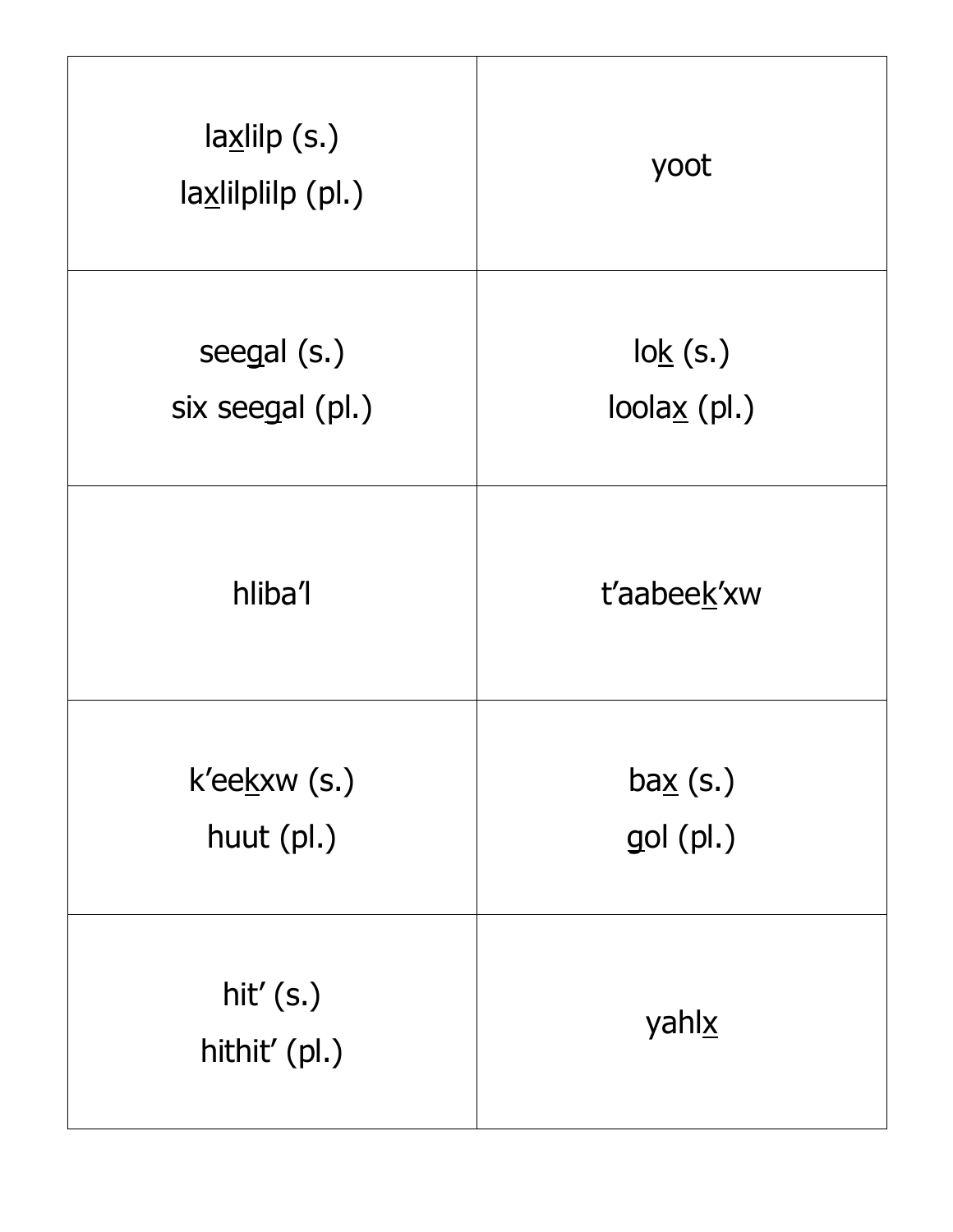| to be tight                                       | to pull                                     |
|---------------------------------------------------|---------------------------------------------|
| scratch                                           | sewing                                      |
| to take long                                      | it doesn't take long                        |
| to see something out of the<br>corner of your eye | to see or catch sight of a<br>moving object |
| to shake                                          | to share $/$<br>give out                    |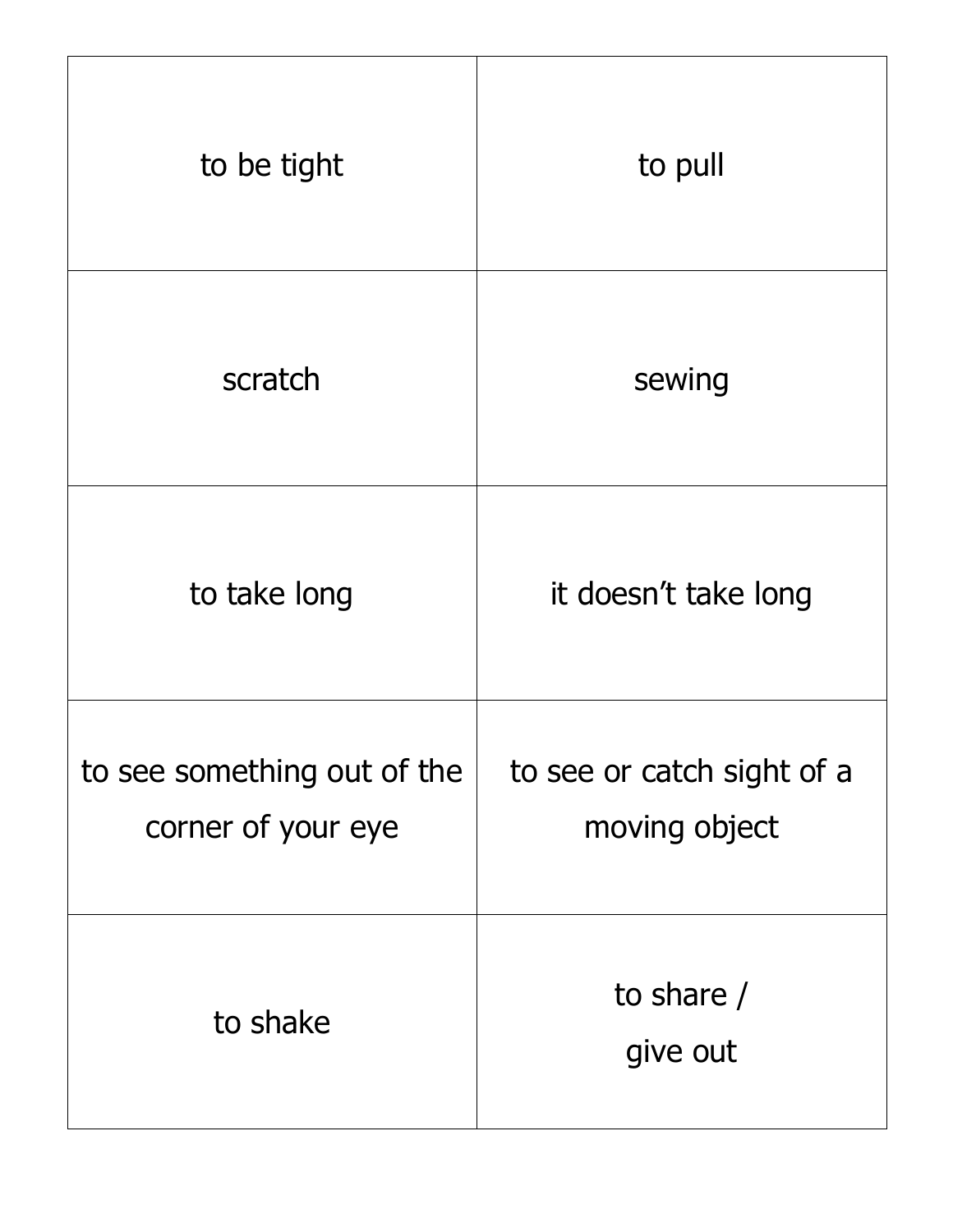| damgan $(s.)$<br>didamgan (pl.) | damkxw                                                 |
|---------------------------------|--------------------------------------------------------|
| libast                          | $\mathsf{gap}\left(\mathsf{s}\right)$<br>gapgaap (pl.) |
| needii sgwatwaltxw              | sgwatwaltxw                                            |
| gilaa'l                         | go'milt                                                |
| yeekt                           | saxwt $(s.)$<br>suxsaxwt (pl.)                         |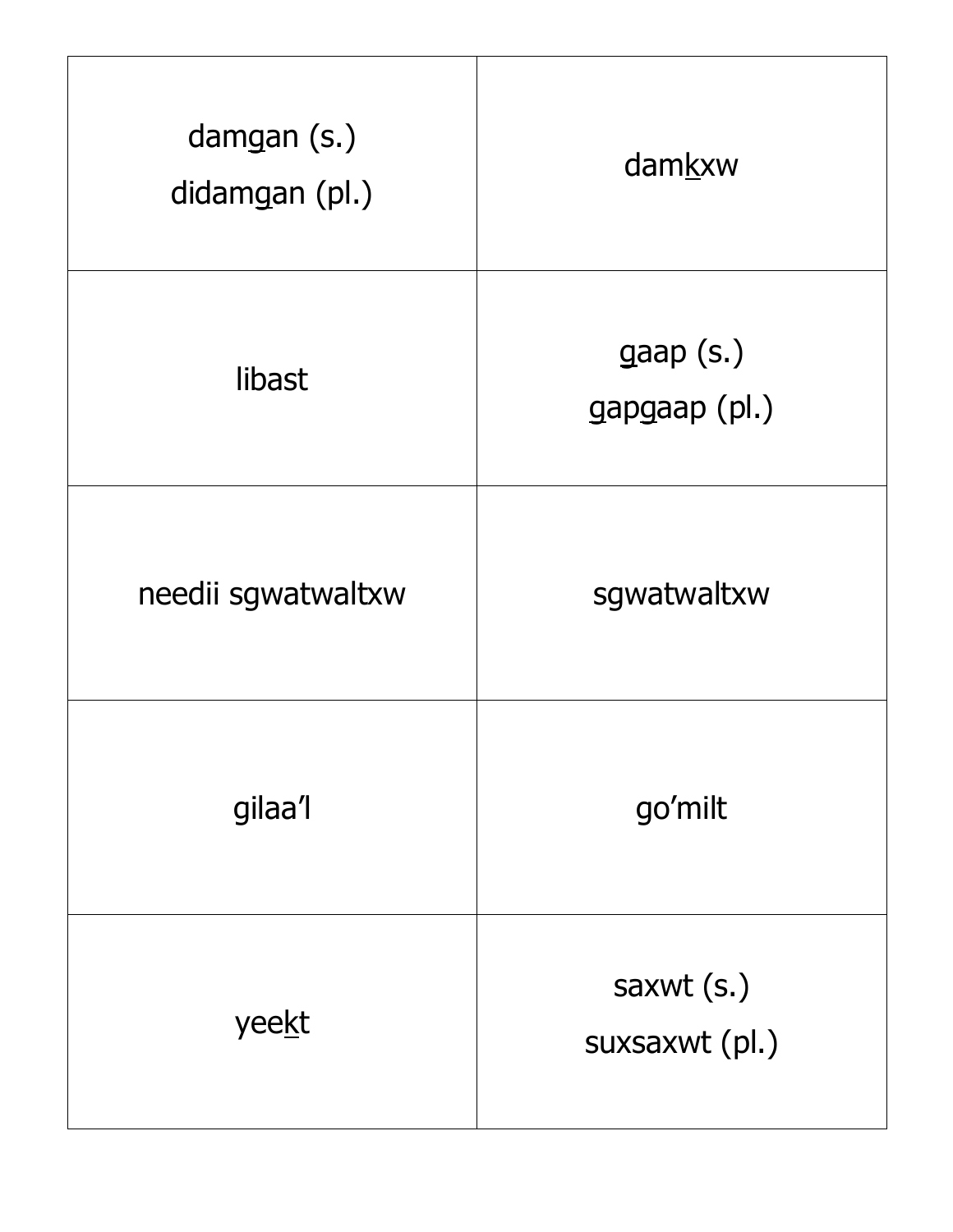| sharp                                                          | to sharpen /<br>grind |
|----------------------------------------------------------------|-----------------------|
| shave                                                          | shoot<br>(a gun)      |
| to be short of something /<br>to not have much of<br>something | shrink                |
| sit                                                            | skinny                |
| slender / thin / narrow<br>(in diameter)                       | to slide              |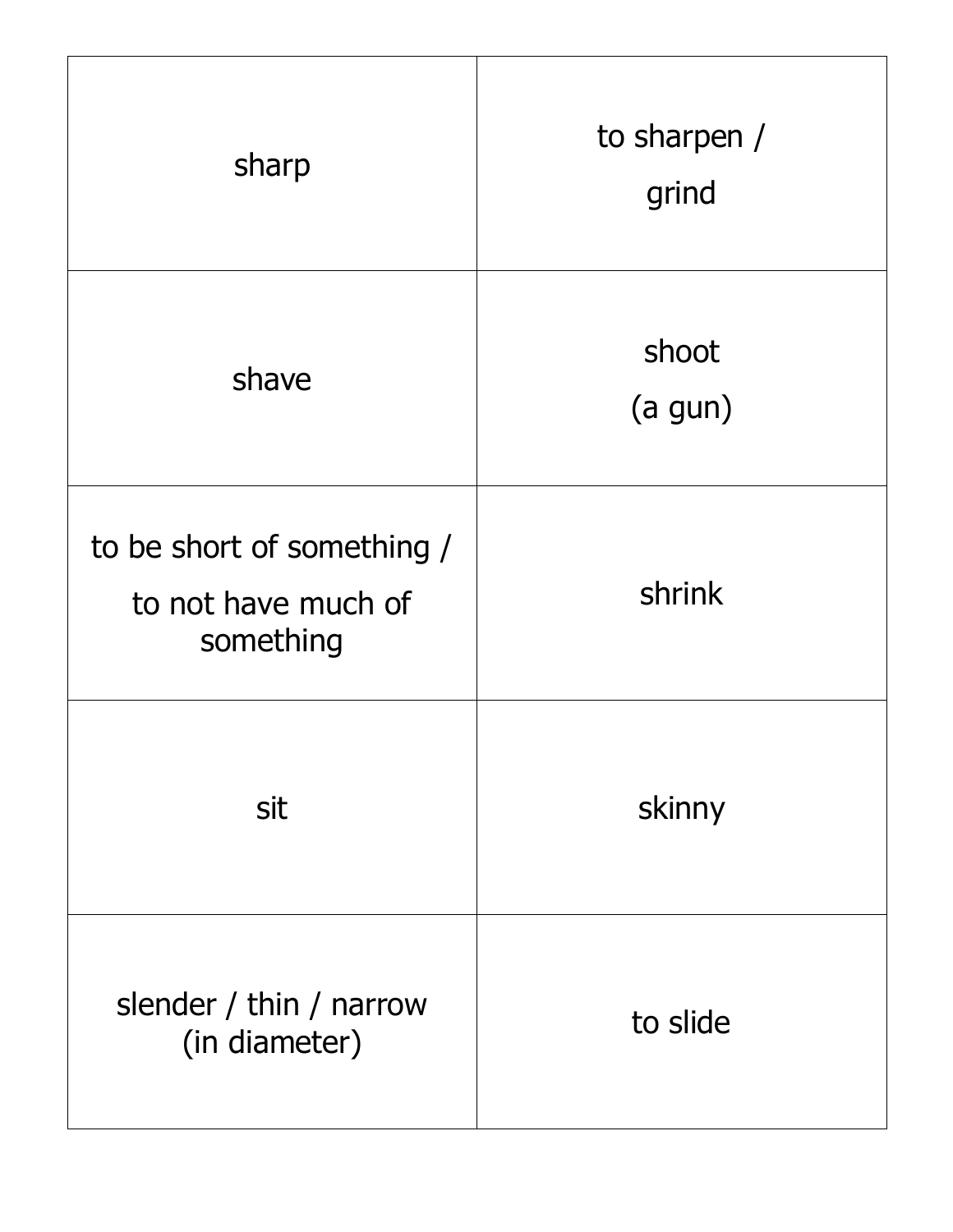| daa sgant                                                                  | sak(s.)<br>saxsak (pl.)       |
|----------------------------------------------------------------------------|-------------------------------|
| $g$ uxw $(s.)$<br>guxwguxw (pl.)                                           | si 'yimk                      |
| dalbixsxw                                                                  | D'uxwsxw                      |
| gehlx                                                                      | $t'$ aa $(s.)$<br>wan $(pl.)$ |
| $\underline{\mathsf{g}}$ ee $\underline{\mathsf{x}}$ (s.)<br>gaxgeex (pl.) | gesxw(s.)<br>gasgesxw (pl.)   |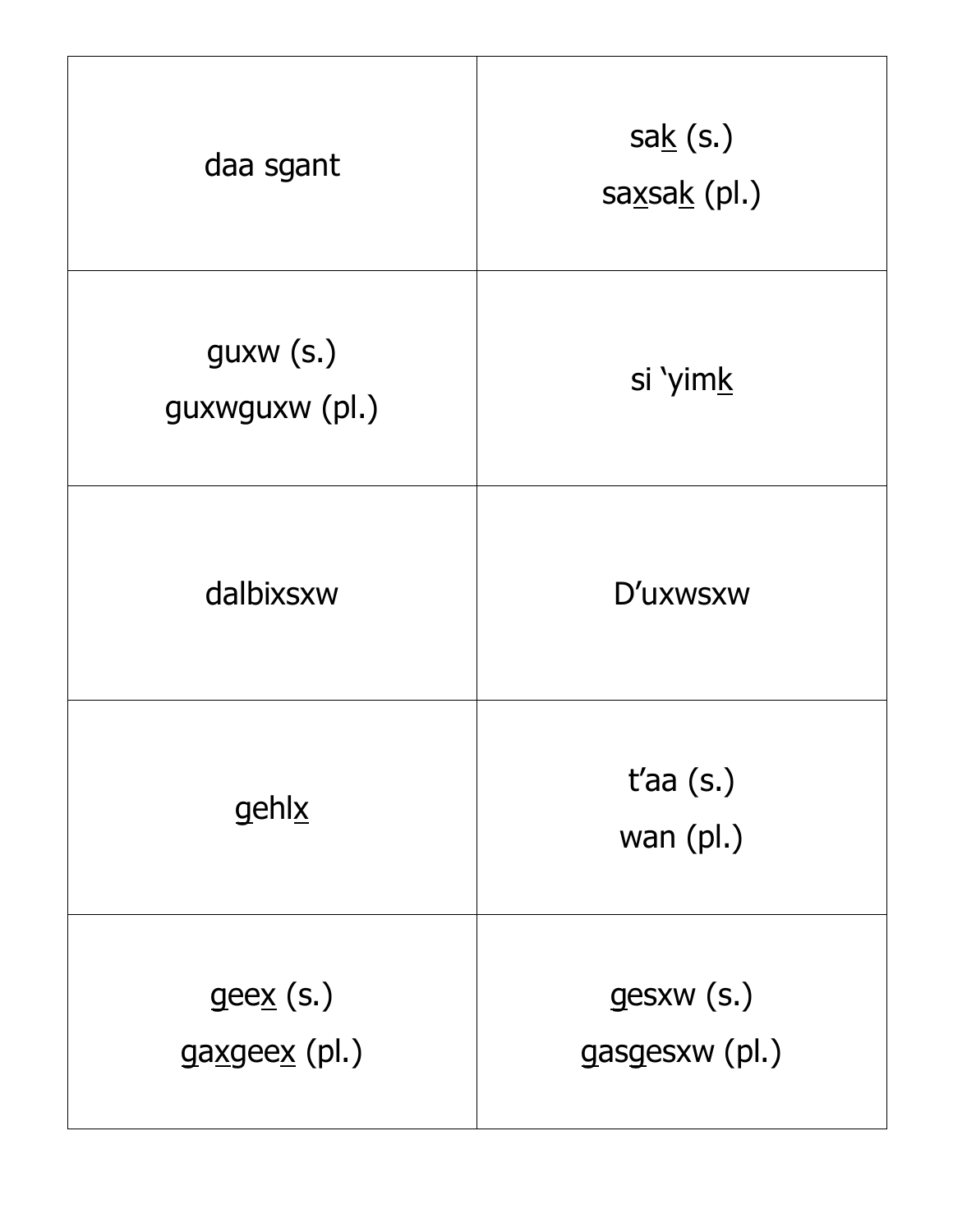| to sleep           | to be sleepy |
|--------------------|--------------|
| to slip            | slow         |
| slow or weak       | smile        |
| small              | smoke        |
| slippery or smooth | sneeze       |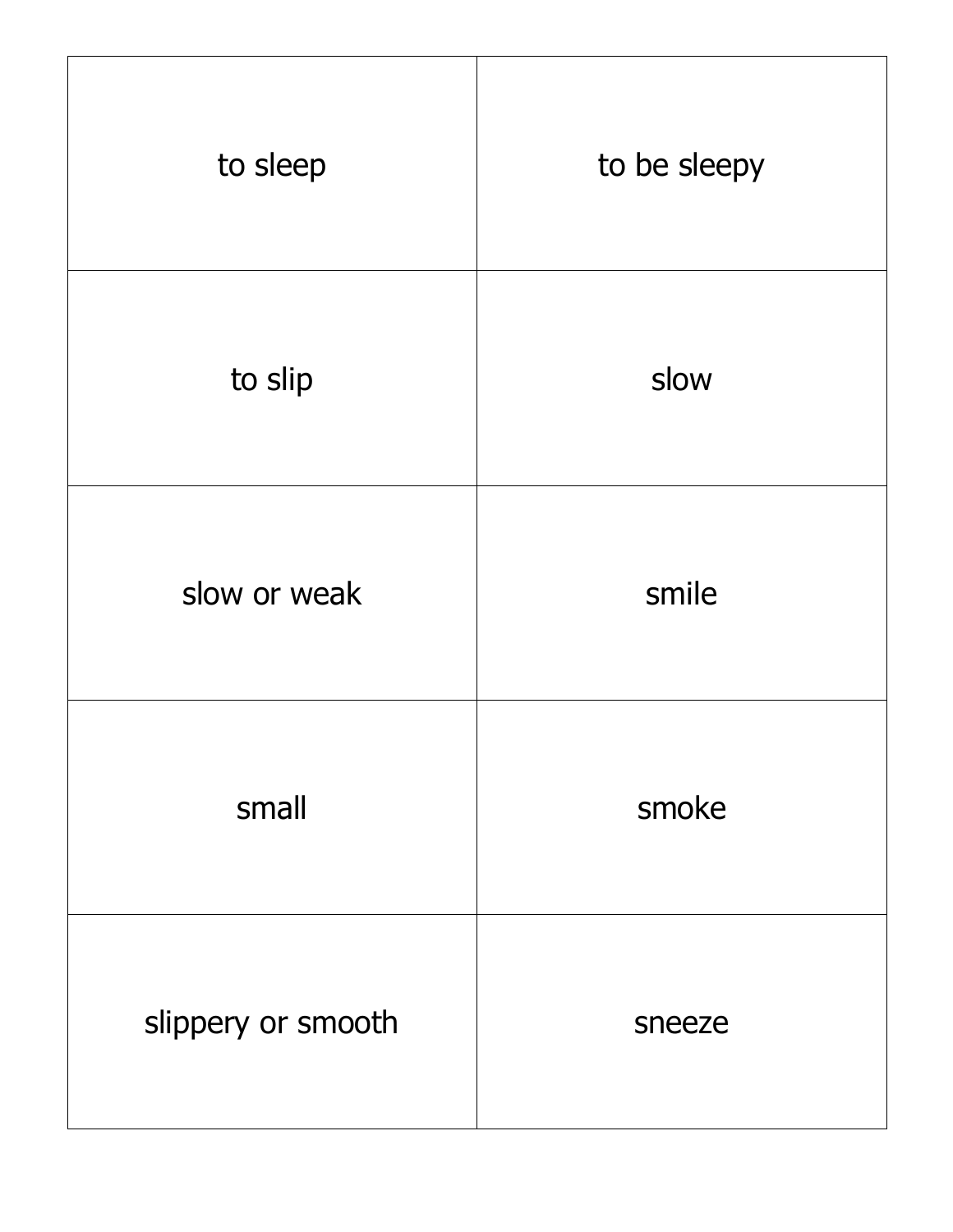| t'im wok           | wok(s.)<br>woowa $\underline{x}$ (pl.) |
|--------------------|----------------------------------------|
| laltxw or<br>hagul | sigyootxw                              |
| mumk'              | alisxw                                 |
| Xmi'yeen           | ts'uusx (s.)<br>sissus (pl.)           |
| Hat'iswa           | yahlxw                                 |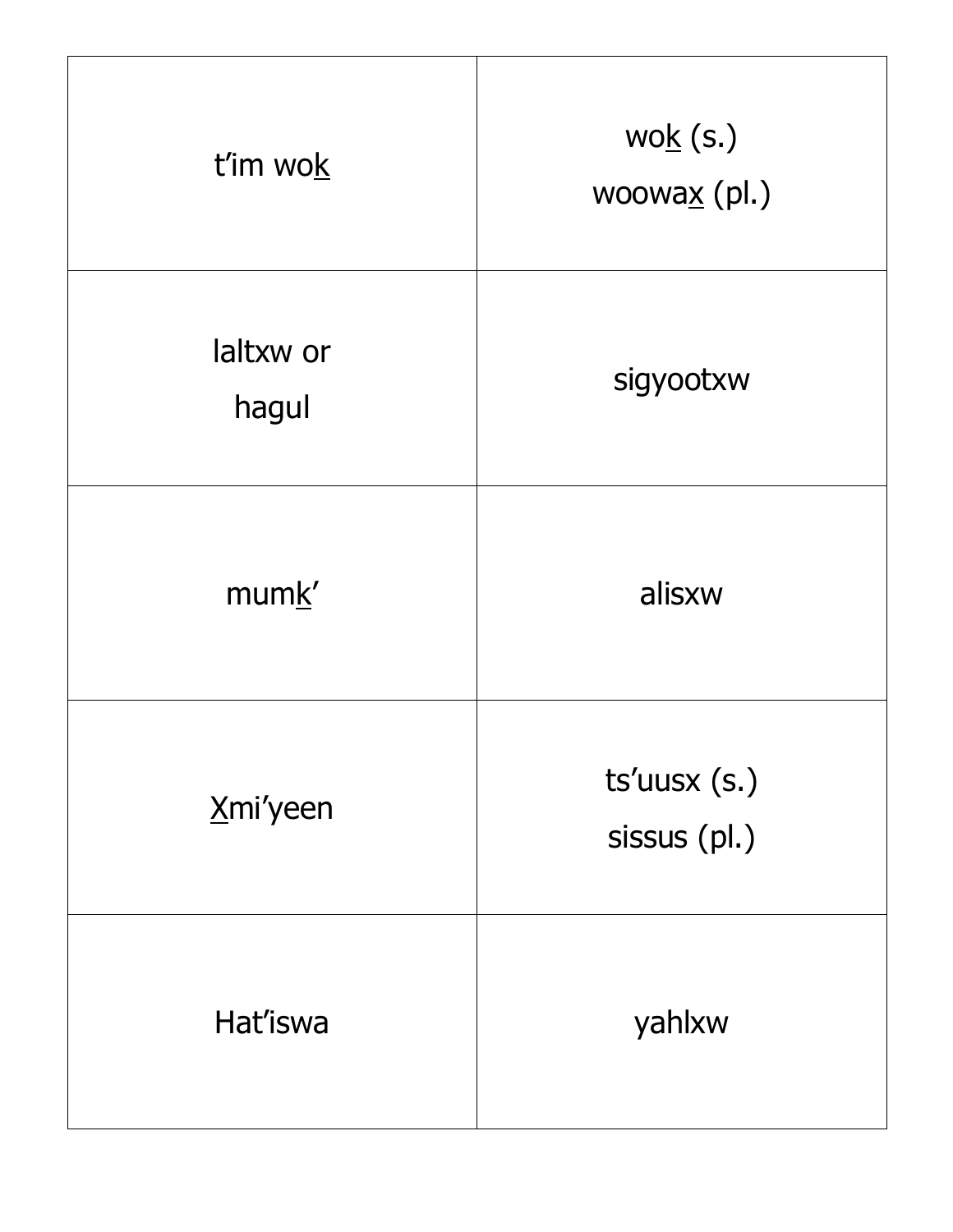| snow (falling)           | snow<br>(on the ground) |
|--------------------------|-------------------------|
| snowslide                | snore                   |
| soft / squishy /<br>limp | song or sing            |
| sour                     | sour<br>(like milk)     |
| to spank                 | to spit or<br>spit up   |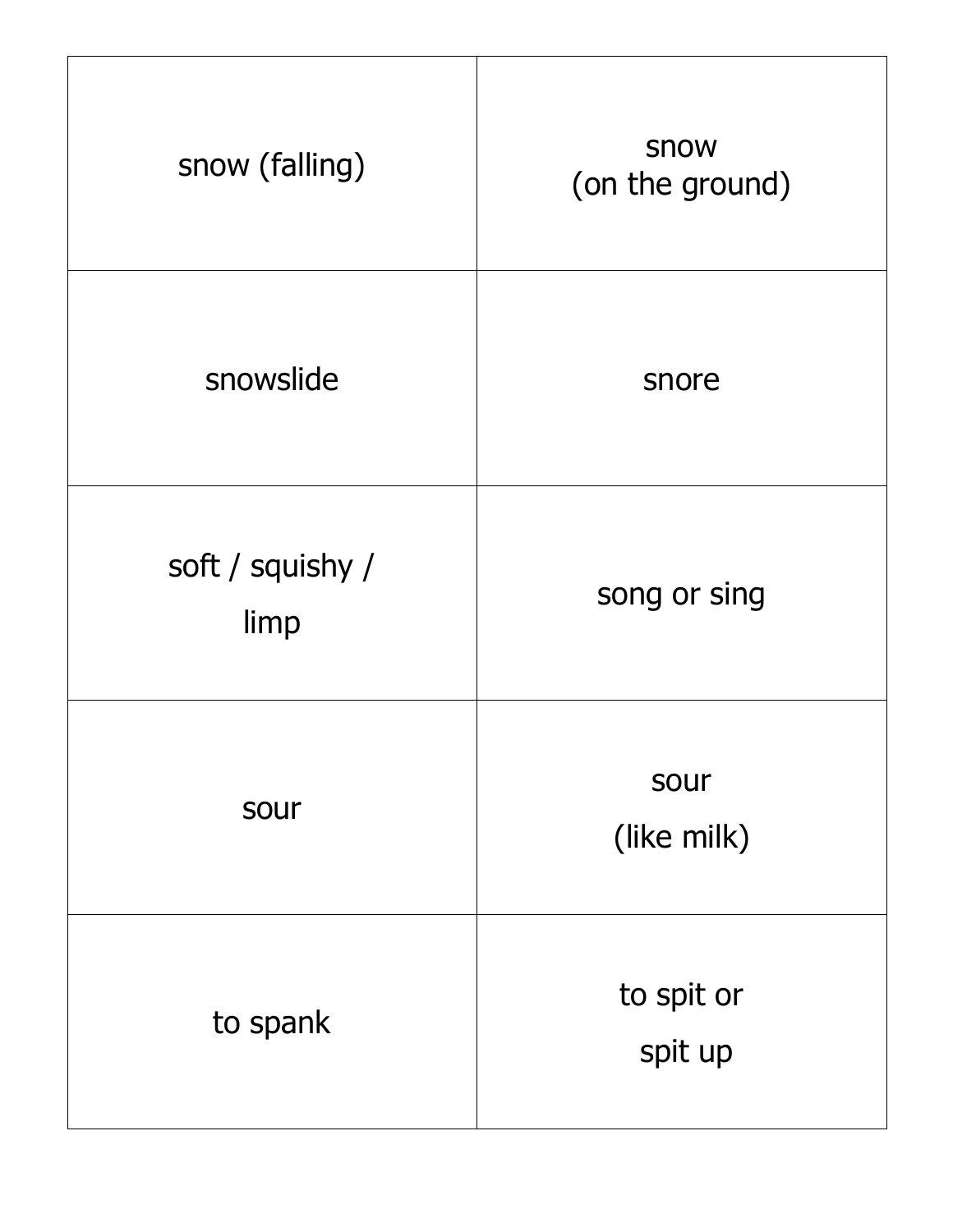| maaxws   | maadim    |
|----------|-----------|
| xsaneeks | gwilt     |
| limx     | hlat'ax   |
| meex     | milksax   |
| xbuksxw  | hinats'ak |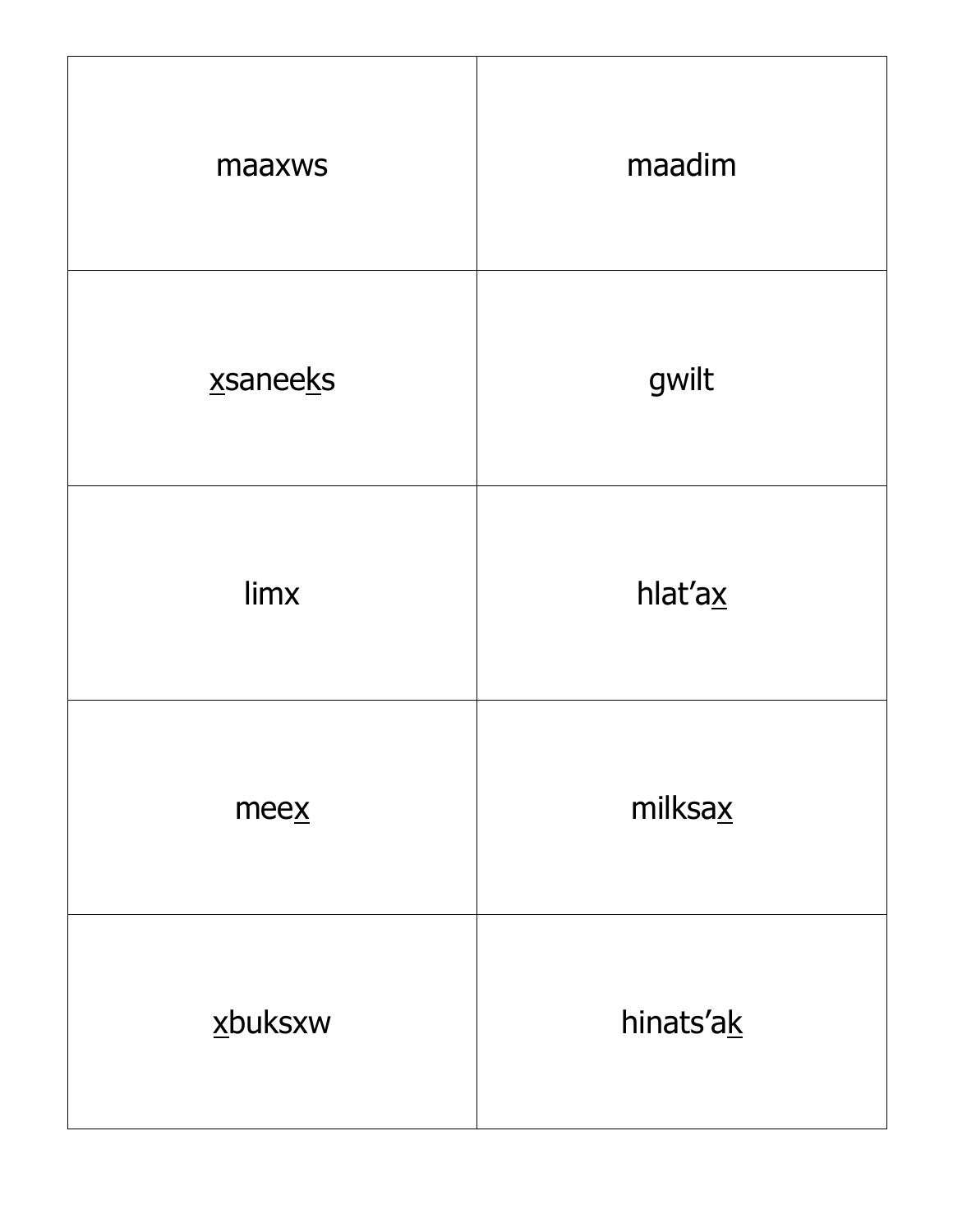| to split wood for fire | spring time                              |
|------------------------|------------------------------------------|
| Spring / Fountain      | Squeeze / mash<br>(with hands)           |
| <b>Stain</b>           | <b>Stand</b>                             |
| <b>Steam</b>           | <b>Stink</b>                             |
| Straight (object)      | To stretch (an object)<br>Trans + object |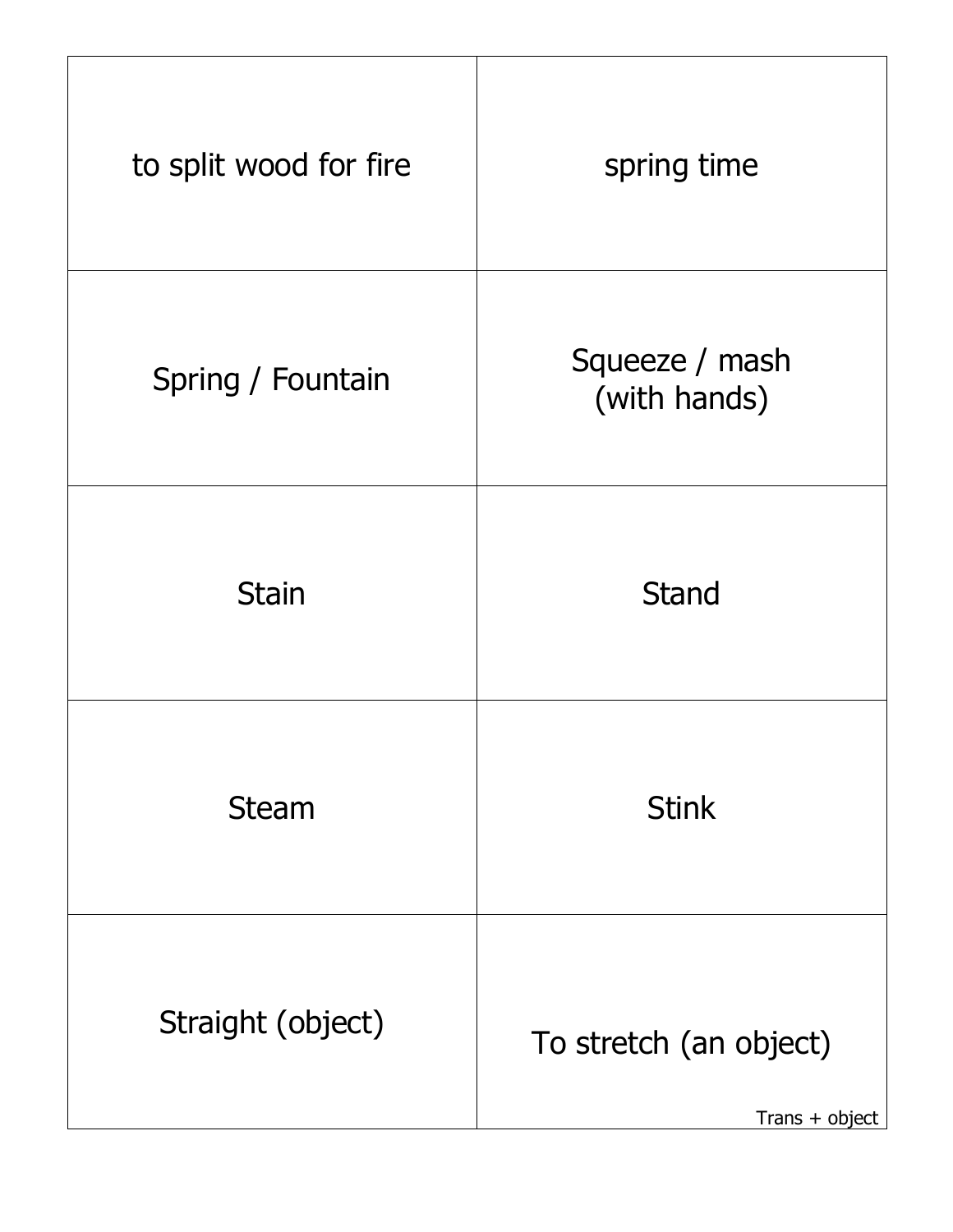| gwooyim                                   | his yats lakw                  |
|-------------------------------------------|--------------------------------|
| 'wits'                                    | Gwanks                         |
| Hetxw (s.)<br>Litxw (pl.)                 | Ts'ook(s.)<br>Jax Ts'ook (pl.) |
| Isxw(s.)<br>As isxw (pl.)<br>isisxw (pl.) | <b>X</b> sgamks                |
| Sak'in (s.)<br>Six sak'in (pl.)           | <b>Bahlx</b>                   |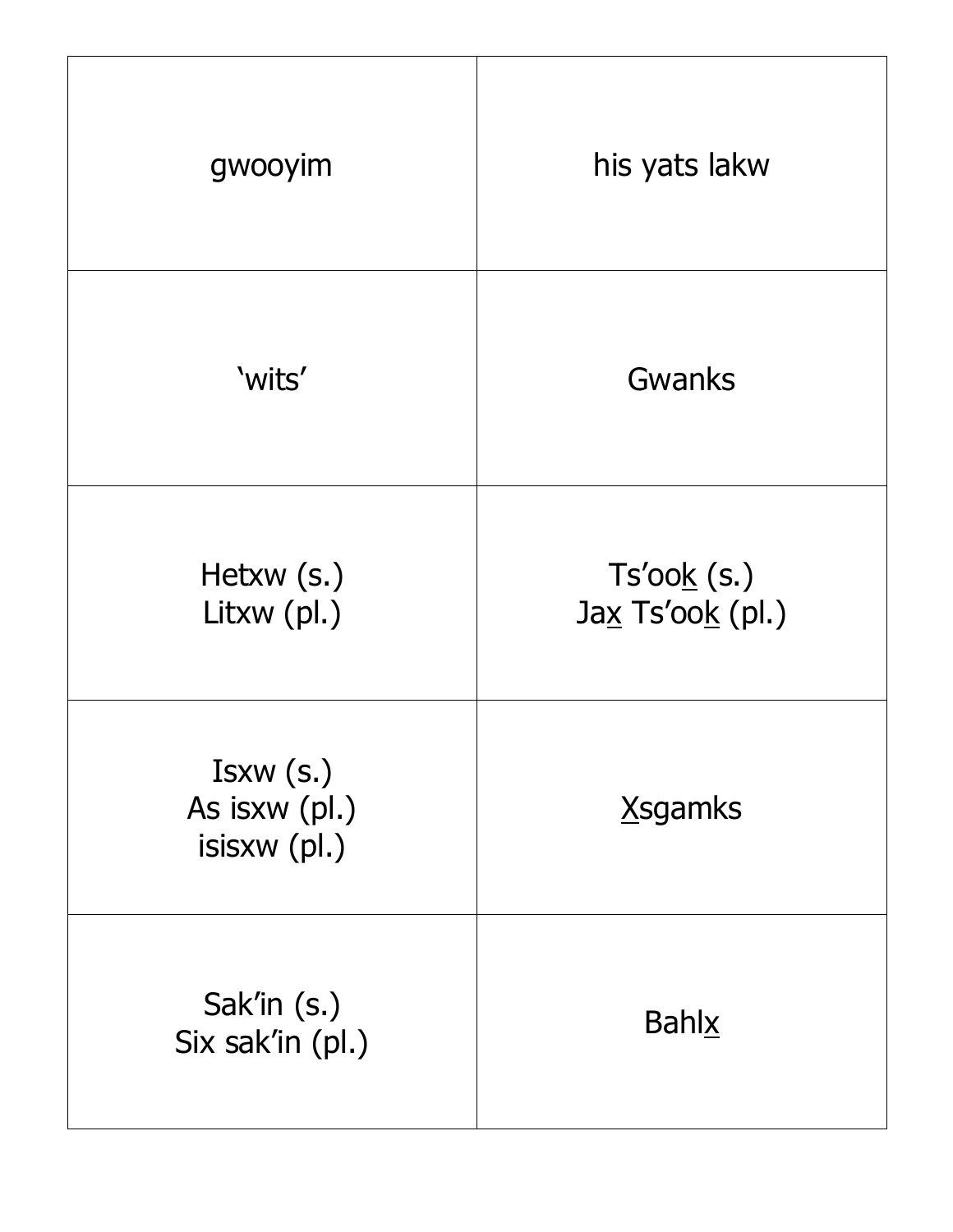| Stretched out (an object) | To be stuck /<br>Stick on |
|---------------------------|---------------------------|
| <b>Suck</b>               | Summer                    |
| Swallow                   | Sweat                     |
| Sweep                     | Swell up /<br>Swollen     |
| To take $/$<br>Pick up    | to Tame                   |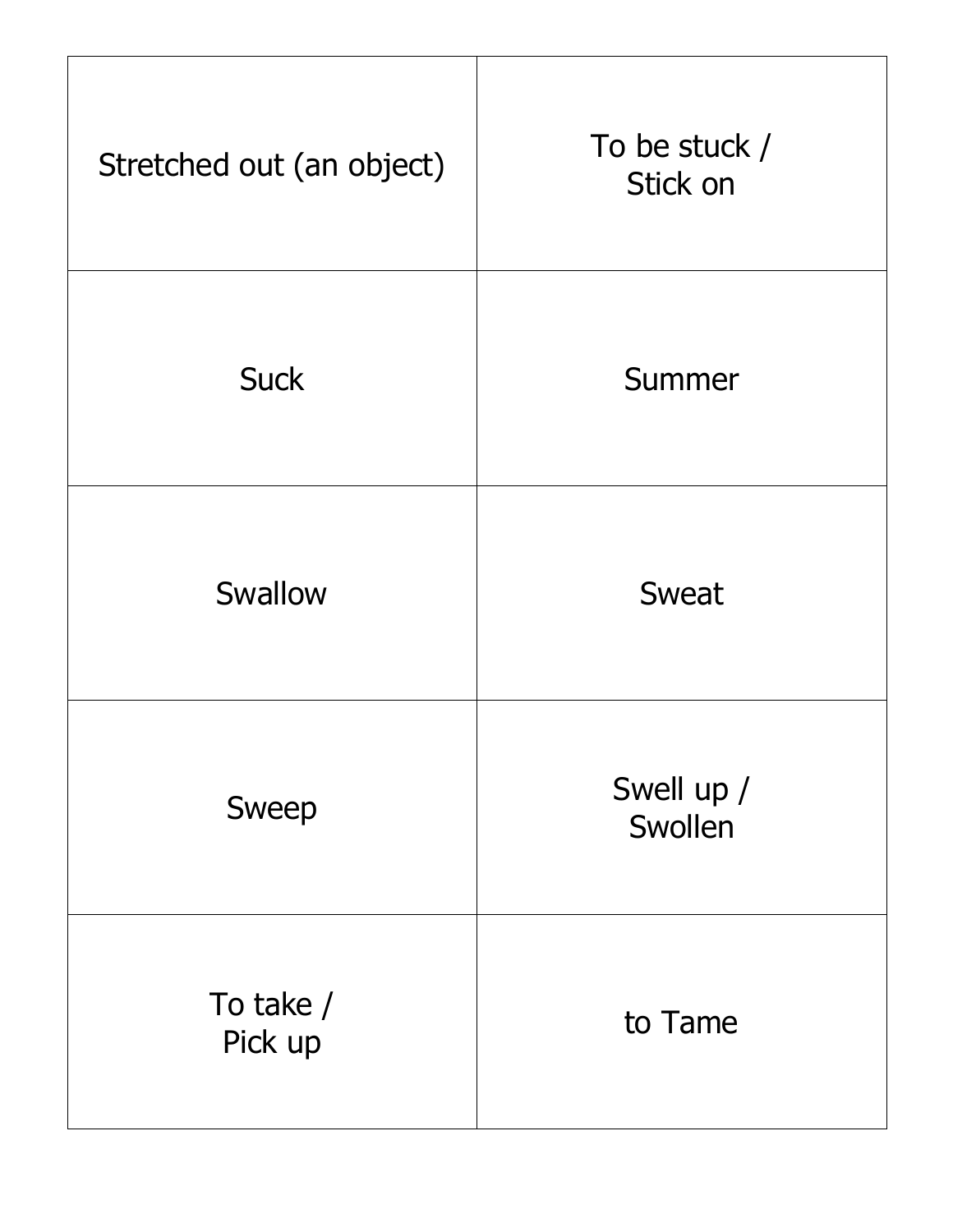| Ts'ok                         | Sak $^{\prime}$ (s.)<br>Six sak' (pl.) |
|-------------------------------|----------------------------------------|
| Sint                          | mook                                   |
| <b>Hlgilkw</b>                | Hlokxw (s.)<br>Hloohlakxw (pl.)        |
| Gitxw (s.)<br>Git gitxw (pl.) | t'axw                                  |
| Sa amagat                     | Guut (s.)<br>$Dok$ (pl.)               |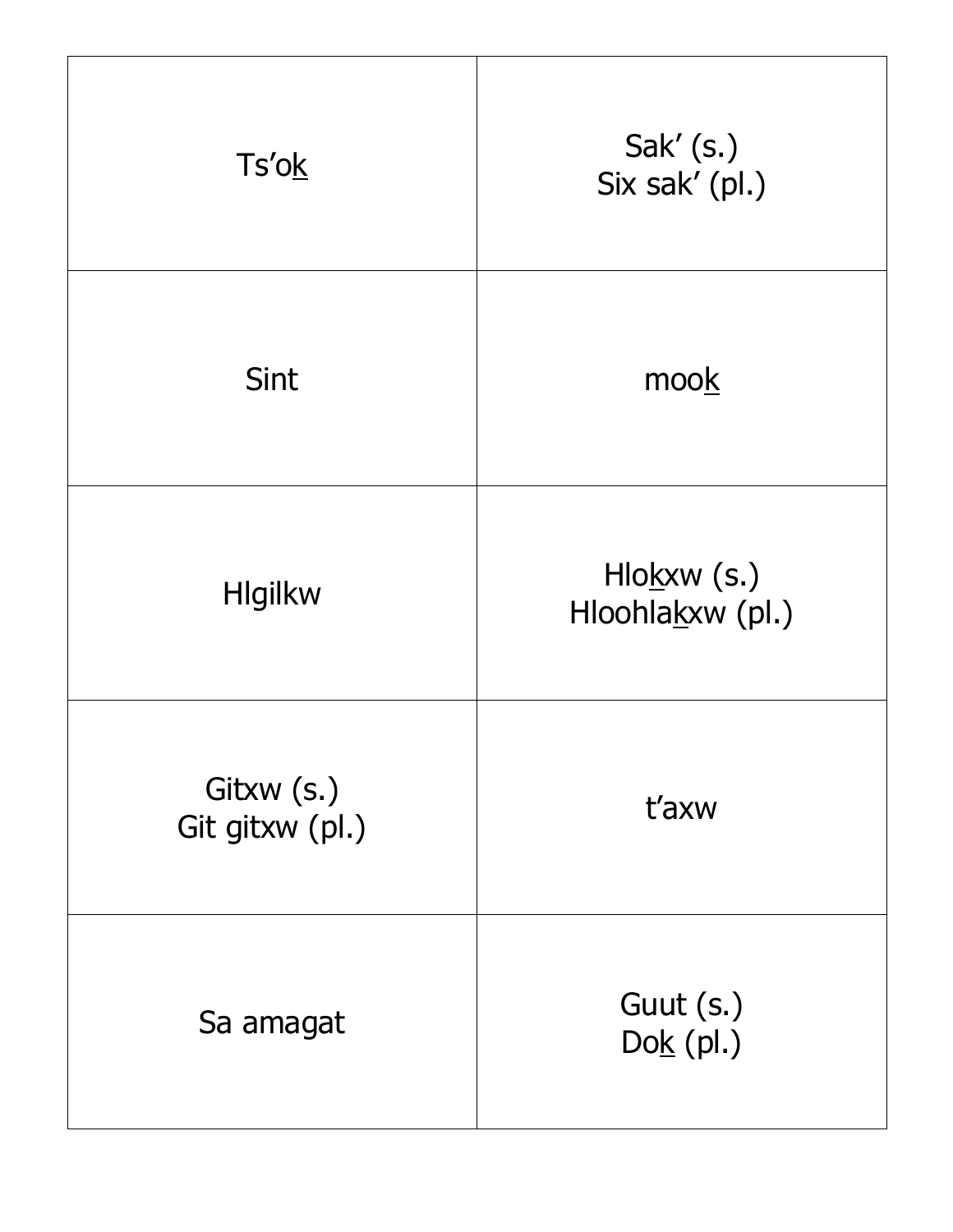| Tangled up        | <b>Taste</b>         |
|-------------------|----------------------|
| Tear / Rip        | To tell              |
| To tell the truth | Thick (like a board) |
| Steal / thief     | Thin                 |
| <b>Think</b>      | <b>Throw</b>         |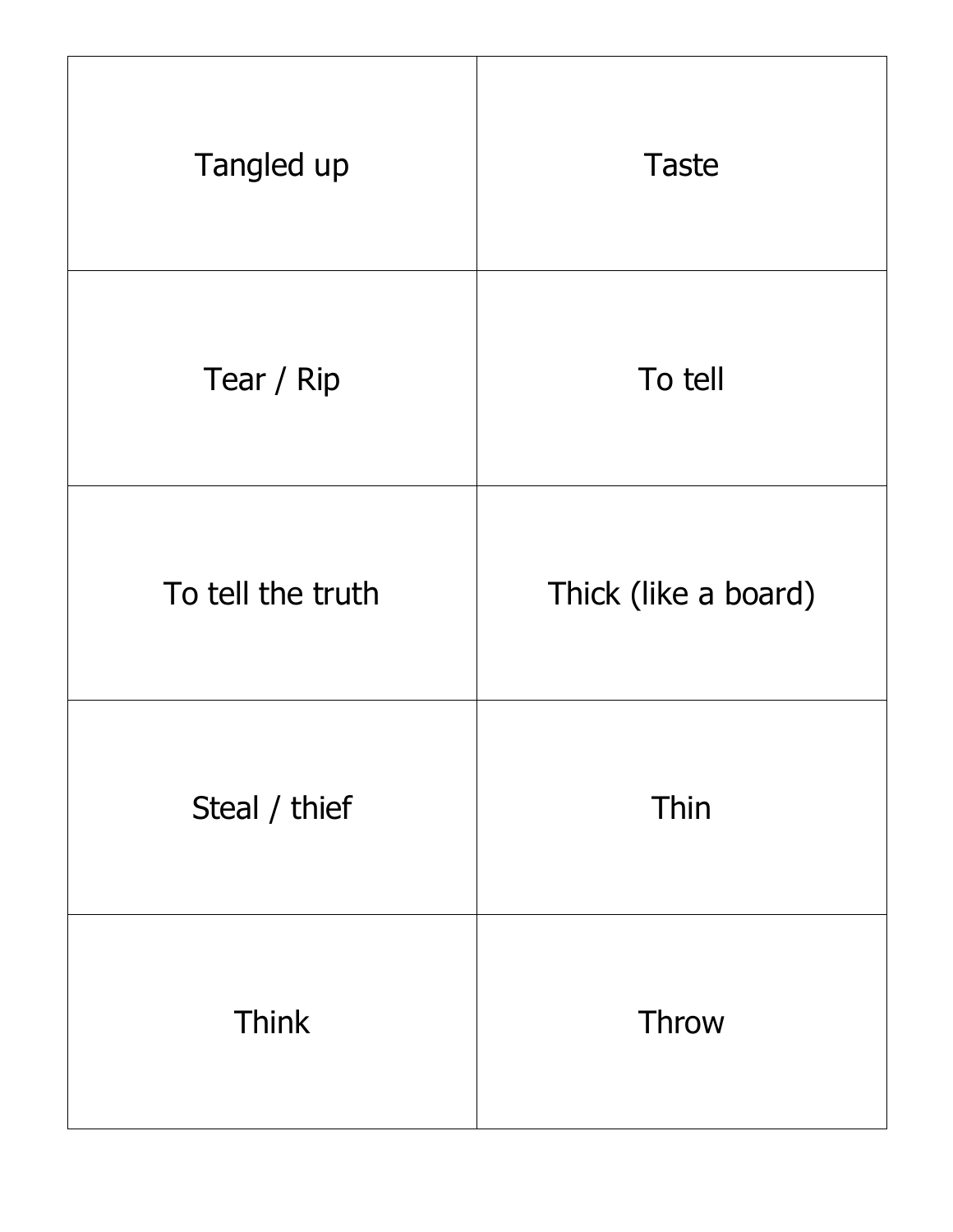| <b>Dilaxt</b><br>Trans + object | Gaakw'ilt or<br>Ts'iikw'inhlx                     |
|---------------------------------|---------------------------------------------------|
| mahlt                           | Biis $(s.)$<br>Bis biis (pl.)<br>$Trans + object$ |
| Xts'a'y                         | Sim he                                            |
| Hanix (s.)<br>Han hanix (pl.)   | Liluxws (s.)<br>Galiluxws (pl.)thi                |
| <b>Halaldin</b>                 | Ha'nii goot                                       |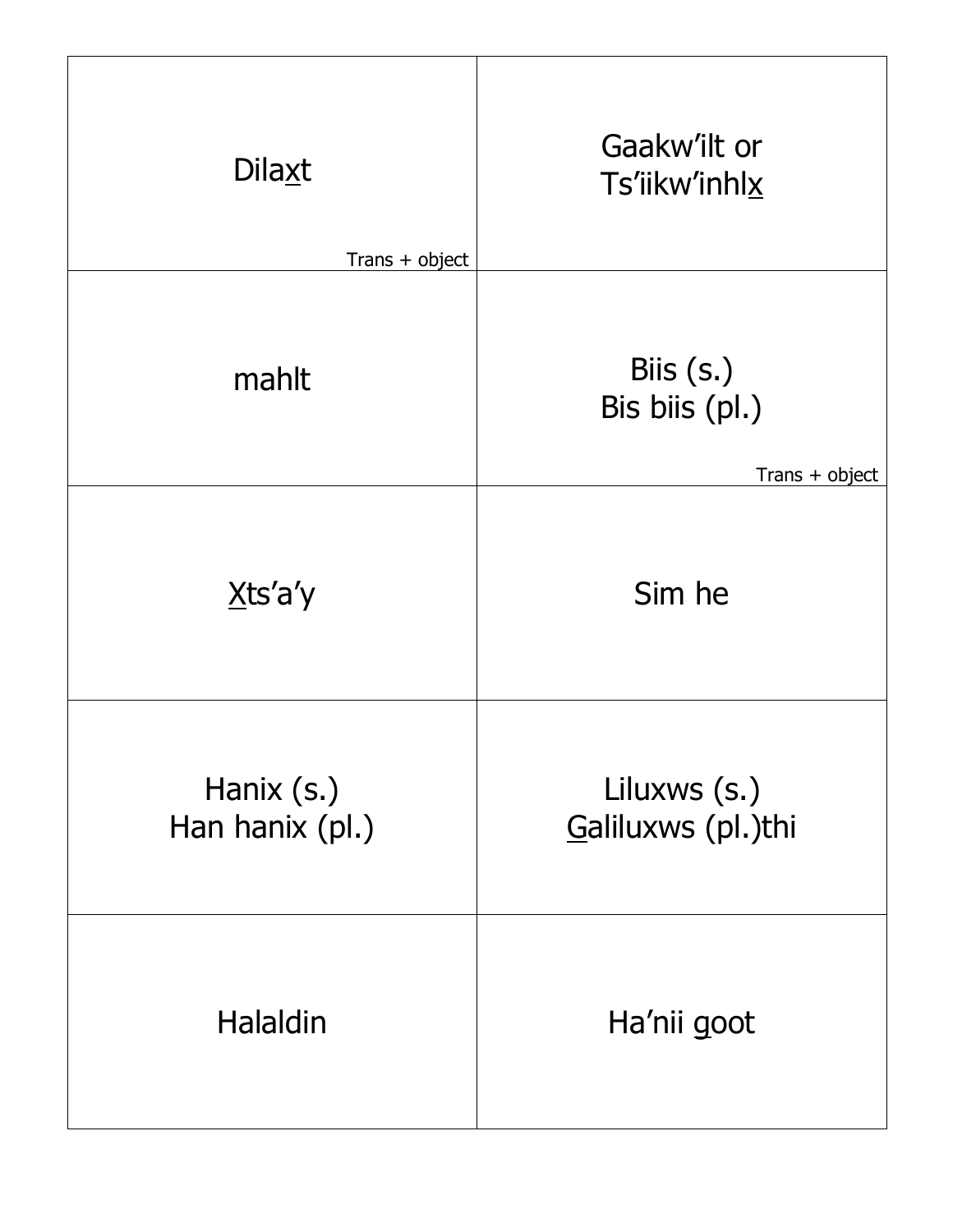| Thunder         | <b>Tie</b>             |
|-----------------|------------------------|
| To tie up       | To tie up an<br>animal |
| <b>Tomorrow</b> | <b>Touch</b>           |
| Tough or Hard   | try, feel              |
| Ugly            | To get undressed       |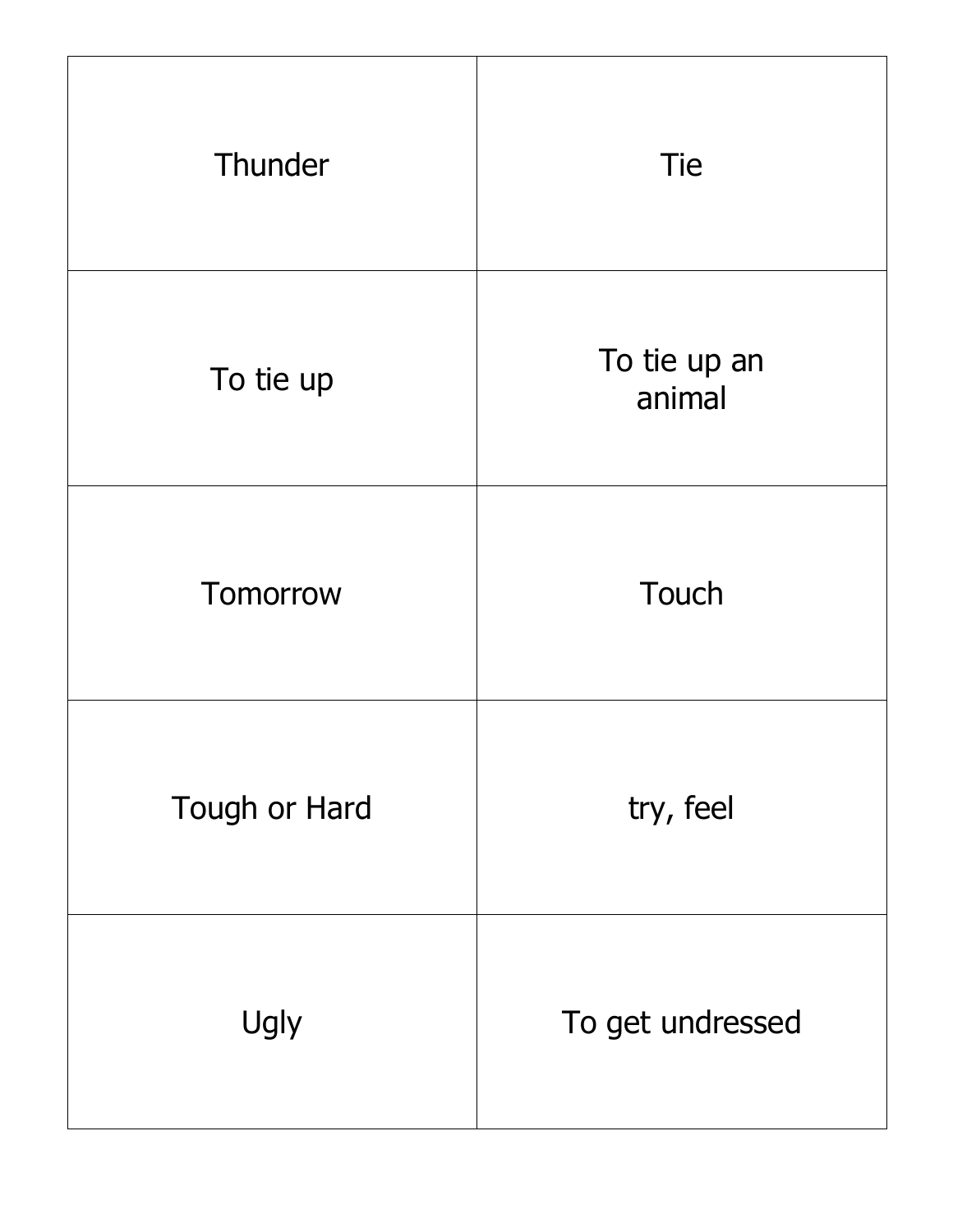| <b>Ts'iip</b>             | Tiyee'etxw                   |
|---------------------------|------------------------------|
| Si deex<br>Trans + object | <b>Ts'iipxwt</b>             |
| Das                       | T'aahlakw<br>Or T'ihlakw     |
| bak                       | Sipxw (s.)<br>Sipsipxw (pl.) |
| Sa hlee'e                 | Asgi                         |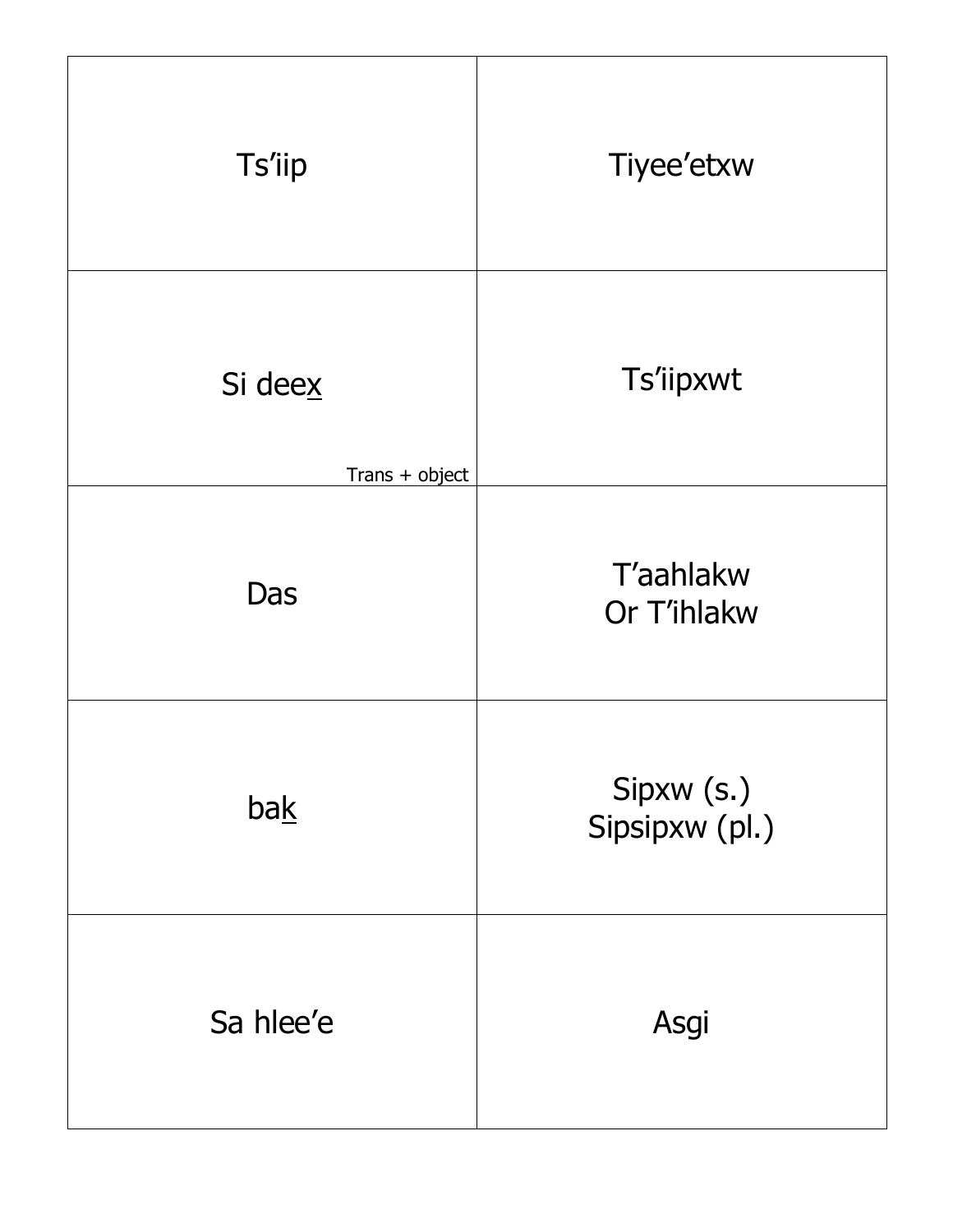| Ungrateful                       | Untie    |
|----------------------------------|----------|
| Vomit                            | Wait     |
| Wait<br>Trasnitive               | Wake up  |
| Bathe /<br>Wash ones body        | Wash     |
| Wash laundry /<br>Put into water | To watch |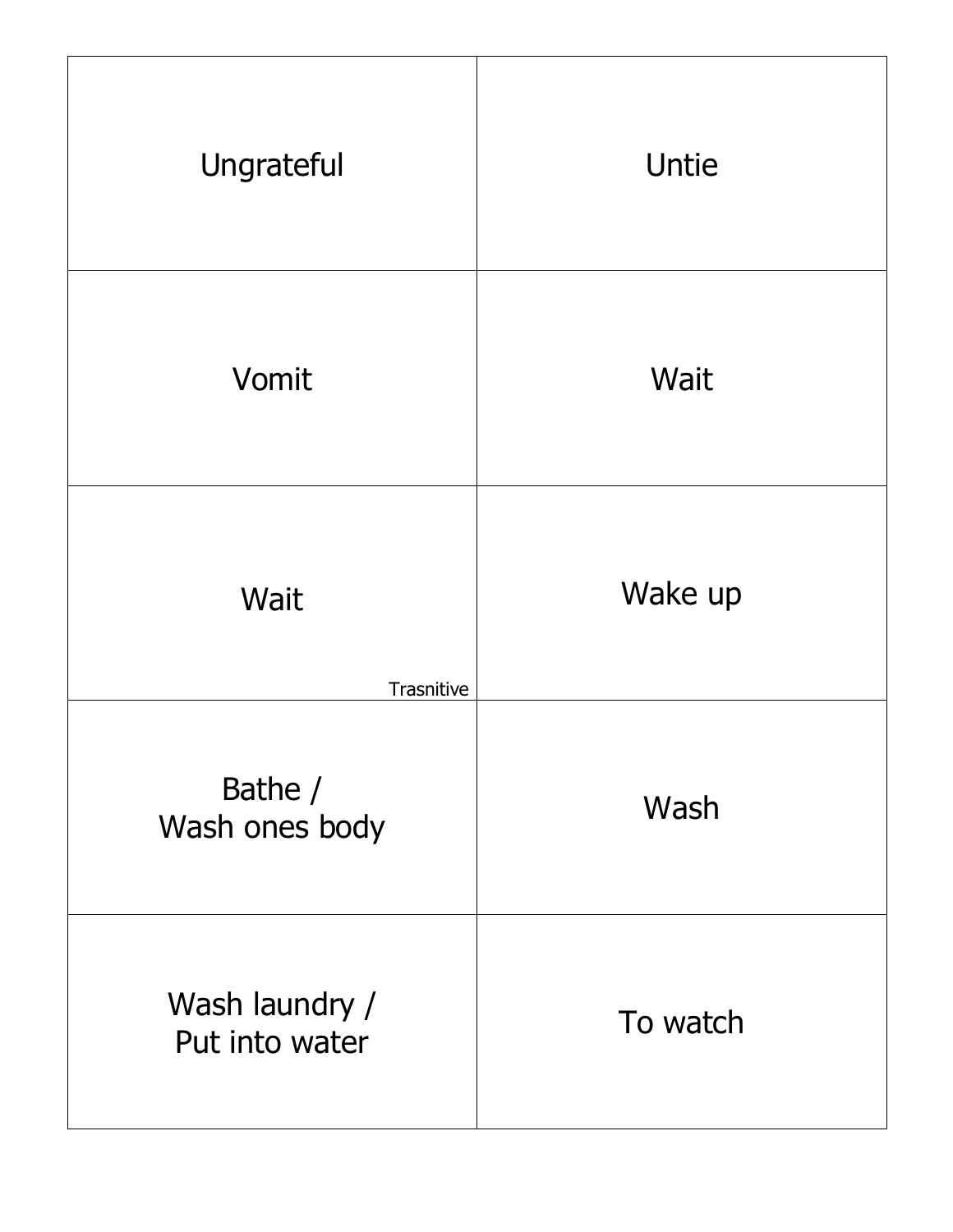| Juxwt                            | Sgolts                     |
|----------------------------------|----------------------------|
| Gibee'esxw                       | Xsit                       |
| Gyuksxwin (s.)<br>Luguxsim (pl.) | Giba<br>$Trans + object$   |
| Yo'oxs (s.)<br>Hiyo'oxs (pl.)    | Laks (s.)<br>Laalaxs (pl.) |
| lix                              | Luu maksahl                |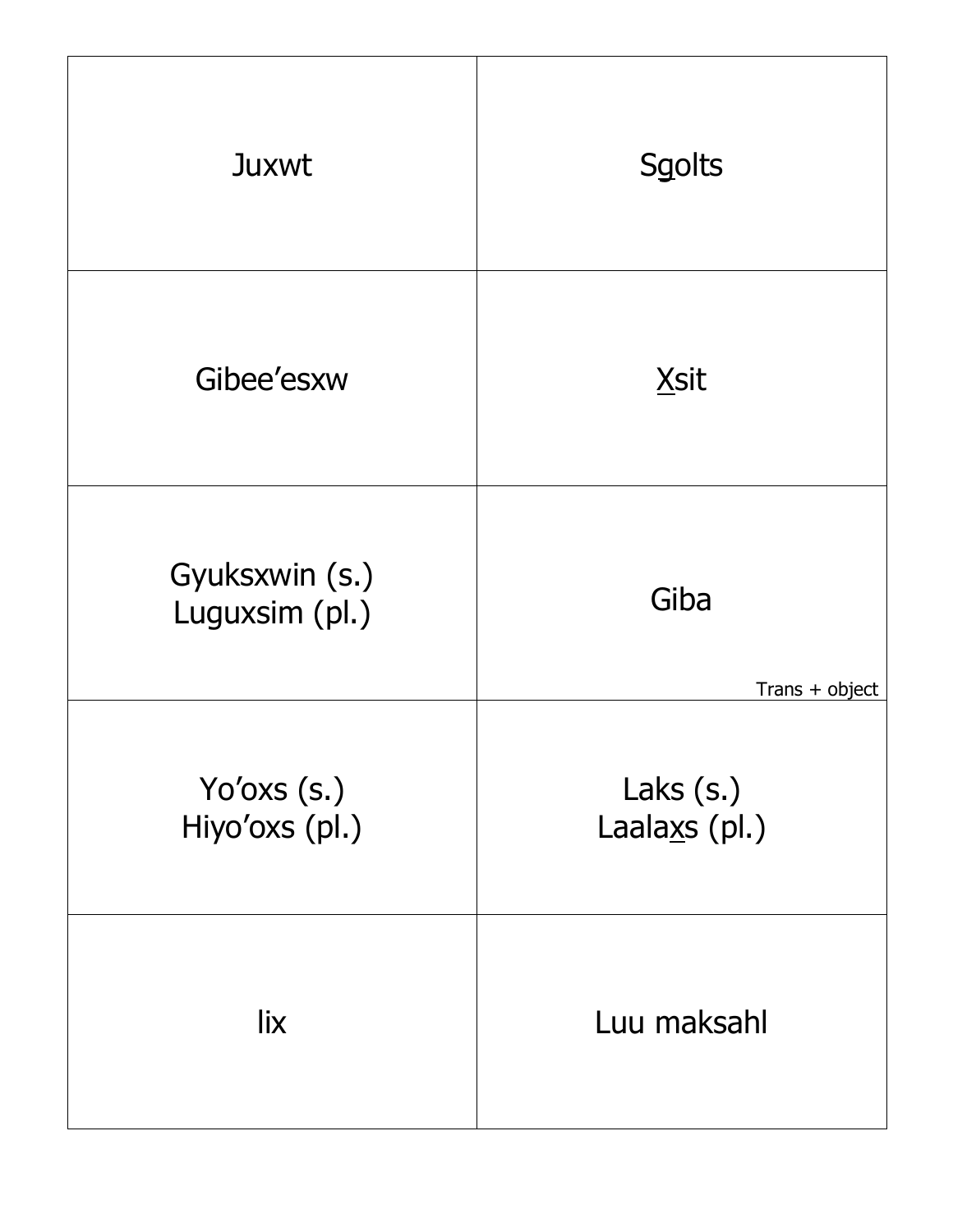| Water /<br>To drink                 | To be wet (person) |
|-------------------------------------|--------------------|
| When                                | Whistle            |
| To win                              | <b>Wise</b>        |
| To be worn out<br>(like blue jeans) | Wrap               |
| To be wrong<br>To miss              | Joke around        |